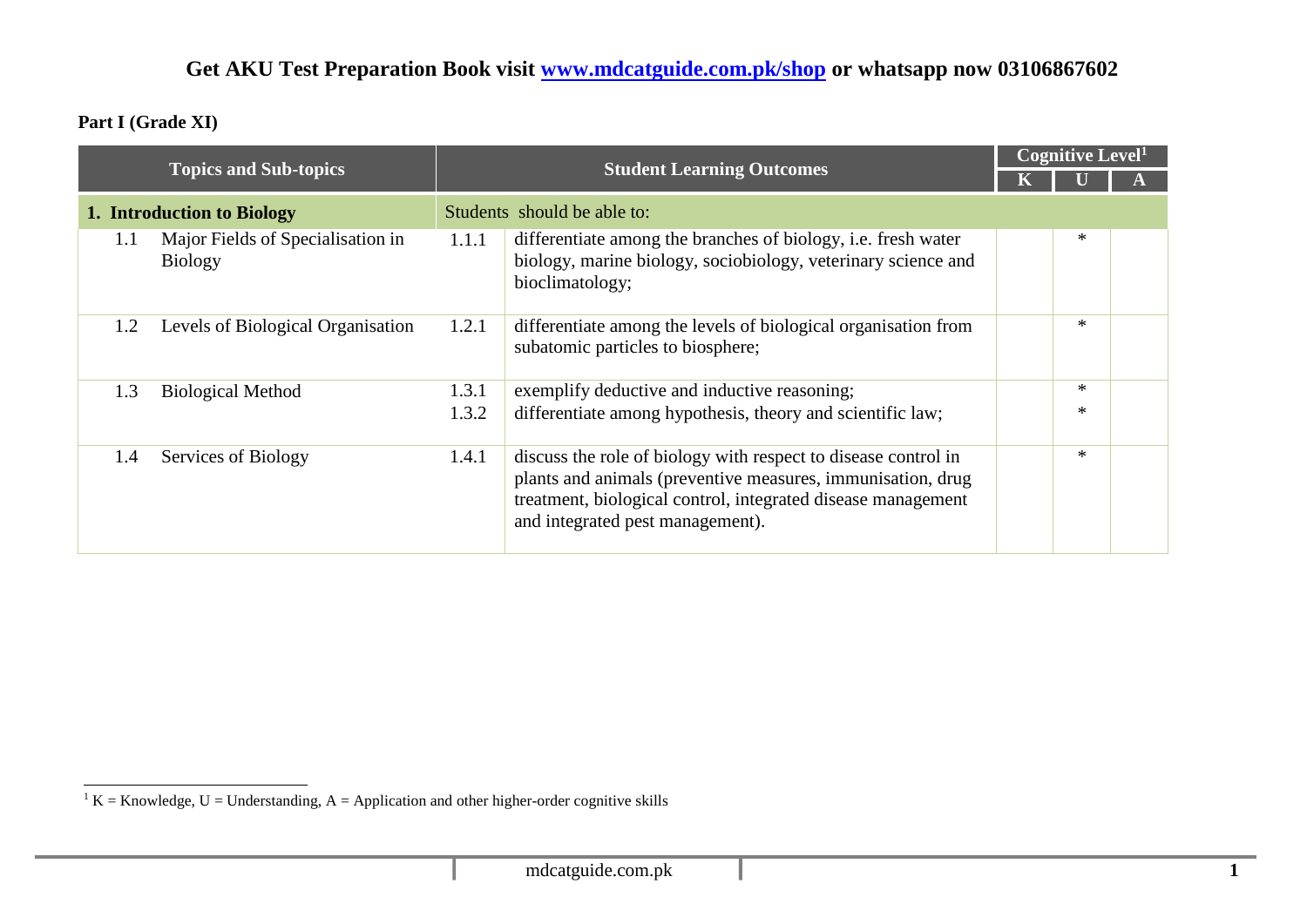| <b>Topics and Sub-topics</b> |                                                   |                                           | <b>Student Learning Outcomes</b>                                                                                                                                                                                                                                                                                                                            |                  | <b>Cognitive Level</b>     |        |  |
|------------------------------|---------------------------------------------------|-------------------------------------------|-------------------------------------------------------------------------------------------------------------------------------------------------------------------------------------------------------------------------------------------------------------------------------------------------------------------------------------------------------------|------------------|----------------------------|--------|--|
|                              |                                                   |                                           |                                                                                                                                                                                                                                                                                                                                                             |                  |                            |        |  |
|                              | 2. Biological Molecules                           |                                           | Students should be able to:                                                                                                                                                                                                                                                                                                                                 |                  |                            |        |  |
| 2.1                          | Introduction to Biochemistry                      | 2.1.1<br>2.1.2<br>2.1.3<br>2.1.4          | define biochemistry and biological molecules;<br>state the chemical composition of protoplasm;<br>differentiate between organic and inorganic molecules;<br>differentiate among covalent, ionic bond and hydrogen bond;                                                                                                                                     | $\ast$<br>$\ast$ | $\ast$<br>$\ast$           |        |  |
| 2.2                          | Properties of Carbon                              | 2.2.1                                     | describe properties of carbon, <i>i.e.</i> tetra-valency, isomerism and<br>catenation;                                                                                                                                                                                                                                                                      |                  | $\ast$                     |        |  |
| 2.3                          | <b>Chemical Nature and Importance</b><br>of Water | 2.3.1<br>2.3.2                            | describe polarity of water molecules that results in hydrogen<br>bonding;<br>discuss properties of water that contribute to the sustainability<br>of life on Earth, i.e.<br>cohesion<br>a.<br>specific heat<br>b.<br>low density of ice<br>c.<br>heat of vapourisation<br>d.<br>hydrophobic exclusion;<br>e.                                                |                  | $\ast$<br>$\ast$           |        |  |
| 2.4                          | Carbohydrates                                     | 2.4.1<br>2.4.2<br>2.4.3<br>2.4.4<br>2.4.5 | define carbohydrates;<br>describe properties of monosaccharides, disaccharides and<br>polysaccharides with examples;<br>differentiate between condensation and hydrolysis;<br>illustrate the formation and breakage of disaccharides, i.e.<br>maltose, sucrose and lactose;<br>compare structure and function of starch, cellulose, glycogen<br>and chitin; | $\ast$           | $\ast$<br>$\ast$<br>$\ast$ | $\ast$ |  |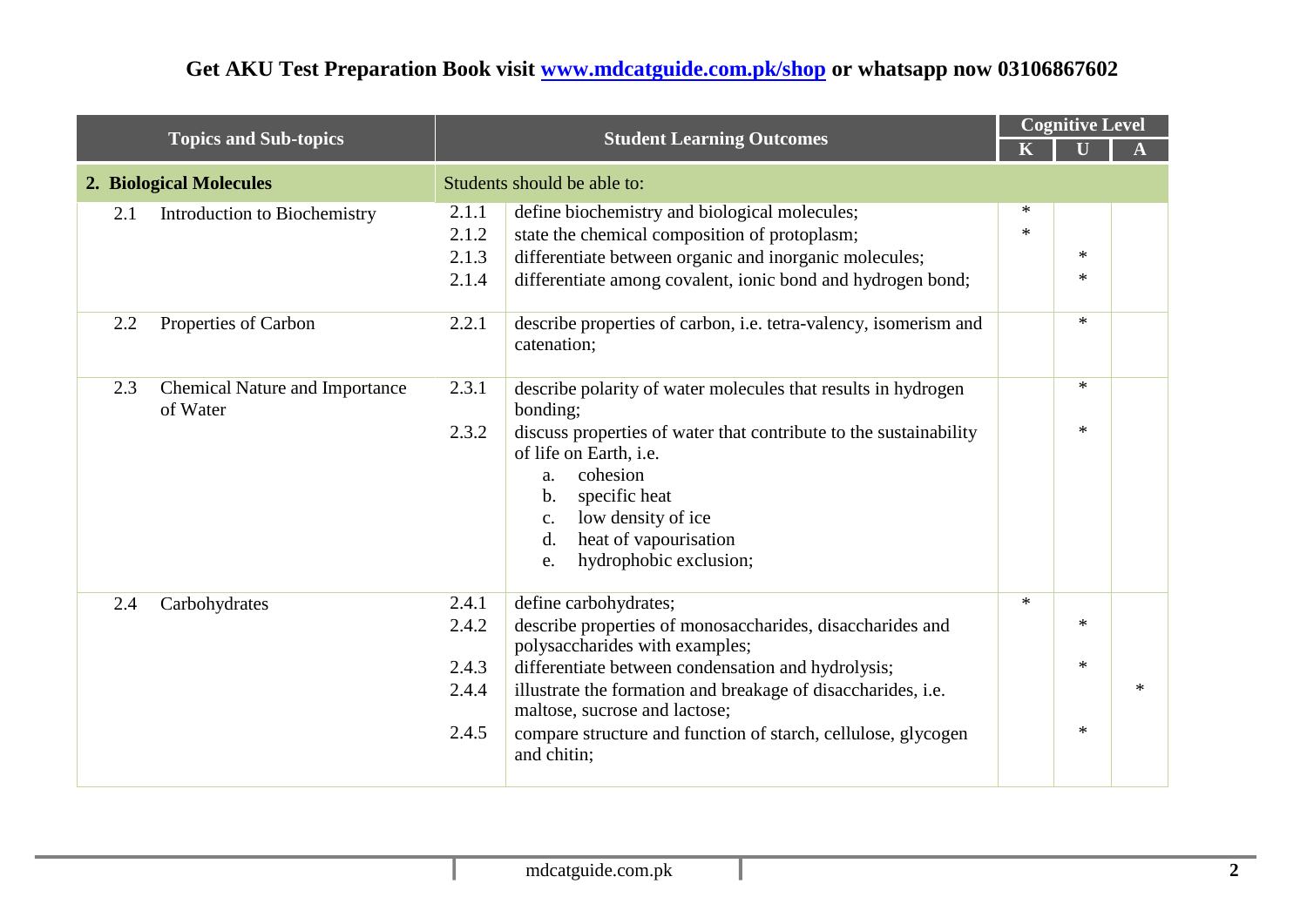| <b>Topics and Sub-topics</b> |        | <b>Student Learning Outcomes</b>                                                                         |        | <b>Cognitive Level</b> |        |
|------------------------------|--------|----------------------------------------------------------------------------------------------------------|--------|------------------------|--------|
|                              |        |                                                                                                          |        |                        |        |
|                              |        | Students should be able to:                                                                              |        |                        |        |
| Lipids<br>2.5                | 2.5.1  | define lipids;                                                                                           | $\ast$ |                        |        |
|                              | 2.5.2  | describe the properties of acylglycerols, phospholipids,<br>terpenoids and waxes;                        |        | $\ast$                 |        |
|                              | 2.5.3  | illustrate the molecular structure of an acylglycerol<br>(triglyceride), a phospholipid and a terpene;   |        |                        | $\ast$ |
|                              | 2.5.4  | describe the roles of steroids and prostaglandins in living<br>organisms;                                |        | $*$                    |        |
| 2.6<br>Proteins              | 2.6.1  | define proteins and amino acids;                                                                         | $*$    |                        |        |
|                              | 2.6.2  | illustrate the structure of amino acids;                                                                 |        |                        | $\ast$ |
|                              | 2.6.3  | illustrate synthesis and breakage of peptide linkage;                                                    |        |                        | $\ast$ |
|                              | 2.6.4  | differentiate between:                                                                                   |        | $\ast$                 |        |
|                              |        | essential and non-essential amino acids<br>a.                                                            |        |                        |        |
|                              |        | acidic and basic amino acids<br>$\mathbf{b}$ .                                                           |        |                        |        |
|                              |        | polar and non-polar amino acids;<br>c.                                                                   |        |                        |        |
|                              | 2.6.5  | explain amphoteric property of amino acids;                                                              |        | $\ast$<br>$\ast$       |        |
|                              | 2.6.6  | differentiate between dipeptides and polypeptides;                                                       |        | $\ast$                 |        |
|                              | 2.6.7  | differentiate among levels of organisation of proteins, i.e.                                             |        |                        |        |
|                              |        | primary<br>a.<br>secondary<br>b.                                                                         |        |                        |        |
|                              |        | tertiary<br>$\mathcal{C}$ .                                                                              |        |                        |        |
|                              |        | d.<br>quaternary;                                                                                        |        |                        |        |
|                              | 2.6.8  | define fibrous and globular proteins;                                                                    | $\ast$ |                        |        |
|                              | 2.6.9  | exemplify significance of sequence of amino acids in a<br>polypeptide chain through sickle cell anaemia; |        | $*$                    |        |
|                              | 2.6.10 | list functions of proteins in the body;                                                                  | $\ast$ |                        |        |
|                              |        |                                                                                                          |        |                        |        |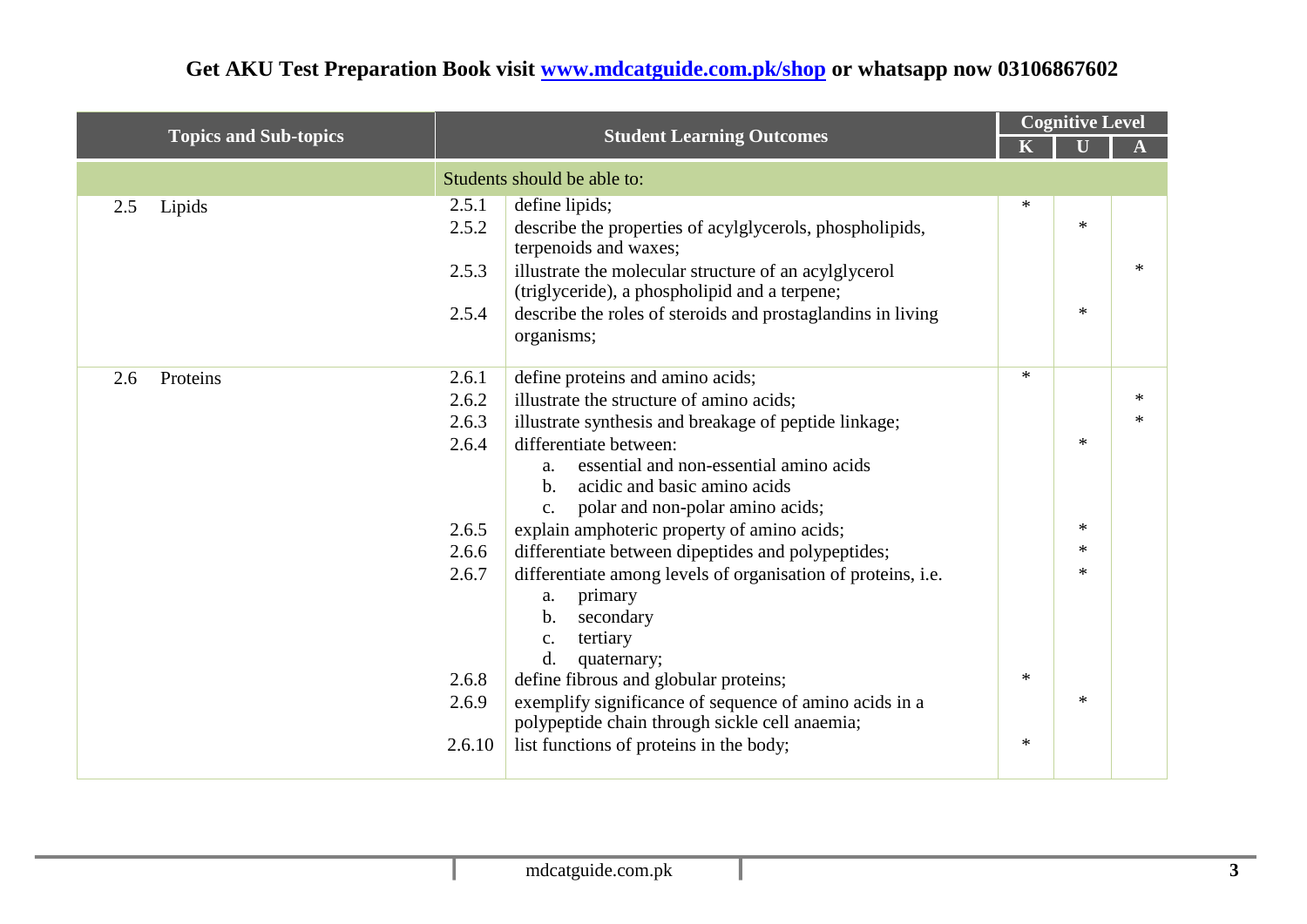| <b>Topics and Sub-topics</b>       |       |                                                                                                                               | <b>Cognitive Level</b> |        |        |
|------------------------------------|-------|-------------------------------------------------------------------------------------------------------------------------------|------------------------|--------|--------|
|                                    |       | <b>Student Learning Outcomes</b>                                                                                              |                        |        |        |
|                                    |       | Students should be able to:                                                                                                   |                        |        |        |
| Nucleic Acids<br>2.7               | 2.7.1 | define nucleic acid;                                                                                                          | $\ast$                 |        |        |
|                                    | 2.7.2 | differentiate between nucleotide and nucleoside;                                                                              |                        | $\ast$ |        |
|                                    | 2.7.3 | illustrate structure of deoxyribonucleic acid (DNA);                                                                          |                        |        | $\ast$ |
|                                    | 2.7.4 | classify nucleotides on the basis of their sugar molecules and<br>nitrogen bases;                                             |                        | $\ast$ |        |
|                                    | 2.7.5 | differentiate between a mononucleotide, <i>i.e.</i> adenosine                                                                 |                        | $\ast$ |        |
|                                    |       | triphosphate (ATP) and a dinucleotide, i.e. nicotinamide<br>adenine di nucleotide (NAD);                                      |                        |        |        |
|                                    | 2.7.6 | define genetic code;                                                                                                          | $\ast$                 |        |        |
|                                    | 2.7.7 | differentiate among different types of ribonucleic acid (RNA)<br>molecules with reference to their role in protein synthesis; |                        | $\ast$ |        |
| 2.8<br><b>Conjugated Molecules</b> | 2.8.1 | define conjugated molecules;                                                                                                  | $\ast$                 |        |        |
|                                    | 2.8.2 | describe functions of glycolipids, glycoproteins, lipoproteins<br>and nucleoproteins.                                         |                        | $\ast$ |        |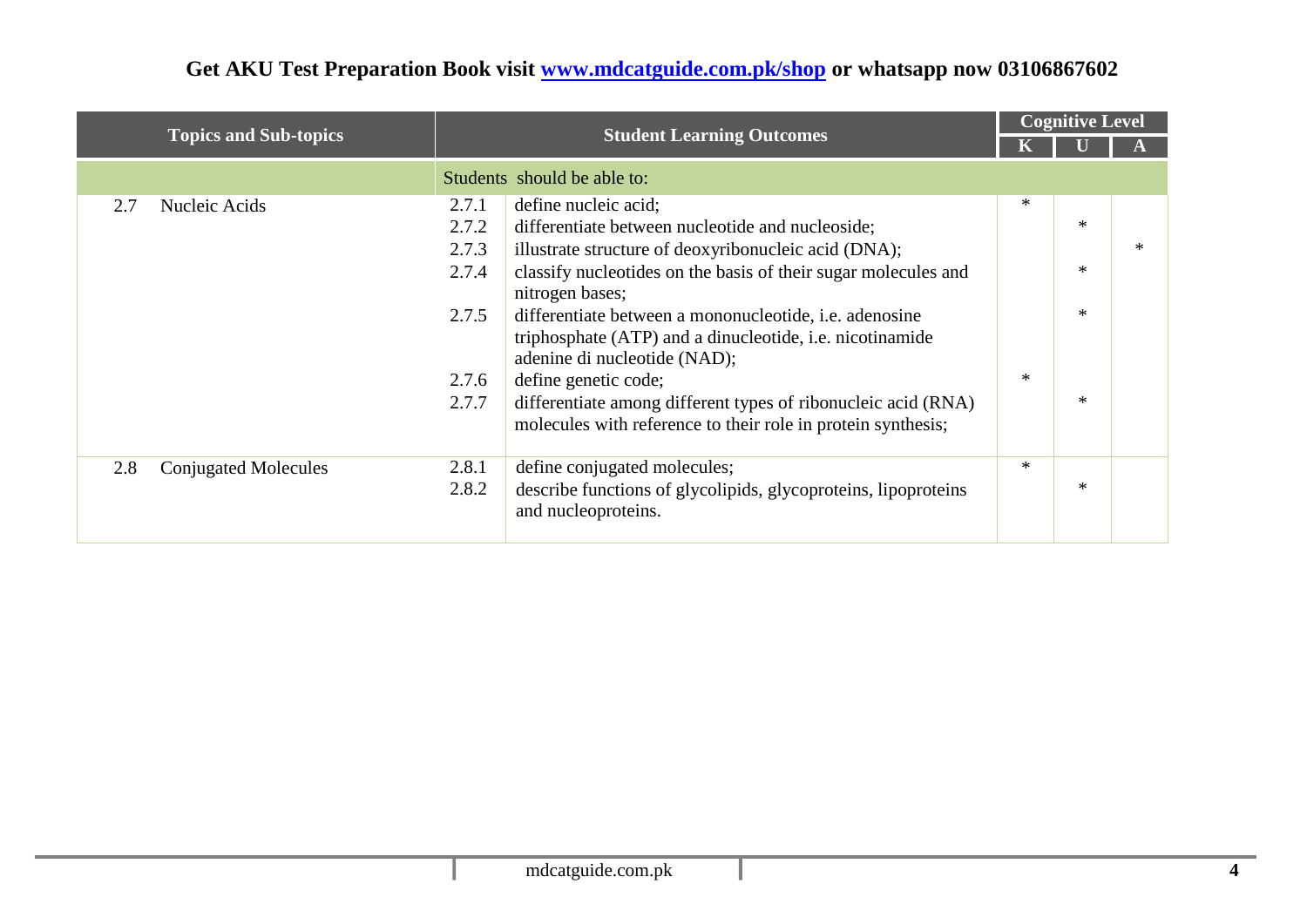|            | <b>Topics and Sub-topics</b>           |       | <b>Student Learning Outcomes</b>                                                                             |        | <b>Cognitive Level</b> |        |
|------------|----------------------------------------|-------|--------------------------------------------------------------------------------------------------------------|--------|------------------------|--------|
|            |                                        |       |                                                                                                              |        |                        |        |
| 3. Enzymes |                                        |       | Students should be able to:                                                                                  |        |                        |        |
| 3.1        | <b>Structure of Enzyme</b>             | 3.1.1 | describe enzyme, cofactor (prosthetic group and coenzyme<br>with examples), apoenzyme and holoenzyme;        |        |                        |        |
| 3.2        | <b>Characteristics of Enzymes</b>      | 3.2.1 | describe characteristics of enzymes;                                                                         |        | $\ast$                 |        |
| 3.3        | Mechanism of Enzyme Action             | 3.3.1 | compare lock and key model and induced fit model of enzyme<br>action;                                        |        | $*$                    |        |
|            |                                        | 3.3.2 | illustrate the mechanism of enzyme action through lock and<br>key model and induced fit model;               |        |                        |        |
|            |                                        | 3.3.3 | define energy of activation;                                                                                 | $\ast$ |                        |        |
|            |                                        | 3.3.4 | explain that enzymes speed up a chemical reaction by lowering<br>the energy of activation using graphs;      |        | $\ast$                 |        |
| 3.4        | <b>Factors Affecting Enzyme Action</b> | 3.4.1 | verify the effect of different factors, i.e. pH and temperature on<br>the rate of enzyme action using graph; |        |                        | $\ast$ |
|            |                                        | 3.4.2 | compare optimum temperature of human body enzymes and<br>thermophilic bacteria;                              |        | $*$                    |        |
|            |                                        | 3.4.3 | compare optimum pH of different enzymes like trypsin and<br>pepsin;                                          |        | ∗                      |        |
| 3.5        | Enzyme Inhibition                      | 3.5.1 | classify inhibitors into competitive and non-competitive<br>inhibitors;                                      |        | $\ast$                 |        |
|            |                                        | 3.5.2 | describe the significance of inhibitors;                                                                     |        | $*$                    |        |
|            |                                        | 3.5.3 | explain feedback inhibition;                                                                                 |        | ∗                      |        |
| 3.6        | <b>Classification of Enzymes</b>       | 3.6.1 | classify enzymes on the basis of reactions they catalyse and<br>nature of substrate.                         |        | $\ast$                 |        |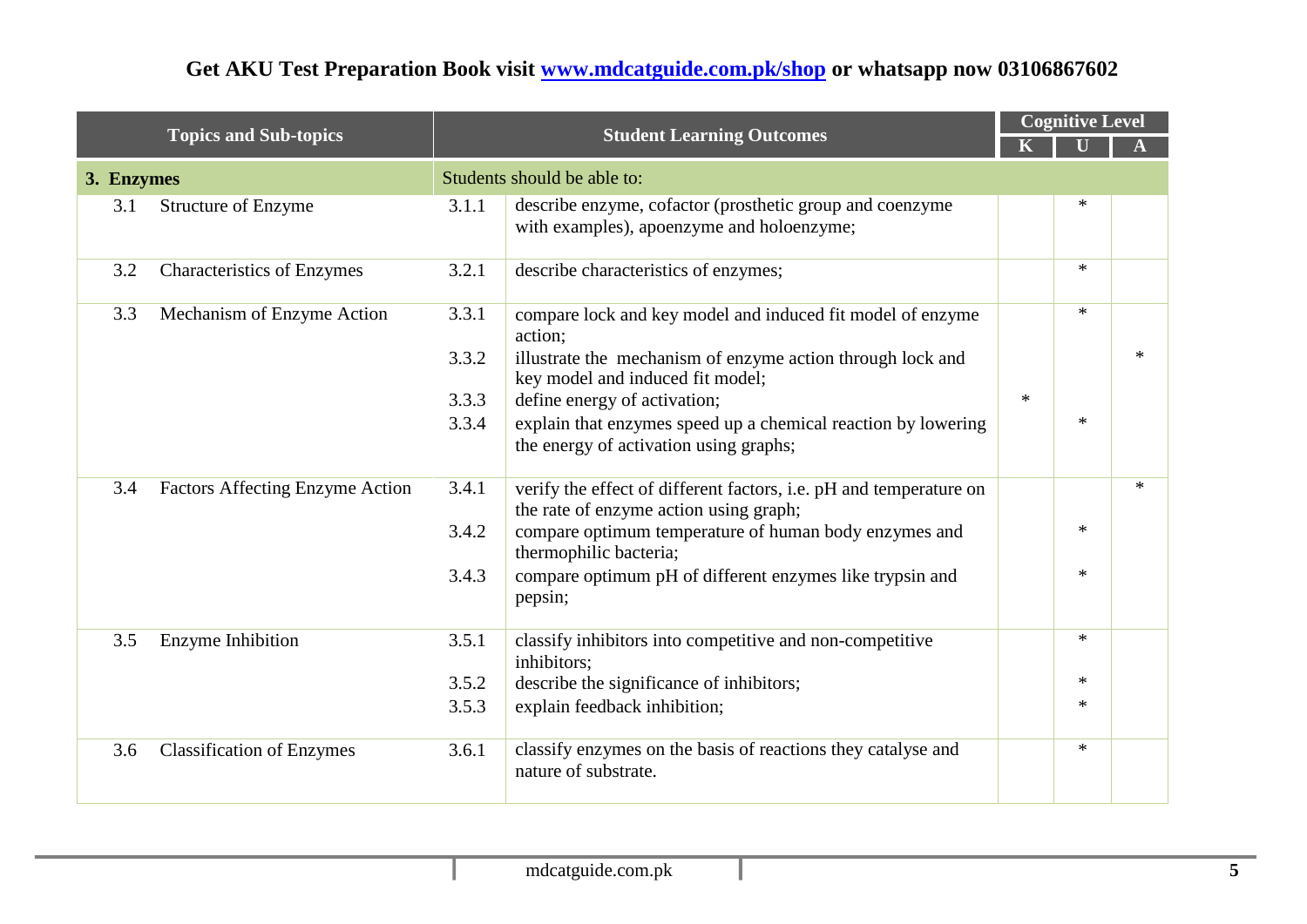|                                                  |       |                                                                                                                                                                                                                                                                                                                                                                                                                                                                                   |                 | <b>Cognitive Level</b> |        |
|--------------------------------------------------|-------|-----------------------------------------------------------------------------------------------------------------------------------------------------------------------------------------------------------------------------------------------------------------------------------------------------------------------------------------------------------------------------------------------------------------------------------------------------------------------------------|-----------------|------------------------|--------|
| <b>Topics and Sub-topics</b>                     |       | <b>Student Learning Outcomes</b>                                                                                                                                                                                                                                                                                                                                                                                                                                                  | K               |                        |        |
| 4. The Cell                                      |       | Students should be able to:                                                                                                                                                                                                                                                                                                                                                                                                                                                       |                 |                        |        |
| Discovery of Cell<br>4.1                         | 4.1.1 | state the contributions of different scientists in the discovery of<br>cell (Robert Hooke 1665 to August Weismann 1880);                                                                                                                                                                                                                                                                                                                                                          | CA <sup>2</sup> |                        |        |
| Microscope<br>4.2                                | 4.2.1 | apply the concept of resolution versus magnification of a<br>microscope;                                                                                                                                                                                                                                                                                                                                                                                                          |                 |                        | $\ast$ |
| Techniques used in Cell Biology<br>4.3           | 4.3.1 | describe the techniques used in cell biology, i.e.<br>cell fractionation<br>a.<br>differential staining<br>b.<br>centrifugation;<br>c.                                                                                                                                                                                                                                                                                                                                            |                 | $\ast$                 |        |
| <b>Structure of Animal and Plant Cell</b><br>4.4 | 4.4.1 | explain structure, chemical composition and functions of the<br>cellular organelles of animal and plant cell as revealed through<br>the electron microscope:<br>cell wall<br>a.<br>cell membrane with reference to Fluid Mosaic Model<br>$\mathbf b$ .<br>cytoplasm<br>c.<br>endoplasmic reticulum<br>d.<br>ribosomes<br>e.<br>mitochondria<br>f.<br>Golgi apparatus<br>g.<br>h.<br>lysosomes<br>vacuoles<br>1.<br>cytoskeleton<br>centrioles<br>k.<br>plastids<br>nucleus;<br>m. |                 | $\ast$                 |        |

<sup>2</sup> CA=Classroom Activity, not to be assessed under examination conditions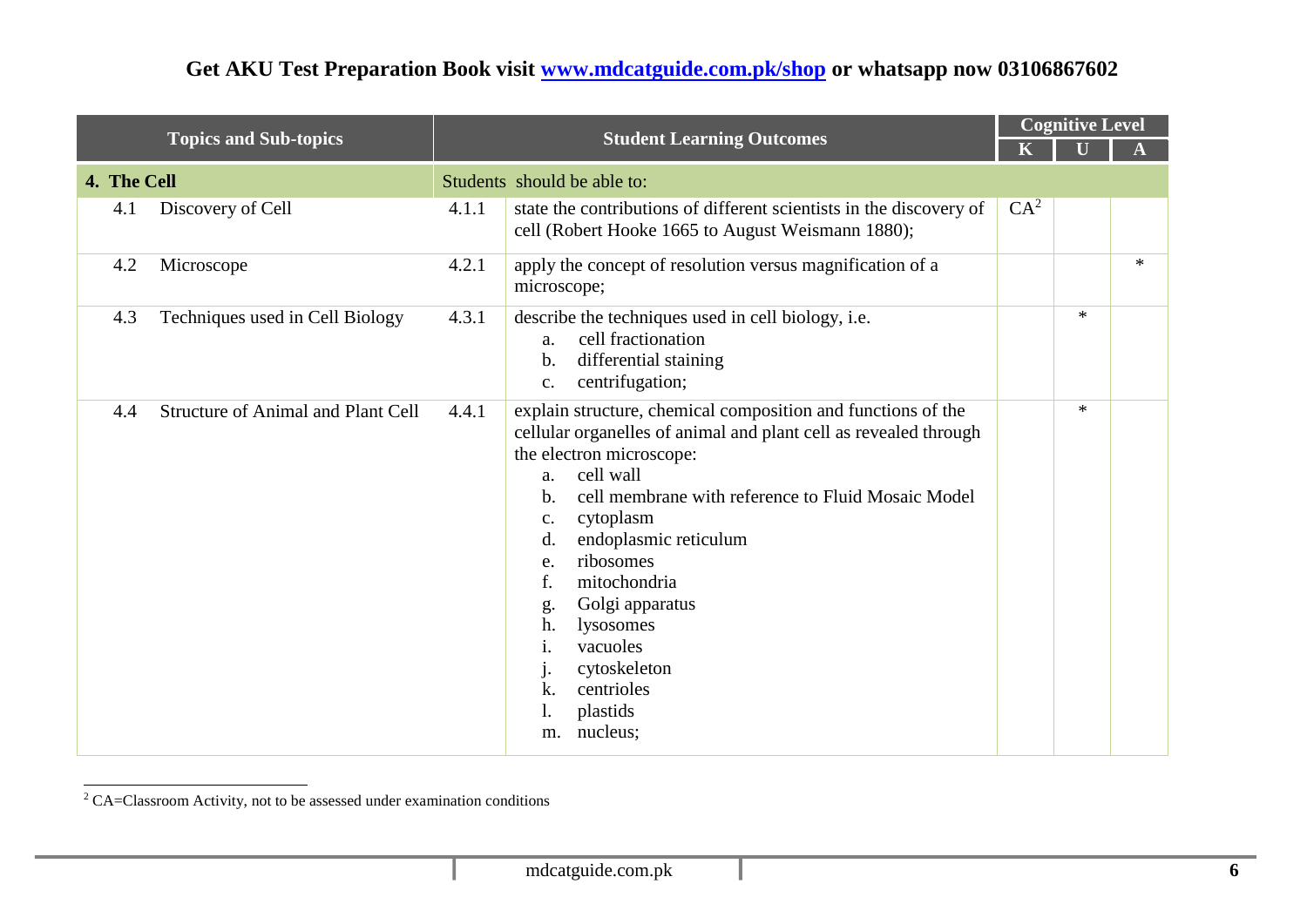|                              |                                                                                                                                                                                                                                                                                                                                                   | <b>Cognitive Level</b> |             |  |  |  |
|------------------------------|---------------------------------------------------------------------------------------------------------------------------------------------------------------------------------------------------------------------------------------------------------------------------------------------------------------------------------------------------|------------------------|-------------|--|--|--|
| <b>Topics and Sub-topics</b> | <b>Student Learning Outcomes</b>                                                                                                                                                                                                                                                                                                                  |                        |             |  |  |  |
|                              | Students should be able to:                                                                                                                                                                                                                                                                                                                       |                        |             |  |  |  |
|                              | 4.4.2<br>describe storage diseases with reference to the malfunctioning<br>of lysosomes;<br>4.4.3<br>compare the structure and function of:<br>glyoxisome and peroxisome<br>cell wall and cell membrane<br>b.<br>chloroplast and chromoplast<br>$\mathbf{c}$ .<br>animal cell and plant cell<br>d.<br>prokaryotic cell and eukaryotic cell.<br>e. |                        | ∗<br>$\ast$ |  |  |  |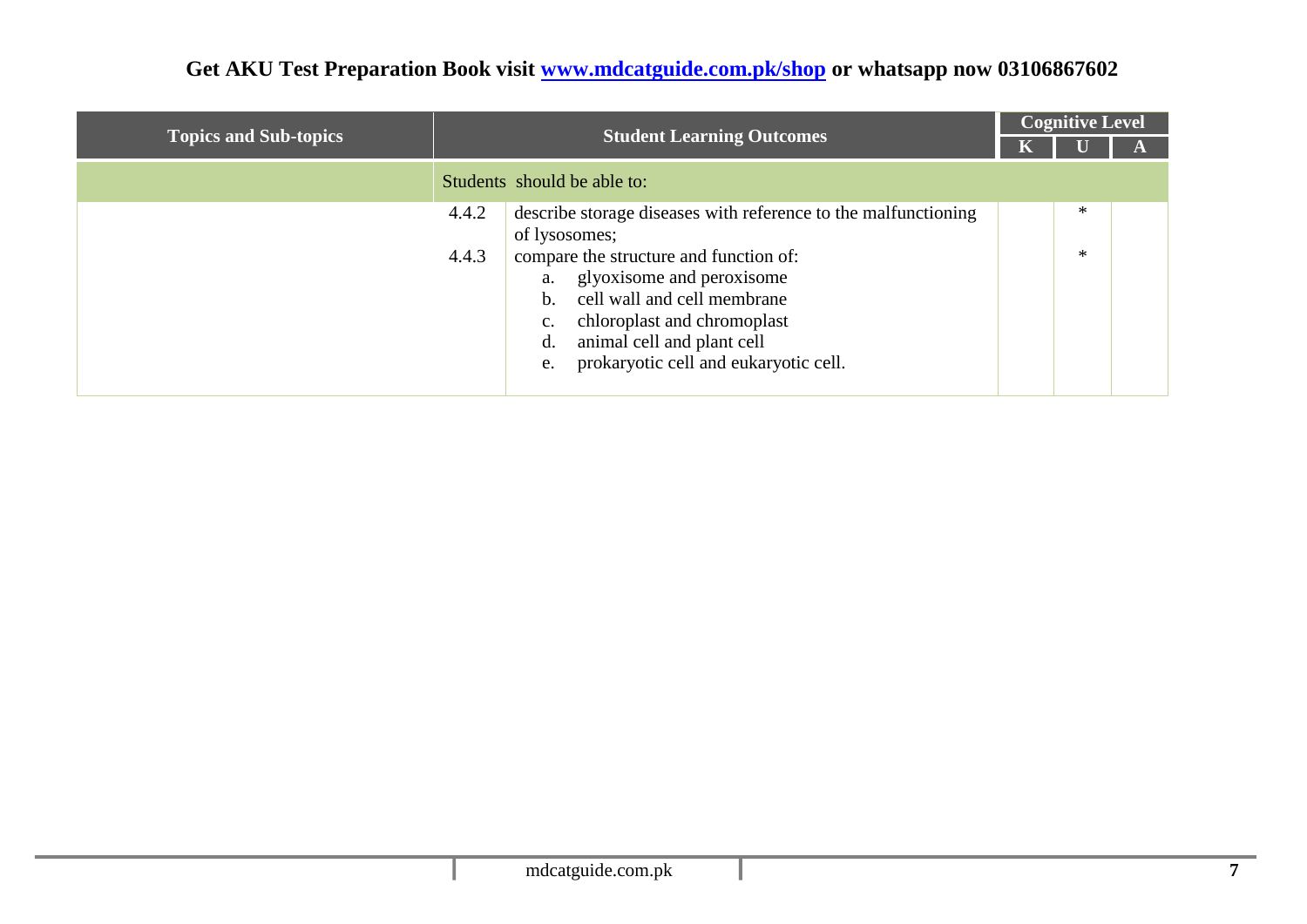|     |                                           |                |                                                                                                                                                                                                                                           |        | <b>Cognitive Level</b> |  |
|-----|-------------------------------------------|----------------|-------------------------------------------------------------------------------------------------------------------------------------------------------------------------------------------------------------------------------------------|--------|------------------------|--|
|     | <b>Topics and Sub-topics</b>              |                | <b>Student Learning Outcomes</b>                                                                                                                                                                                                          |        |                        |  |
|     | 5. Classification and Acellular Life      |                | Students should be able to:                                                                                                                                                                                                               |        |                        |  |
| 5.1 | <b>Classification of Living Organisms</b> | 5.1.1<br>5.1.2 | describe basis of classification of living organisms, i.e.<br>homology, biochemistry, cytology and genetics;<br>exemplify hierarchy of biological classification (species,<br>genera, family, order, class, phylum/division and kingdom); |        | *<br>$\ast$            |  |
| 5.2 | Nomenclature                              | 5.2.1          | describe binomial nomenclature;                                                                                                                                                                                                           |        | *                      |  |
|     |                                           | 5.2.2          | describe the significance of binomial nomenclature;                                                                                                                                                                                       |        | $\ast$                 |  |
| 5.3 | Two and Five-Kingdom System               | 5.3.1          | compare kingdoms of living organisms, i.e.<br>two-kingdom system<br>a.<br>five-kingdom system of Whittaker<br>b.<br>five-kingdom system of Lynn Marguilis and Karlene<br>$C_{\bullet}$<br>Schwartz;                                       |        | $\ast$                 |  |
| 5.4 | <b>Characteristics of Viruses</b>         | 5.4.1          | trace the discovery of viruses;                                                                                                                                                                                                           |        | $\ast$                 |  |
|     |                                           | 5.4.2          | state characteristic features of viruses;                                                                                                                                                                                                 | $\ast$ |                        |  |
|     |                                           | 5.4.3          | explain how viruses survive inside a host cell;                                                                                                                                                                                           |        | *                      |  |
| 5.5 | <b>Classification of Viruses</b>          | 5.5.1          | classify viruses on the basis of their structure, type of nucleic<br>acid and host;                                                                                                                                                       |        | $\ast$                 |  |
|     |                                           | 5.5.2          | list diseases caused by viruses in animals and plants;                                                                                                                                                                                    | $\ast$ |                        |  |
| 5.6 | Life Cycle of Viruses                     | 5.6.1          | compare lytic and lysogenic life cycle of a bacteriophage;                                                                                                                                                                                |        | $\ast$                 |  |
|     |                                           | 5.6.2          | discuss use of a bacteriophage in genetic engineering;                                                                                                                                                                                    |        | ∗                      |  |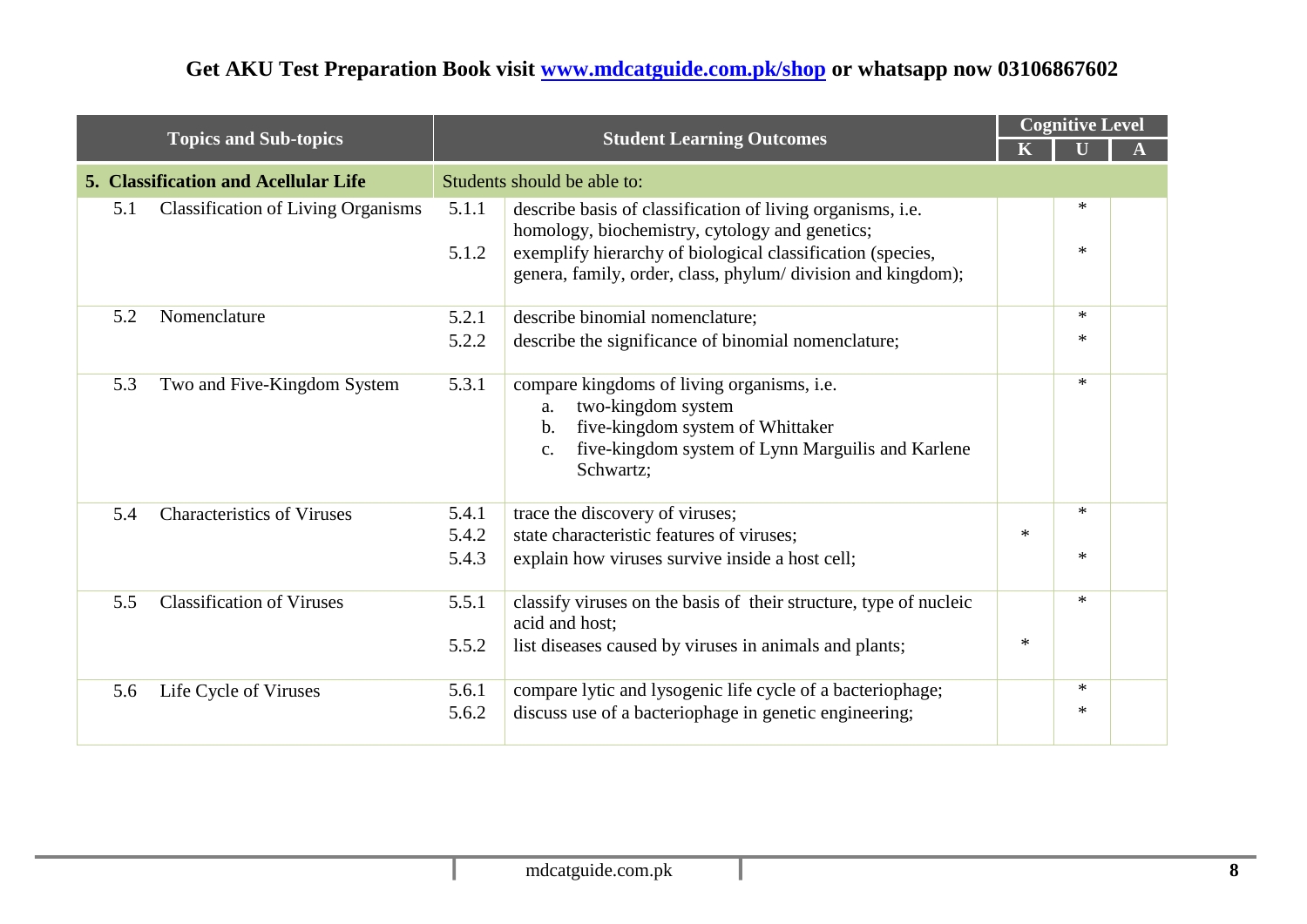| <b>Topics and Sub-topics</b> |                                              |                |                                                                                                                                                                                                                                               | <b>Cognitive Level</b> |        |  |
|------------------------------|----------------------------------------------|----------------|-----------------------------------------------------------------------------------------------------------------------------------------------------------------------------------------------------------------------------------------------|------------------------|--------|--|
|                              |                                              |                | <b>Student Learning Outcomes</b>                                                                                                                                                                                                              |                        |        |  |
|                              |                                              |                | Students should be able to:                                                                                                                                                                                                                   |                        |        |  |
| 5.7                          | Viral Diseases                               | 5.7.1          | describe causative agent, symptoms, treatment and preventive<br>measures of viral diseases:<br>hepatitis<br>a.<br>b.<br>polio<br>bird flu<br>c.<br>tobacco mosaic disease<br>$d_{\cdot}$<br>acquired immune deficiency syndrome (AIDS);<br>e. |                        | ∗      |  |
| 5.8                          | Prions and Viroids                           | 5.8.1<br>5.8.2 | differentiate between prions and viroids;<br>list diseases caused by prions and viroids;                                                                                                                                                      | *                      | ∗      |  |
| 5.9                          | Economic and Human Loss by<br><b>Viruses</b> | 5.9.1          | discuss the loss of economic and human resources caused by<br>viral epidemics using Zika and Ebola as examples.                                                                                                                               |                        | $\ast$ |  |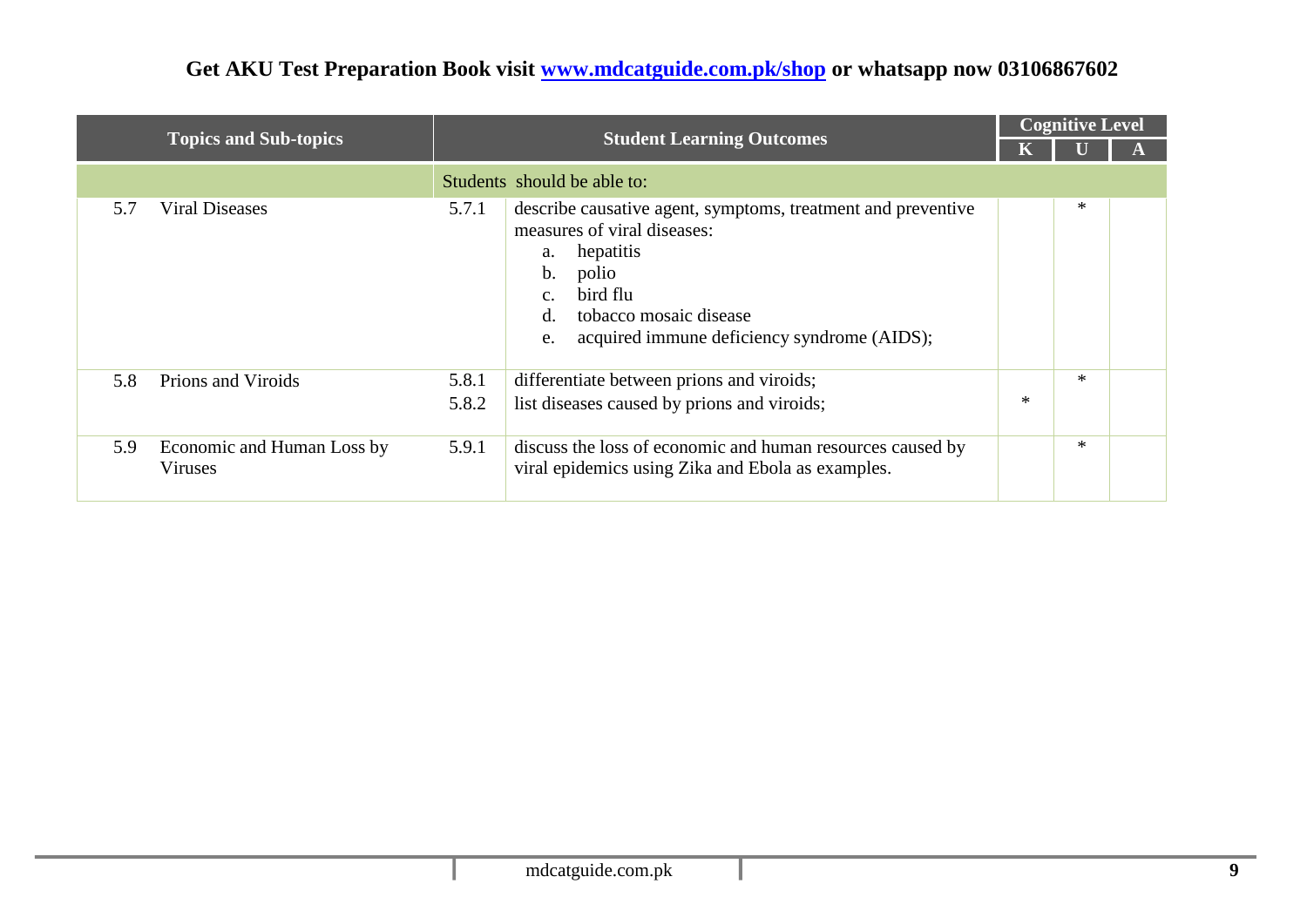| <b>Topics and Sub-topics</b>                            |       | <b>Student Learning Outcomes</b>                                                                                                                                                                                                                                                                        |        | <b>Cognitive Level</b> |  |
|---------------------------------------------------------|-------|---------------------------------------------------------------------------------------------------------------------------------------------------------------------------------------------------------------------------------------------------------------------------------------------------------|--------|------------------------|--|
|                                                         |       |                                                                                                                                                                                                                                                                                                         |        |                        |  |
| <b>6. Kingdom Prokaryotae</b>                           |       | Students should be able to:                                                                                                                                                                                                                                                                             |        |                        |  |
| <b>Characteristic Features of</b><br>6.1<br>Prokaryotes | 6.1.1 | state characteristic features of prokaryotes;                                                                                                                                                                                                                                                           | *      |                        |  |
| Morphology of Bacteria<br>6.2                           | 6.2.1 | state characteristic features of archaebacteria (thermophilic,<br>acidophilic and hallophilic);                                                                                                                                                                                                         | $\ast$ |                        |  |
|                                                         | 6.2.2 | describe discovery, occurrence and habitat of bacteria;                                                                                                                                                                                                                                                 |        | $*$                    |  |
|                                                         | 6.2.3 | describe morphological diversity (shapes) of bacteria;                                                                                                                                                                                                                                                  |        | $\ast$                 |  |
|                                                         | 6.2.4 | differentiate between gram positive and gram negative bacteria<br>with reference to their colour and composition of cell wall;                                                                                                                                                                          |        | $\ast$                 |  |
|                                                         | 6.2.5 | relate the function of each component of bacterial cell with its<br>structure, i.e.<br>cell wall<br>a.<br>cell membrane<br>b.<br>cytoplasm<br>c.<br>$\mathbf{d}$ .<br>mesosomes<br>chromatin<br>e.<br>f.<br>endospore<br>plasmid<br>g.<br>ribosomes<br>h.<br>i.<br>flagella<br>capsule;<br>$\mathbf{1}$ |        | $\ast$                 |  |
| Nutrition in Bacteria<br>6.3                            | 6.3.1 | differentiate between the types of nutrition in bacteria:<br>autotrophic and heterotrophic nutrition<br>a.<br>symbiotic and parasitic nutrition;<br>b.                                                                                                                                                  |        | $\ast$                 |  |
|                                                         | 6.3.2 | differentiate between the chlorophyll present in bacteria and<br>plants;                                                                                                                                                                                                                                |        | $\ast$                 |  |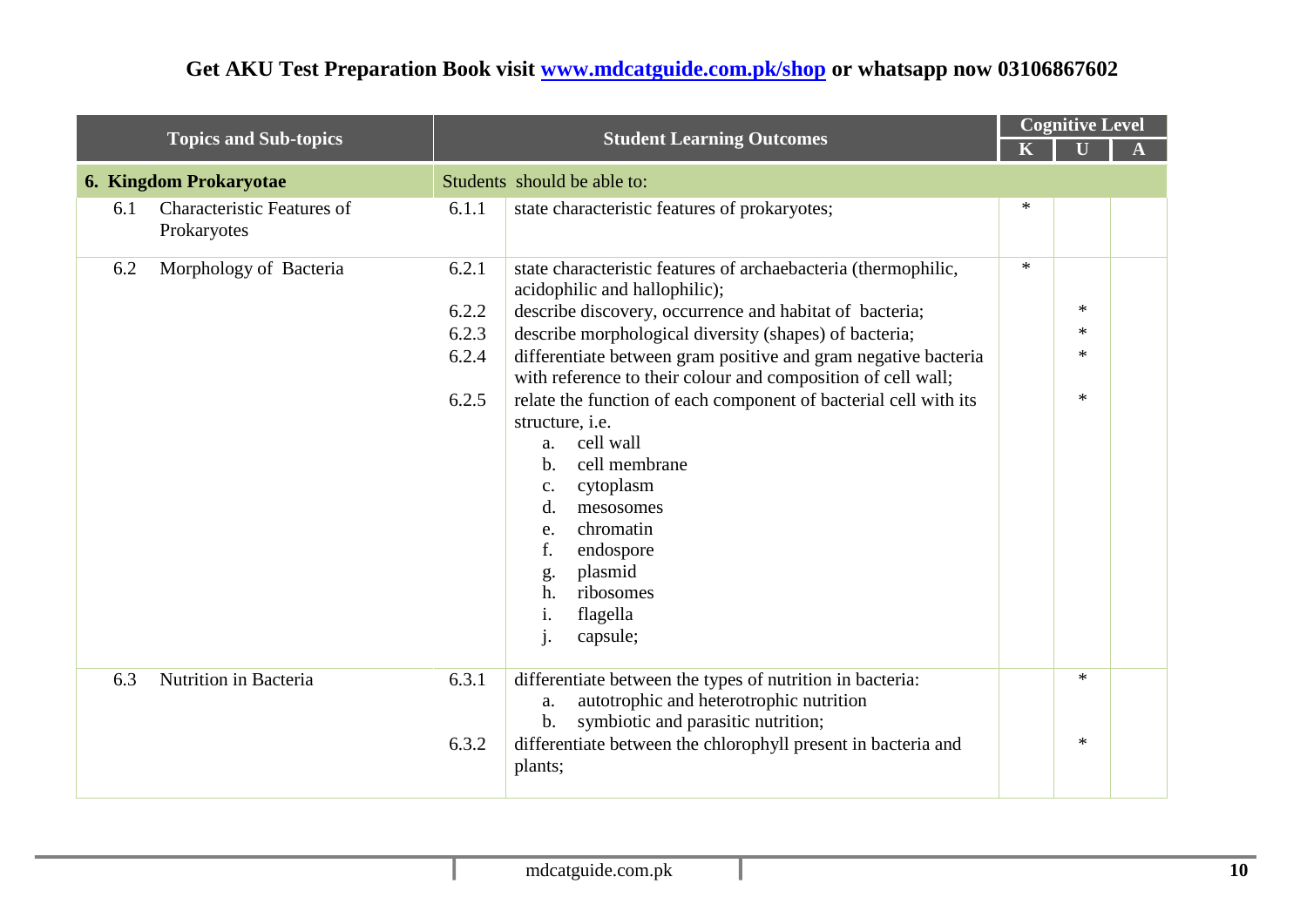|     |                                 |                |                                                                                                                                                                                                                                                        | <b>Cognitive Level</b> |            |  |  |
|-----|---------------------------------|----------------|--------------------------------------------------------------------------------------------------------------------------------------------------------------------------------------------------------------------------------------------------------|------------------------|------------|--|--|
|     | <b>Topics and Sub-topics</b>    |                | <b>Student Learning Outcomes</b>                                                                                                                                                                                                                       |                        |            |  |  |
|     |                                 |                | Students should be able to:                                                                                                                                                                                                                            |                        |            |  |  |
| 6.4 | Respiration in Bacteria         | 6.4.1          | describe obligatory aerobes, micro-aerobes, facultative and<br>obligatory anaerobes;                                                                                                                                                                   |                        | $\ast$     |  |  |
| 6.5 | Locomotion in Bacteria          | 6.5.1          | compare methods of locomotion in bacteria, i.e. chemotaxis<br>and magnetotaxis;                                                                                                                                                                        |                        | $*$        |  |  |
| 6.6 | Growth in Bacteria              | 6.6.1          | explain different phases of growth in bacteria using graph;                                                                                                                                                                                            |                        | $*$        |  |  |
| 6.7 | Reproduction in Bacteria        | 6.7.1          | differentiate among different modes of reproduction in<br>bacteria, i.e.<br>binary fission<br>a.<br>endospore formation<br>$\mathbf b$ .<br>genetic recombination, i.e. conjugation, transduction<br>c.<br>and transformation;                         |                        | $*$        |  |  |
| 6.8 | Economic Importance of Bacteria | 6.8.1<br>6.8.2 | discuss role of beneficial bacteria in:<br>medicine<br>a.<br>agriculture<br>b.<br>industry<br>c.<br>symbiosis<br>d.<br>research and technology;<br>e.<br>discuss role of harmful bacteria in:<br>human and animal health<br>a.<br>food spoilage;<br>b. |                        | $*$<br>$*$ |  |  |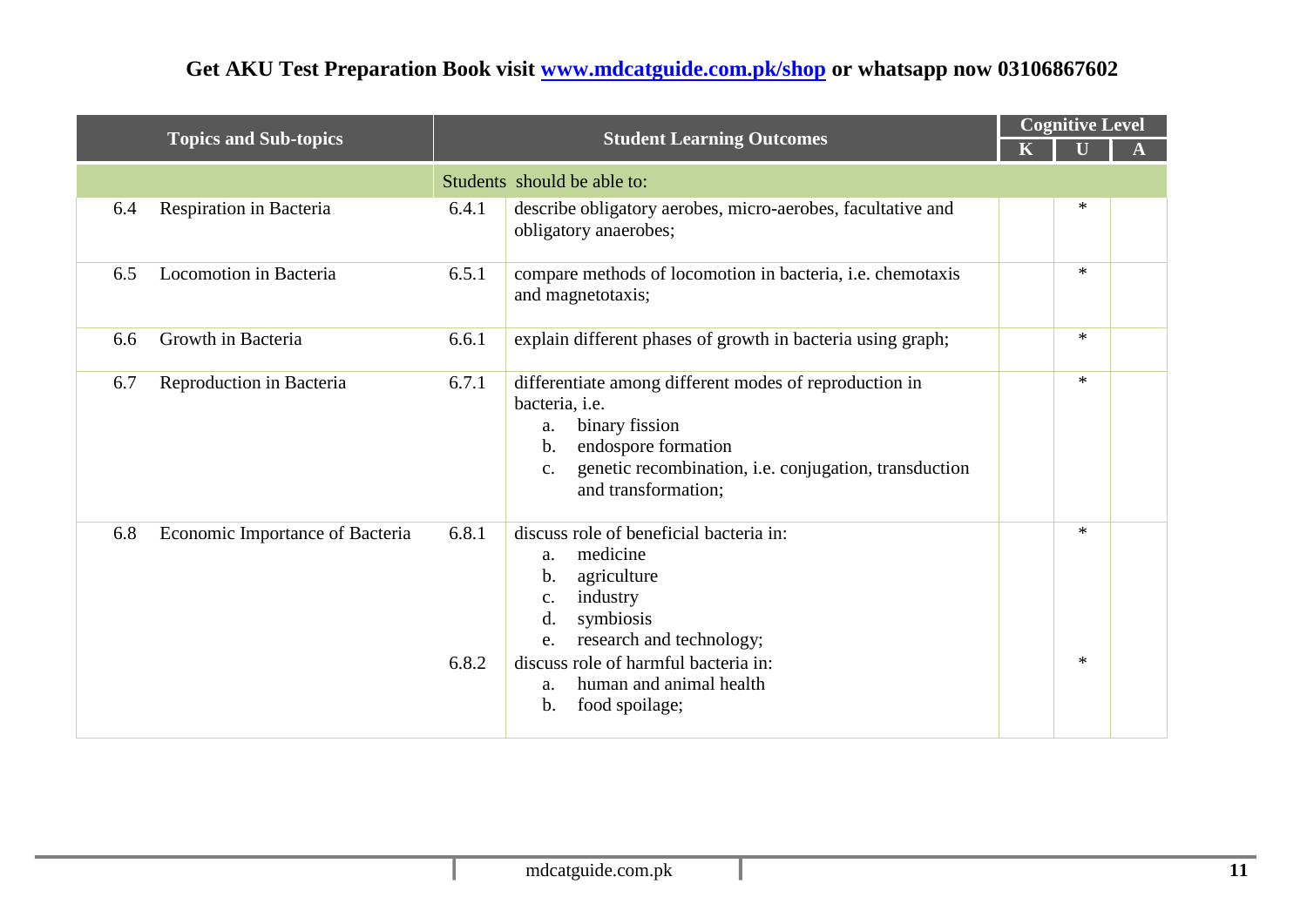|                                                  |        |                                                                          |        | <b>Cognitive Level</b> |  |  |
|--------------------------------------------------|--------|--------------------------------------------------------------------------|--------|------------------------|--|--|
| <b>Topics and Sub-topics</b>                     |        | <b>Student Learning Outcomes</b>                                         |        |                        |  |  |
|                                                  |        | Students should be able to:                                              |        |                        |  |  |
| <b>Control and Prevention of Bacteria</b><br>6.9 | 6.9.1  | describe different physical and chemical methods to control<br>bacteria; |        | *                      |  |  |
|                                                  | 6.9.2  | describe immunisation (vaccination);                                     |        | ∗                      |  |  |
|                                                  | 6.9.3  | list uses and misuses of antibiotics;                                    | ∗      |                        |  |  |
| 6.10 Cyanobacteria                               | 6.10.1 | list general characteristics of cyanobacteria;                           | $\ast$ |                        |  |  |
|                                                  | 6.10.2 | describe habitat, structure, nutrition and reproduction in nostoc;       |        | $\ast$                 |  |  |
|                                                  | 6.10.3 | describe role of cyanobacteria in nitrogen fixation.                     |        | ∗                      |  |  |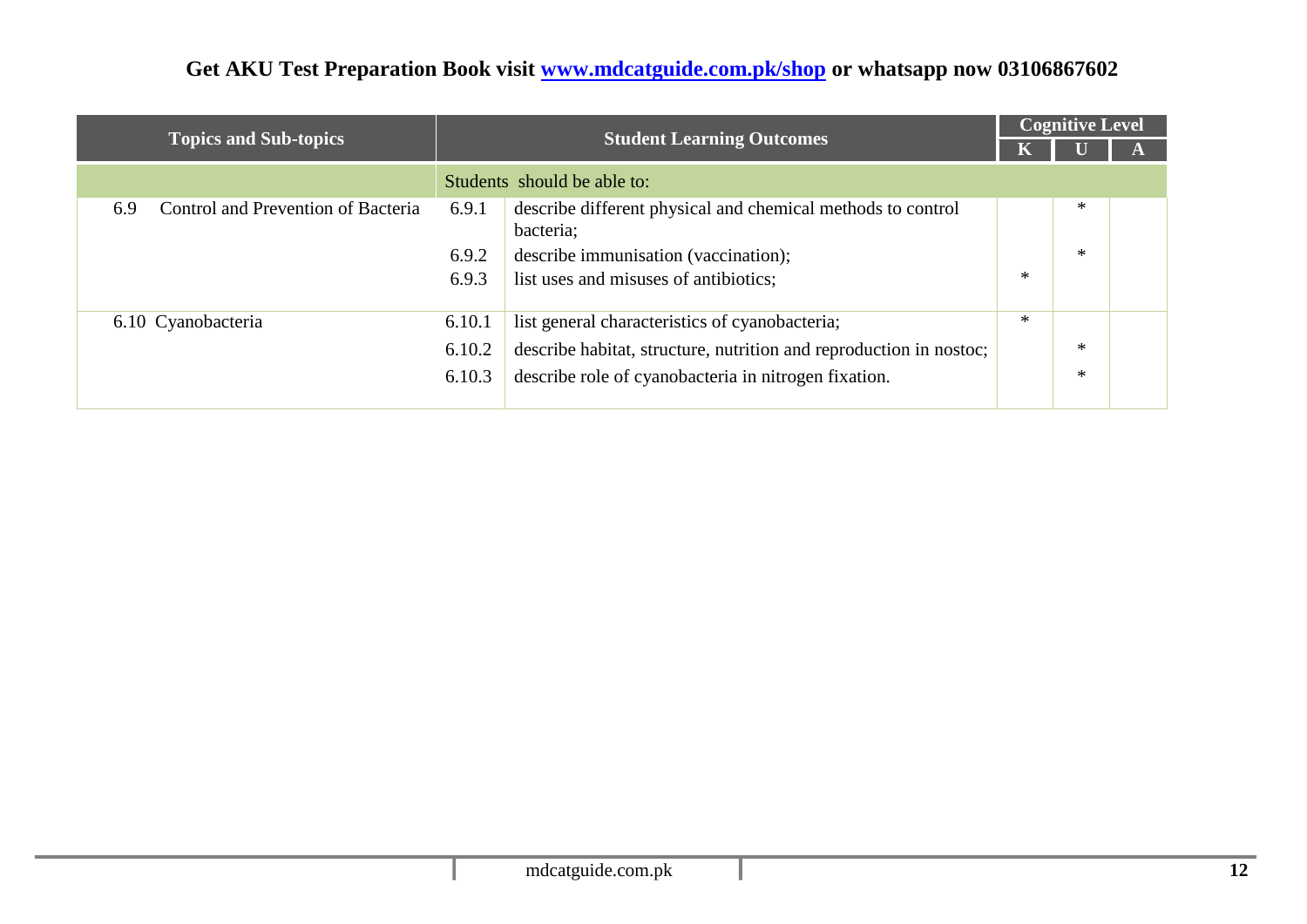|     |                                   |       |                                                                                             |        | <b>Cognitive Level</b> |  |  |
|-----|-----------------------------------|-------|---------------------------------------------------------------------------------------------|--------|------------------------|--|--|
|     | <b>Topics and Sub-topics</b>      |       | <b>Student Learning Outcomes</b>                                                            |        |                        |  |  |
|     | 7. Kingdom Protista (Protoctista) |       | Students should be able to:                                                                 |        |                        |  |  |
| 7.1 | <b>Unifying Features</b>          | 7.1.1 | describe characteristics of protists;                                                       |        | $\ast$                 |  |  |
| 7.2 | Diversity among Protists          | 7.2.1 | trace evolutionary relationship among protists;                                             |        | $\ast$                 |  |  |
| 7.3 | <b>Animal-like Protists</b>       | 7.3.1 | describe salient features of animal-like protists;                                          |        | $\ast$                 |  |  |
|     |                                   | 7.3.2 | classify animal-like protists on the basis of their locomotory<br>organelles with examples; |        | $\ast$                 |  |  |
|     |                                   | 7.3.3 | list the pathogenic protozoan and diseases caused by them;                                  | $\ast$ |                        |  |  |
| 7.4 | <b>Plant-like Protists</b>        | 7.4.1 | describe salient features of plant-like protists;                                           |        | $\ast$                 |  |  |
|     |                                   | 7.4.2 | classify photosynthetic protists;                                                           |        | $\ast$                 |  |  |
|     |                                   | 7.4.3 | differentiate among brown, red and green algae;                                             |        | $\ast$                 |  |  |
| 7.5 | <b>Fugus-like Protists</b>        | 7.5.1 | compare features of myxomycota and oomycota;                                                |        | $\ast$                 |  |  |
|     |                                   | 7.5.2 | state importance of <i>Phytophthora infestans</i> .                                         | $\ast$ |                        |  |  |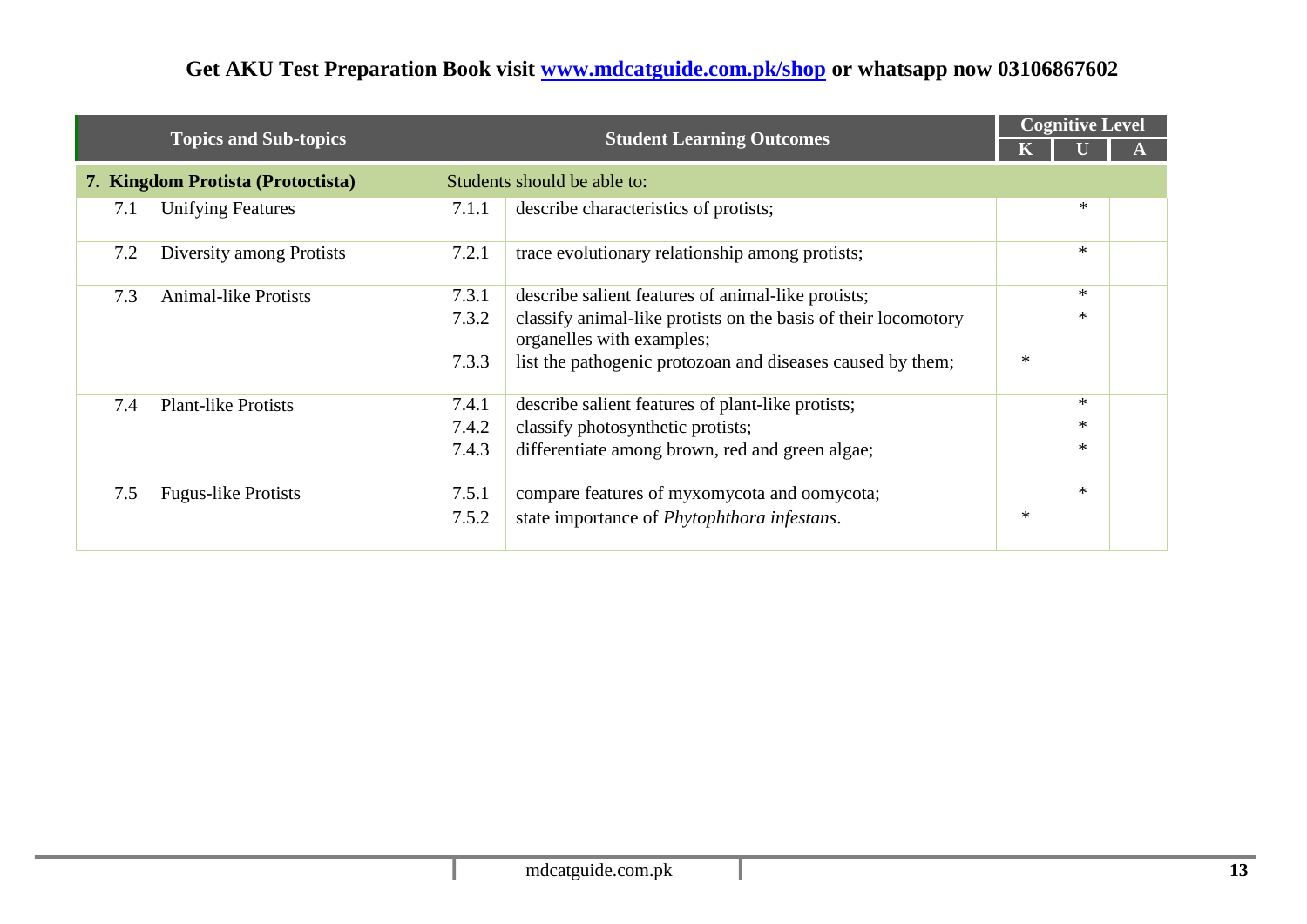|                  |                                |       |                                                                                                                 | <b>Cognitive Level</b> |        |  |
|------------------|--------------------------------|-------|-----------------------------------------------------------------------------------------------------------------|------------------------|--------|--|
|                  | <b>Topics and Sub-topics</b>   |       | <b>Student Learning Outcomes</b>                                                                                |                        |        |  |
| 8. Kingdom Fungi |                                |       | Students should be able to:                                                                                     |                        |        |  |
| 8.1              | <b>General Characteristics</b> | 8.1.1 | differentiate between fungi and organisms of other kingdoms<br>on the basis of their characteristic features;   |                        | $\ast$ |  |
|                  |                                | 8.1.2 | describe structure and nutrition in fungi;                                                                      |                        | $\ast$ |  |
|                  |                                | 8.1.3 | compare lichens with mycorrhizae;                                                                               |                        | $\ast$ |  |
|                  |                                | 8.1.4 | explain different methods of asexual and sexual reproduction<br>in fungi;                                       |                        | $\ast$ |  |
| 8.2              | Classification of Fungi        | 8.2.1 | differentiate among main groups of fungi based on their<br>reproductive structures and methods of reproduction; |                        | $\ast$ |  |
| 8.3              | Land Adaptations of Fungi      | 8.3.1 | describe adaptive features of fungi in the land habitat;                                                        |                        | $\ast$ |  |
| 8.4              | Importance of Fungi            | 8.4.1 | discuss ecological and commercial importance of fungi;                                                          |                        | $\ast$ |  |
|                  |                                | 8.4.2 | discuss economic losses due to fungi.                                                                           |                        | ∗      |  |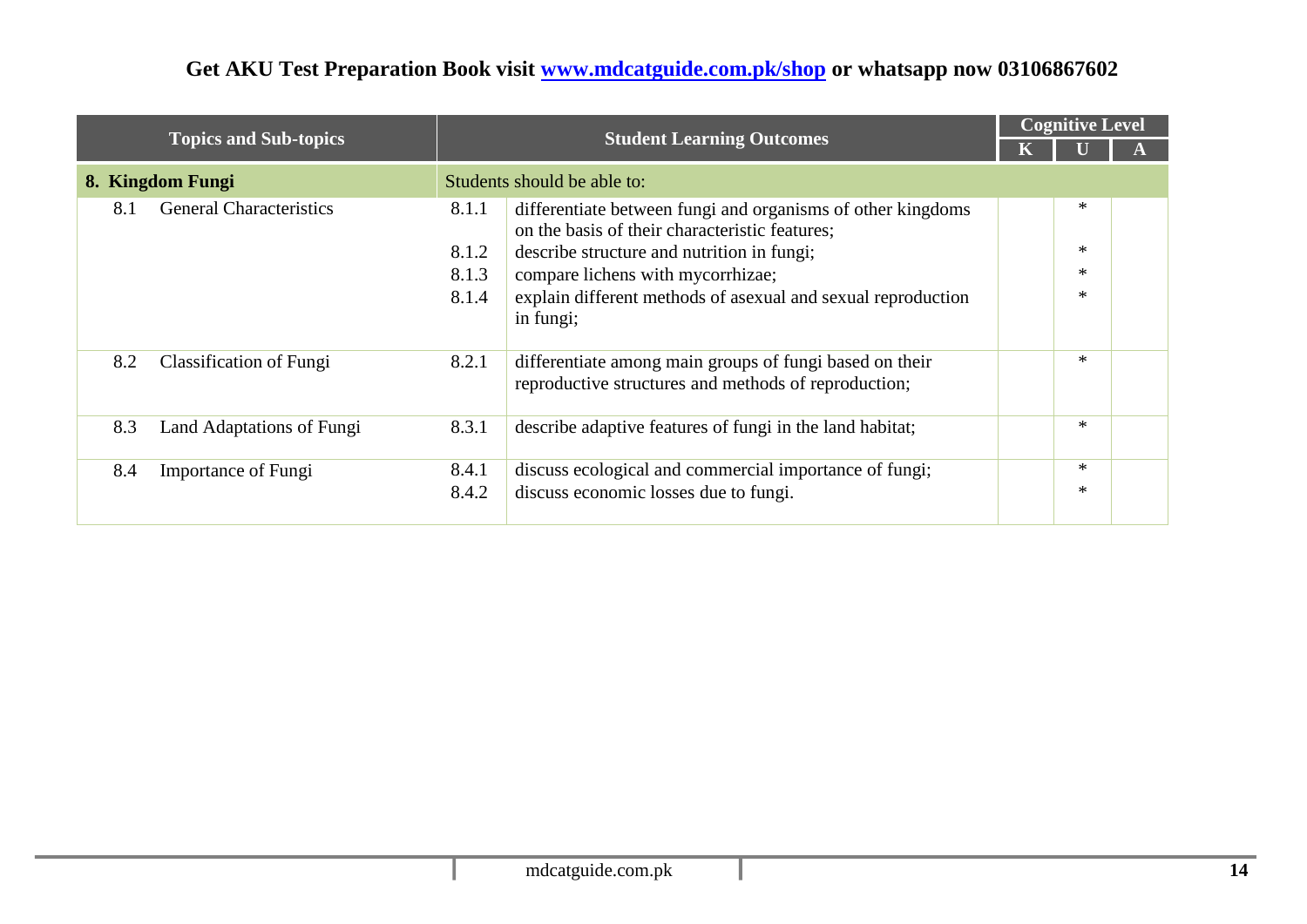| <b>Topics and Sub-topics</b> |                        | <b>Student Learning Outcomes</b> |                                                                                                                                         | <b>Cognitive Level</b> |        |  |  |
|------------------------------|------------------------|----------------------------------|-----------------------------------------------------------------------------------------------------------------------------------------|------------------------|--------|--|--|
|                              |                        |                                  |                                                                                                                                         |                        |        |  |  |
|                              | 9. Kingdom Plantae     |                                  | Students should be able to:                                                                                                             |                        |        |  |  |
| 9.1                          | Diversity among Plants | 9.1.1                            | state general characteristics of plants;                                                                                                | $\ast$                 |        |  |  |
|                              |                        | 9.1.2                            | describe phylogeny of kingdom plantae;                                                                                                  |                        | $\ast$ |  |  |
|                              |                        | 9.1.3                            | classify kingdom plantae;                                                                                                               |                        | $\ast$ |  |  |
| 9.2                          | <b>Bryophytes</b>      | 9.2.1                            | state characteristic features of bryophytes;                                                                                            | $\ast$                 |        |  |  |
|                              |                        | 9.2.2                            | classify bryophytes as musci, hepaticae or anthocerotae;                                                                                |                        | $\ast$ |  |  |
|                              |                        | 9.2.3                            | explain the life cycle of mosses;                                                                                                       |                        | $\ast$ |  |  |
|                              |                        | 9.2.4                            | describe the significance of alternation of generation in<br>bryophytes;                                                                |                        | $\ast$ |  |  |
|                              |                        | 9.2.5                            | discuss the adaptive characteristics of bryophytes in the land<br>habitat;                                                              |                        | $\ast$ |  |  |
| 9.3                          | Tracheophyta           | 9.3.1                            | compare major groups of tracheophyta, i.e.<br>psilopsida<br>a.<br>lycopsida<br>b.<br>sphenopsida<br>c.<br>pteropsida;<br>$\mathbf{d}$ . |                        | $\ast$ |  |  |
|                              |                        | 9.3.2                            | explain evolution of single-veined (microphyllus) and multi-<br>veined (megaphyllus) leaf;                                              |                        | $\ast$ |  |  |
|                              |                        | 9.3.3                            | differentiate between homospory and heterospory;                                                                                        |                        | $\ast$ |  |  |
|                              |                        | 9.3.4                            | explain the evolution of seed;                                                                                                          |                        | $\ast$ |  |  |
| 9.4                          | <b>Seed Plants</b>     | 9.4.1                            | describe general characteristics of gymnosperms and<br>angiosperms;                                                                     |                        | $\ast$ |  |  |
|                              |                        | 9.4.2                            | explain life cycle of pinus (gymnosperm) with diagram;                                                                                  |                        | $\ast$ |  |  |
|                              |                        | 9.4.3                            | explain life cycle of an angiosperm with diagram;                                                                                       |                        | $\ast$ |  |  |
|                              |                        | 9.4.4                            | compare dicotyledonous and monocotyledonous plant;                                                                                      |                        | $\ast$ |  |  |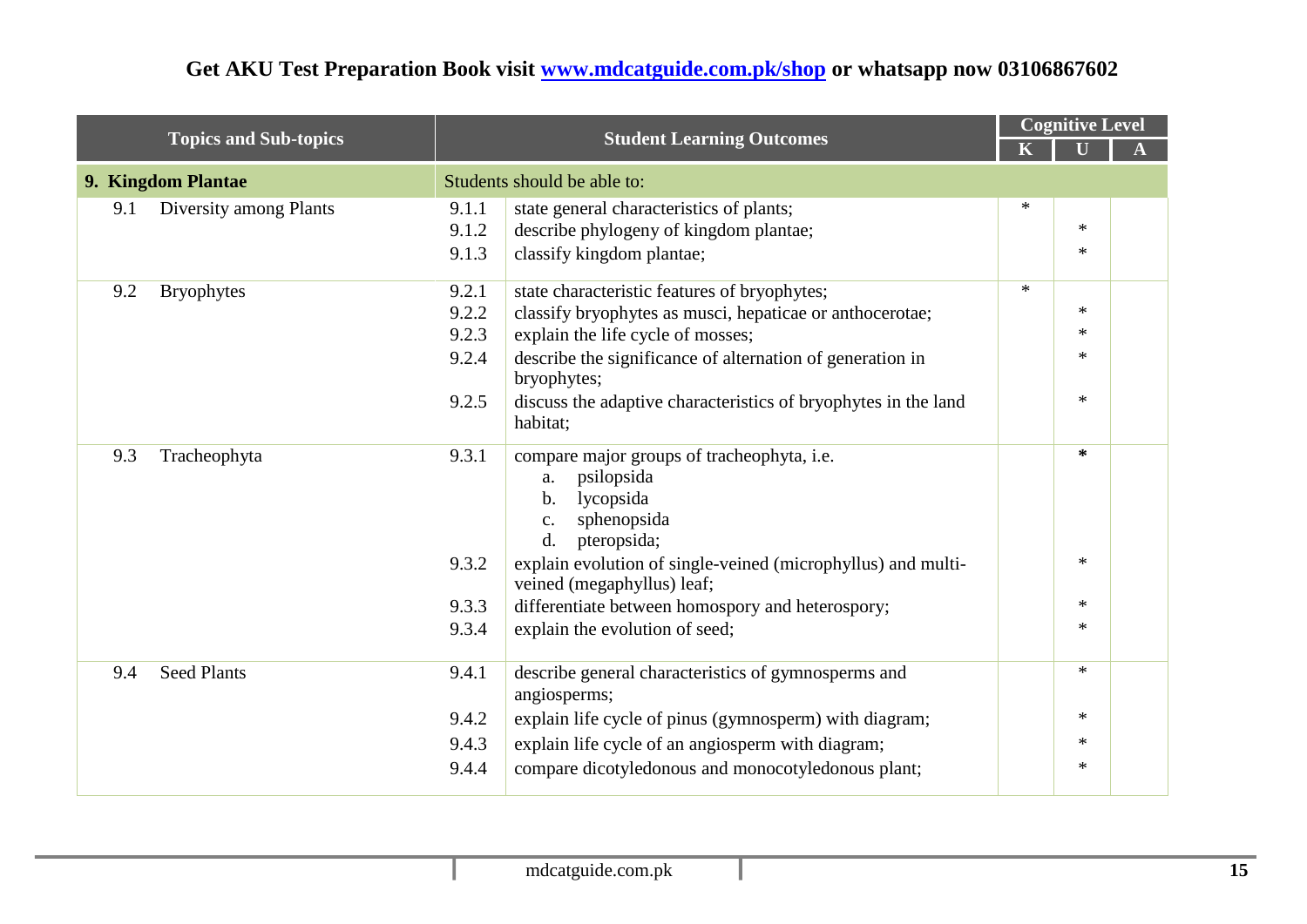|                              |       | <b>Student Learning Outcomes</b>                                                                                                                                                                                                                            | <b>Cognitive Level</b> |        |  |  |  |
|------------------------------|-------|-------------------------------------------------------------------------------------------------------------------------------------------------------------------------------------------------------------------------------------------------------------|------------------------|--------|--|--|--|
| <b>Topics and Sub-topics</b> |       |                                                                                                                                                                                                                                                             |                        |        |  |  |  |
|                              |       | Students should be able to:                                                                                                                                                                                                                                 |                        |        |  |  |  |
|                              | 9.4.5 | discuss that vascular plants are the most successful group of<br>land plants;                                                                                                                                                                               |                        | $\ast$ |  |  |  |
| Angiospermic Families<br>9.5 | 9.5.1 | differentiate among vegetative characteristics, floral<br>characteristics and economic importance of angiospermic<br>families, <i>i.e.</i><br>Rosaceae<br>a.<br>Solanaceae<br>b.<br>Fabaceae<br>c.<br>Caesalpiniaceae<br>d.<br>Mimosaceae<br>e.<br>Poaceae. |                        | $\ast$ |  |  |  |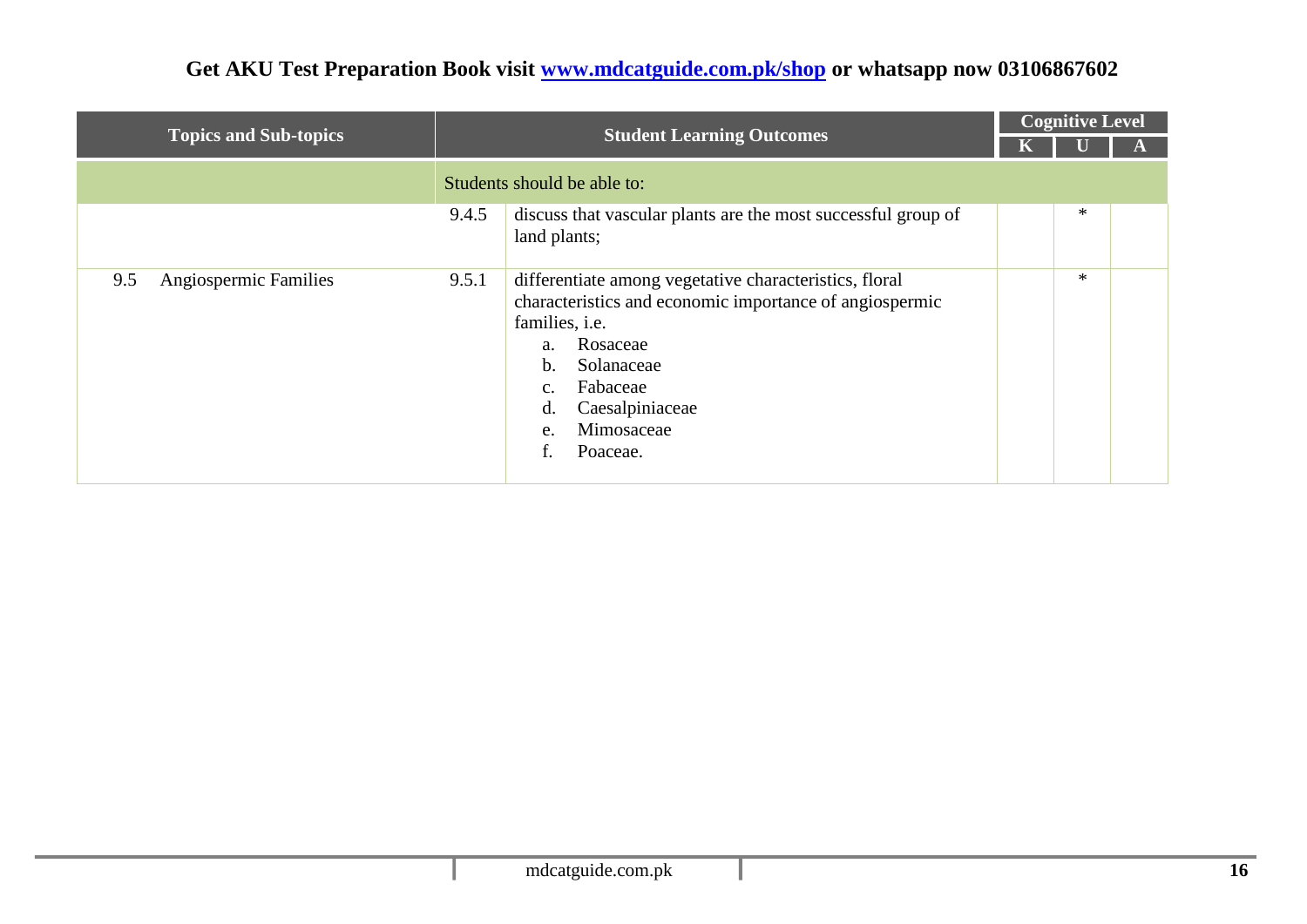|                                                                                     |                  | <b>Student Learning Outcomes</b>                                                                                                                                                                                                                                                                                                                                                          |  | <b>Cognitive Level</b> |  |  |  |  |
|-------------------------------------------------------------------------------------|------------------|-------------------------------------------------------------------------------------------------------------------------------------------------------------------------------------------------------------------------------------------------------------------------------------------------------------------------------------------------------------------------------------------|--|------------------------|--|--|--|--|
| <b>Topics and Sub-topics</b>                                                        |                  |                                                                                                                                                                                                                                                                                                                                                                                           |  |                        |  |  |  |  |
| 10. Kingdom Animalia                                                                |                  | Students should be able to:                                                                                                                                                                                                                                                                                                                                                               |  |                        |  |  |  |  |
| 10.1 Introduction                                                                   | 10.1.1           | describe general characteristics of animals;                                                                                                                                                                                                                                                                                                                                              |  | $\ast$                 |  |  |  |  |
| 10.2 Criteria for Animal Classification                                             | 10.2.1           | differentiate among various phyla of kingdom animalia on the<br>basis of their body plan, i.e.<br>type of symmetry (radial and bilateral symmetry)<br>a.<br>tissue organisation (diploblastic and triploblastic)<br>$\mathbf b$ .<br>body cavities (acoelomates, pseudocoelomates and<br>$C_{\bullet}$<br>coelomates)<br>pattern of development (protostomes and<br>d.<br>deuterostomes); |  | $\ast$                 |  |  |  |  |
| 10.3 Phylum Porifera                                                                | 10.3.1           | explain general characteristics of poriferans;                                                                                                                                                                                                                                                                                                                                            |  | $\ast$                 |  |  |  |  |
|                                                                                     | 10.3.2           | describe the economic importance of poriferans;                                                                                                                                                                                                                                                                                                                                           |  | $\ast$                 |  |  |  |  |
| 10.4 Grade Radiata<br>Phylum Coelenterata                                           | 10.4.1<br>10.4.2 | explain coelenterates with reference to their<br>general characteristics<br>a.<br>origin of diploblastic organisation<br>$\mathbf{b}$ .<br>radial symmetry<br>c.<br>polymorphism and alternation of generation<br>d.<br>formation of coral reefs;<br>e.<br>describe the economic importance of coelenterates;                                                                             |  | $\ast$<br>$\ast$       |  |  |  |  |
| 10.5 Grade Bilateria Triploblastic<br>Animals-Acoelomates Phylum<br>Platyhelminthes | 10.5.1<br>10.5.2 | explain general characteristics of platyhelminthes;<br>describe the adaptations for parasitic mode of life in<br>platyhelminthes;                                                                                                                                                                                                                                                         |  | $\ast$<br>$\ast$       |  |  |  |  |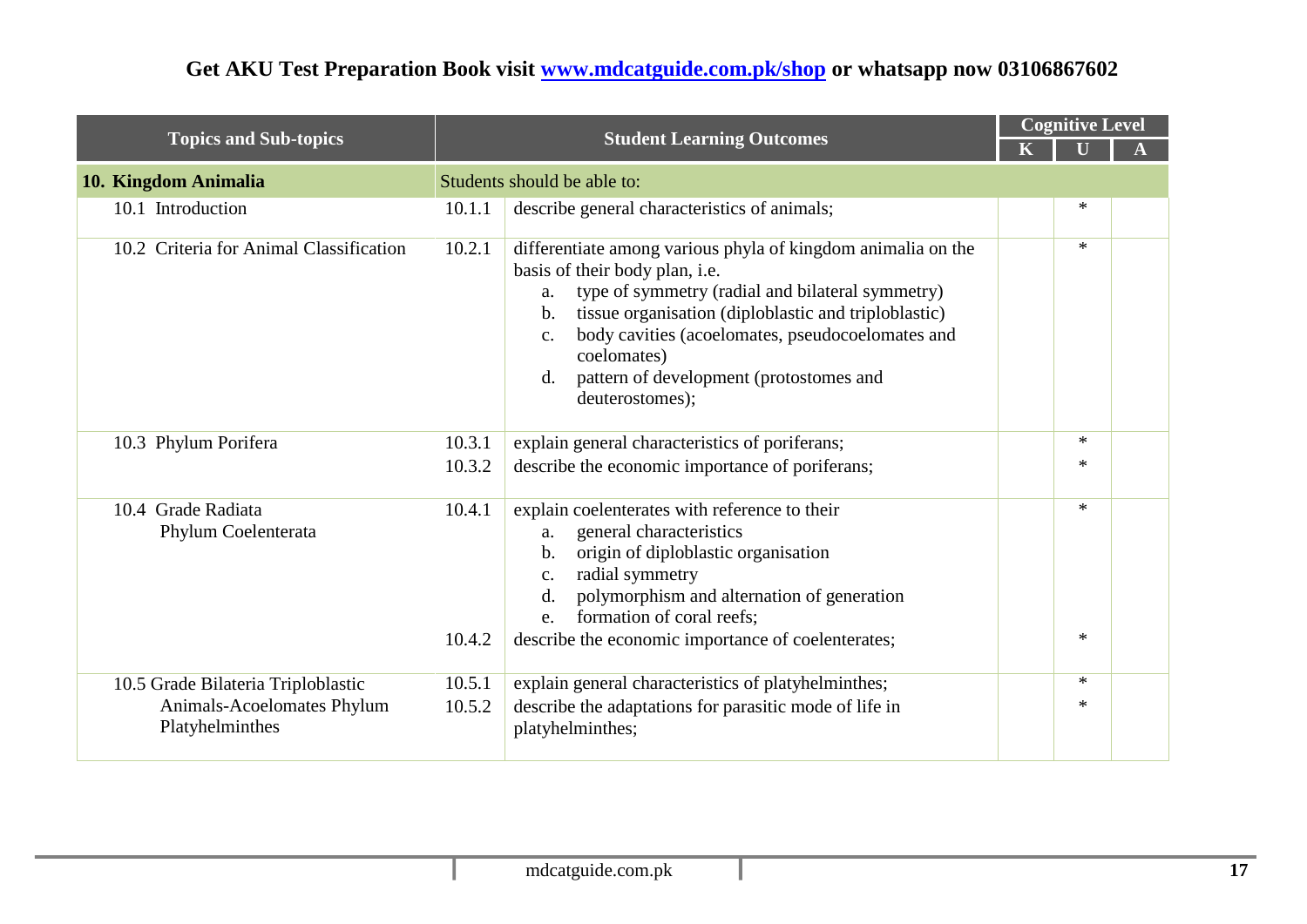|                                                                                        |        |                                                                                                                                                                               | <b>Cognitive Level</b><br><b>Student Learning Outcomes</b> |        |  |
|----------------------------------------------------------------------------------------|--------|-------------------------------------------------------------------------------------------------------------------------------------------------------------------------------|------------------------------------------------------------|--------|--|
| <b>Topics and Sub-topics</b>                                                           |        |                                                                                                                                                                               |                                                            |        |  |
|                                                                                        |        | Students should be able to:                                                                                                                                                   |                                                            |        |  |
|                                                                                        | 10.5.3 | describe infestation and disinfestations of tapeworms;                                                                                                                        |                                                            | $\ast$ |  |
| 10.6 Grade Bilateria Triploblastic<br>Animals-Pseudocoelomates<br>Phylum Aschelminthes | 10.6.1 | explain nematodes with reference to their<br>general characteristics<br>a.<br>parasitic adaptations;<br>b.                                                                    |                                                            | $\ast$ |  |
| (Nematoda)                                                                             | 10.6.2 | describe the importance of nematodes;                                                                                                                                         |                                                            | $\ast$ |  |
| 10.7 Grade Bilateria Triploblastic<br>Animals-Coelomates Phylum<br>Annelida            | 10.7.1 | explain annelides with reference to their<br>general characteristics<br>a.<br>segmentation and its advantages<br>$\mathbf b$ .<br>coelom and its advantages;<br>$C_{\bullet}$ |                                                            | $\ast$ |  |
|                                                                                        | 10.7.2 | classify annelides up to classes;                                                                                                                                             |                                                            | $\ast$ |  |
|                                                                                        | 10.7.3 | describe the importance of annelides;                                                                                                                                         |                                                            | $\ast$ |  |
| 10.8 Phylum Arthropoda                                                                 | 10.8.1 | explain general characteristics of arthropodes;                                                                                                                               |                                                            | $\ast$ |  |
|                                                                                        | 10.8.2 | describe the major classes of arthropodes, i.e.<br>arachnida<br>a.<br>b.<br>crustaceae<br>insecta<br>$\mathbf{c}$ .<br>d.<br>myriapoda;                                       |                                                            | $\ast$ |  |
|                                                                                        | 10.8.3 | describe metamorphosis in insects;                                                                                                                                            |                                                            | $\ast$ |  |
|                                                                                        | 10.8.4 | discuss economic importance (beneficial and harmful) of<br>insects;                                                                                                           |                                                            | $\ast$ |  |
|                                                                                        | 10.8.5 | discuss insects as a successful group of animals;                                                                                                                             |                                                            | $\ast$ |  |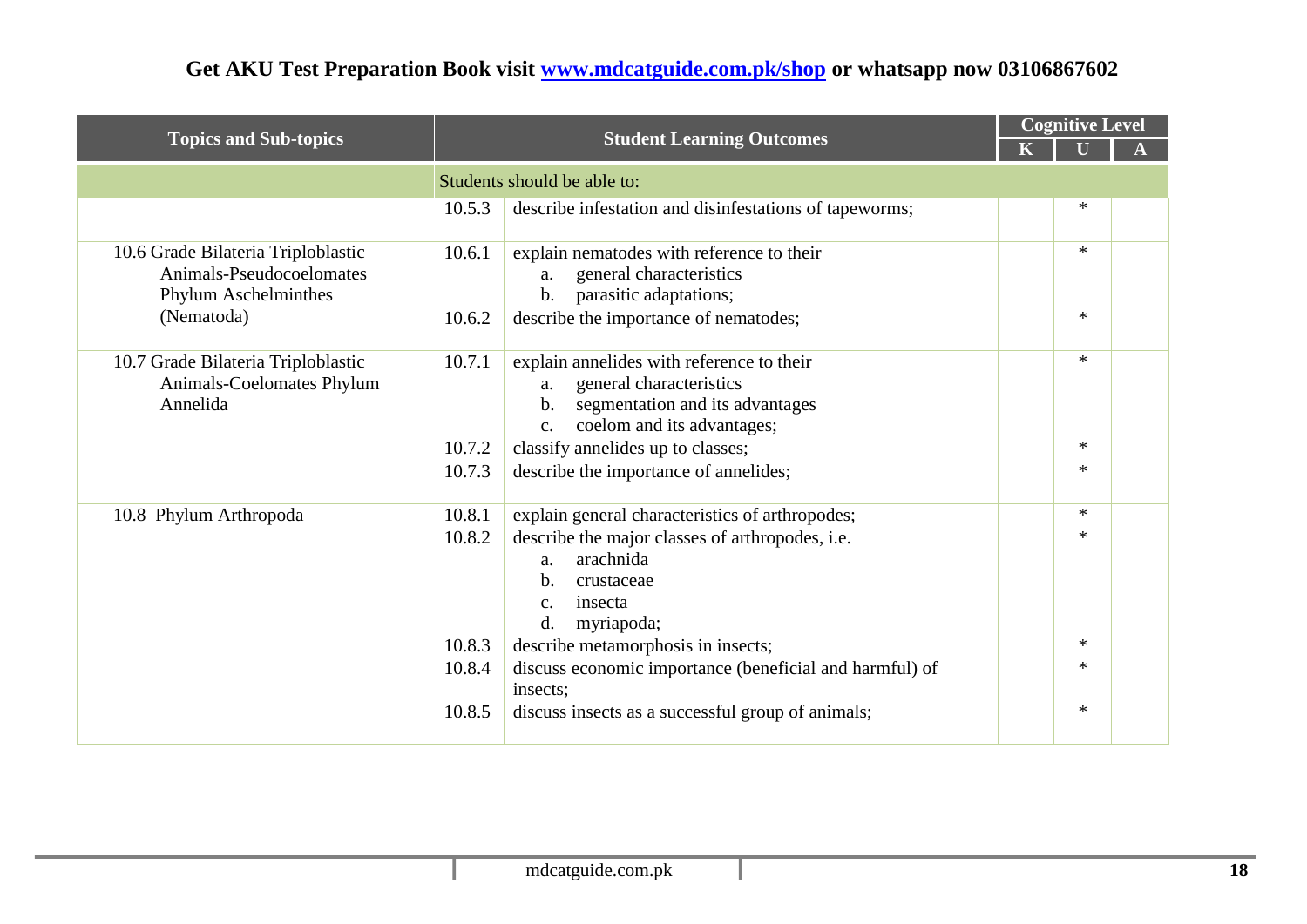|                              |         |                                                                                                      |        | <b>Cognitive Level</b> |  |
|------------------------------|---------|------------------------------------------------------------------------------------------------------|--------|------------------------|--|
| <b>Topics and Sub-topics</b> |         | <b>Student Learning Outcomes</b>                                                                     |        |                        |  |
|                              |         | Students should be able to:                                                                          |        |                        |  |
| Phylum Mollusca<br>10.9      | 10.9.1  | explain general characteristics of molluscs;                                                         |        | $\ast$                 |  |
|                              | 10.9.2  | describe characteristics of classes of molluscs, i.e.                                                |        | $\ast$                 |  |
|                              |         | gastropoda<br>a.                                                                                     |        |                        |  |
|                              |         | bivalvia<br>$\mathbf{b}$ .                                                                           |        |                        |  |
|                              |         | cephalopoda;<br>$\mathbf{c}$ .                                                                       |        |                        |  |
|                              | 10.9.3  | describe the economic importance of molluscs;                                                        |        | $\ast$                 |  |
| 10.10 Phylum Echinodermata   | 10.10.1 | explain general characteristics of spiny skinned animals                                             |        | $\ast$                 |  |
|                              |         | (echinoderms) and their affinities;                                                                  |        |                        |  |
|                              |         |                                                                                                      |        |                        |  |
| 10.11 Phylum Hemichordata    | 10.11.1 | describe the basic characteristics of hemichordates;                                                 |        | $*$                    |  |
| 10.12 Phylum Chordata        | 10.12.1 | describe fundamental characteristics of chordates;                                                   |        | $*$                    |  |
|                              | 10.12.2 | classify chordates;                                                                                  |        | $\ast$                 |  |
|                              | 10.12.3 | differentiate between:                                                                               |        | $\ast$                 |  |
|                              |         | acraniata and craniata<br>a.                                                                         |        |                        |  |
|                              |         | urochordata and cephalochordata;<br>$\mathbf b$ .                                                    |        |                        |  |
|                              |         |                                                                                                      |        |                        |  |
| 10.13 Sub-phylum Vertebrata  | 10.13.1 | describe general characteristics of super-class pisces;                                              |        | $*$                    |  |
|                              | 10.13.2 | differentiate among cyclostomes, chondrichthyes                                                      |        | $\ast$                 |  |
|                              | 10.13.3 | (cartilaginous) and osteichthyes (bony fishes);                                                      |        | $*$                    |  |
|                              | 10.13.4 | describe aquatic adaptations of super-class pisces;<br>list some familiar edible fishes in Pakistan; | $\ast$ |                        |  |
|                              | 10.13.5 |                                                                                                      |        | $\ast$                 |  |
|                              | 10.13.6 | explain origin and general characteristics of amphibians;                                            |        | $\ast$                 |  |
|                              |         | discuss amphibians as unsuccessful land vertebrates;                                                 |        | $\ast$                 |  |
|                              | 10.13.7 | explain general characteristics of reptiles;                                                         |        |                        |  |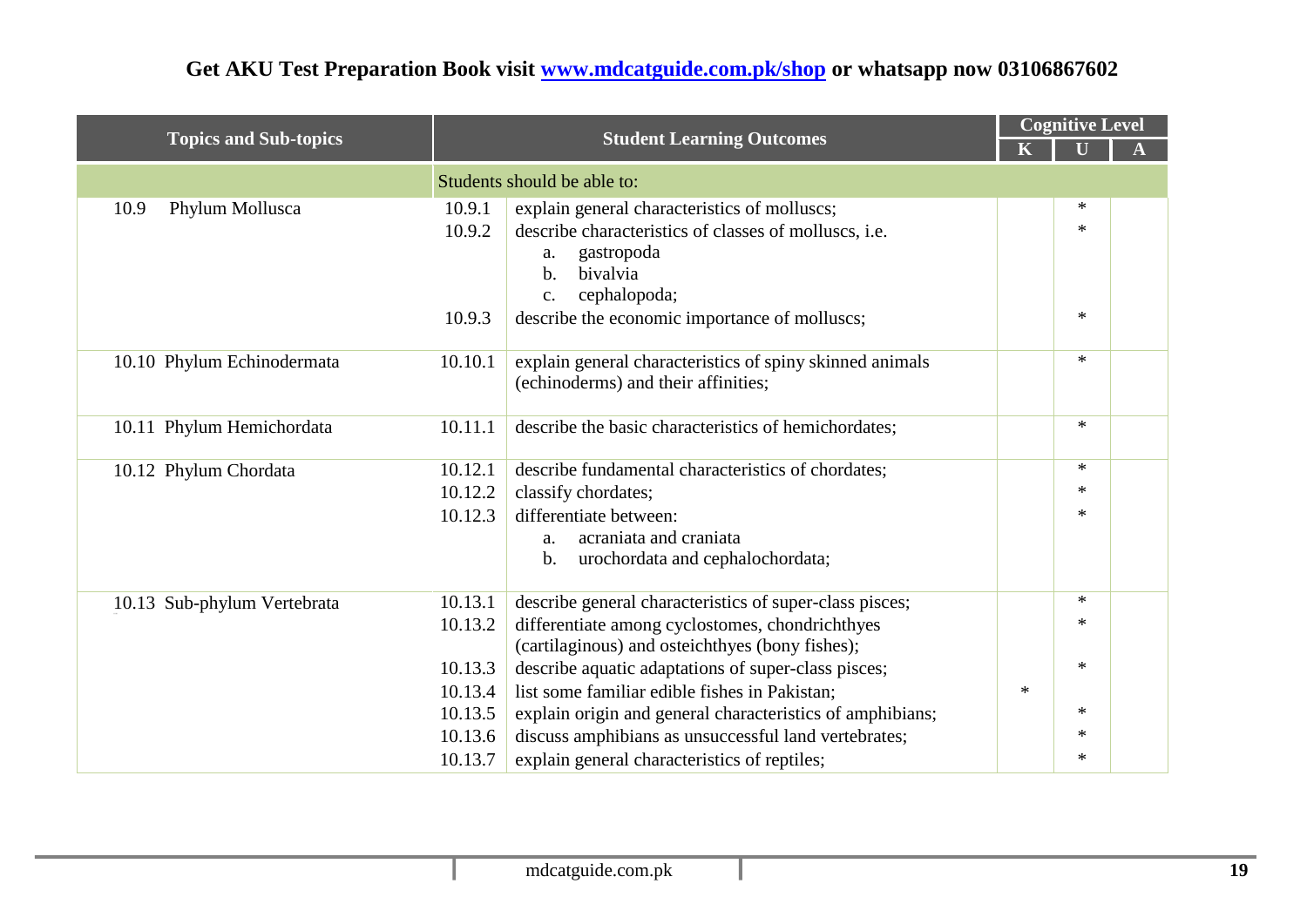|                              |          |                                                                                                           |  | <b>Cognitive Level</b> |  |
|------------------------------|----------|-----------------------------------------------------------------------------------------------------------|--|------------------------|--|
| <b>Topics and Sub-topics</b> |          | <b>Student Learning Outcomes</b>                                                                          |  |                        |  |
|                              |          | Students should be able to:                                                                               |  |                        |  |
|                              | 10.13.8  | discuss reptiles as successful land vertebrates;                                                          |  | $\ast$                 |  |
|                              | 10.13.9  | describe general characteristics of birds;                                                                |  | $\ast$                 |  |
|                              | 10.13.10 | explain the adaptations of birds for aerial mode of life (flight)<br>adaptations);                        |  | $\ast$                 |  |
|                              | 10.13.11 | exemplify running and flying birds;                                                                       |  | $\ast$                 |  |
|                              | 10.13.12 | trace the evolutionary origin of birds with reference to<br>archaeopteryx;                                |  | $\ast$                 |  |
|                              | 10.13.13 | trace the evolutionary origin of mammals;                                                                 |  | $\ast$                 |  |
|                              | 10.13.14 | describe general characteristics and classification of<br>mammals (prototheria, metatheria and eutheria). |  | $\ast$                 |  |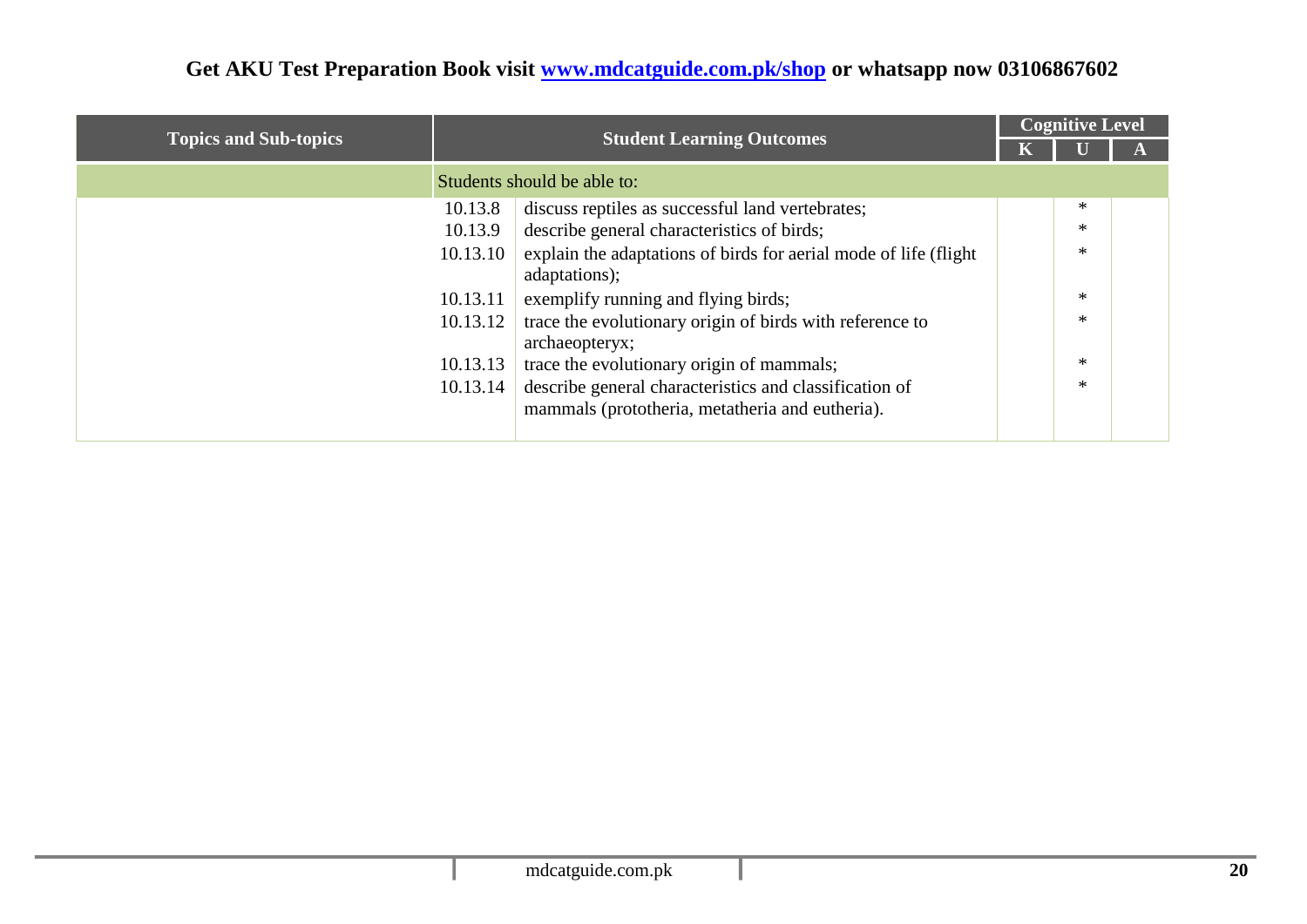|                   |                              |        | <b>Student Learning Outcomes</b>                                                                                         |        | <b>Cognitive Level</b> |  |  |
|-------------------|------------------------------|--------|--------------------------------------------------------------------------------------------------------------------------|--------|------------------------|--|--|
|                   | <b>Topics and Sub-topics</b> |        |                                                                                                                          |        |                        |  |  |
| 11. Bioenergetics |                              |        | Students should be able to:                                                                                              |        |                        |  |  |
| 11.1              | Role of ATP                  | 11.1.1 | define bioenergetics;                                                                                                    | $\ast$ |                        |  |  |
|                   |                              | 11.1.2 | describe the role of ATP as currency of energy in metabolism;                                                            |        | $\ast$                 |  |  |
| 11.2              | Photosynthesis               | 11.2.1 | define photosynthesis;                                                                                                   | $\ast$ |                        |  |  |
|                   |                              | 11.2.2 | describe the significance of photosynthesis;                                                                             |        | $\ast$                 |  |  |
|                   |                              | 11.2.3 | state the reactants and products of photosynthesis;                                                                      | $\ast$ |                        |  |  |
|                   |                              | 11.2.4 | describe chromatography and spectrophotometry;                                                                           |        | $\ast$                 |  |  |
|                   |                              | 11.2.5 | explain the role of chlorophyll and other photosynthetic<br>pigments, light, carbon dioxide and water in photosynthesis; |        | $\ast$                 |  |  |
|                   |                              | 11.2.6 | describe main events of light dependent reactions (energy<br>conversion, formation of ATP and NADPH);                    |        | $\ast$                 |  |  |
|                   |                              | 11.2.7 | compare cyclic and non-cyclic phosphorylation in light<br>dependent reactions;                                           |        | $\ast$                 |  |  |
|                   |                              | 11.2.8 | describe three phases of light independent (dark) reactions;                                                             |        | $\ast$                 |  |  |
|                   |                              | 11.2.9 | compare $C_3$ , $C_4$ and CAM plants;                                                                                    |        | $\ast$                 |  |  |
| 11.3              | Respiration                  | 11.3.1 | define cellular respiration, oxidative phosphorylation, aerobic<br>respiration and fermentation;                         | $\ast$ |                        |  |  |
|                   |                              | 11.3.2 | differentiate between alcoholic and lactic acid fermentation;                                                            |        | $\ast$                 |  |  |
|                   |                              | 11.3.3 | state the role of mitochondria in respiration;                                                                           | $\ast$ |                        |  |  |
|                   |                              | 11.3.4 | explain the steps involved in the mechanism of cellular                                                                  |        | $\ast$                 |  |  |
|                   |                              |        | respiration, i.e.                                                                                                        |        |                        |  |  |
|                   |                              |        | glycolysis<br>a.                                                                                                         |        |                        |  |  |
|                   |                              |        | pyruvic acid oxidation (formation of acetyl CoA)<br>b.                                                                   |        |                        |  |  |
|                   |                              |        | Krebs cycle (citric acid cycle)<br>c.                                                                                    |        |                        |  |  |
|                   |                              |        | d.<br>respiratory chain.                                                                                                 |        |                        |  |  |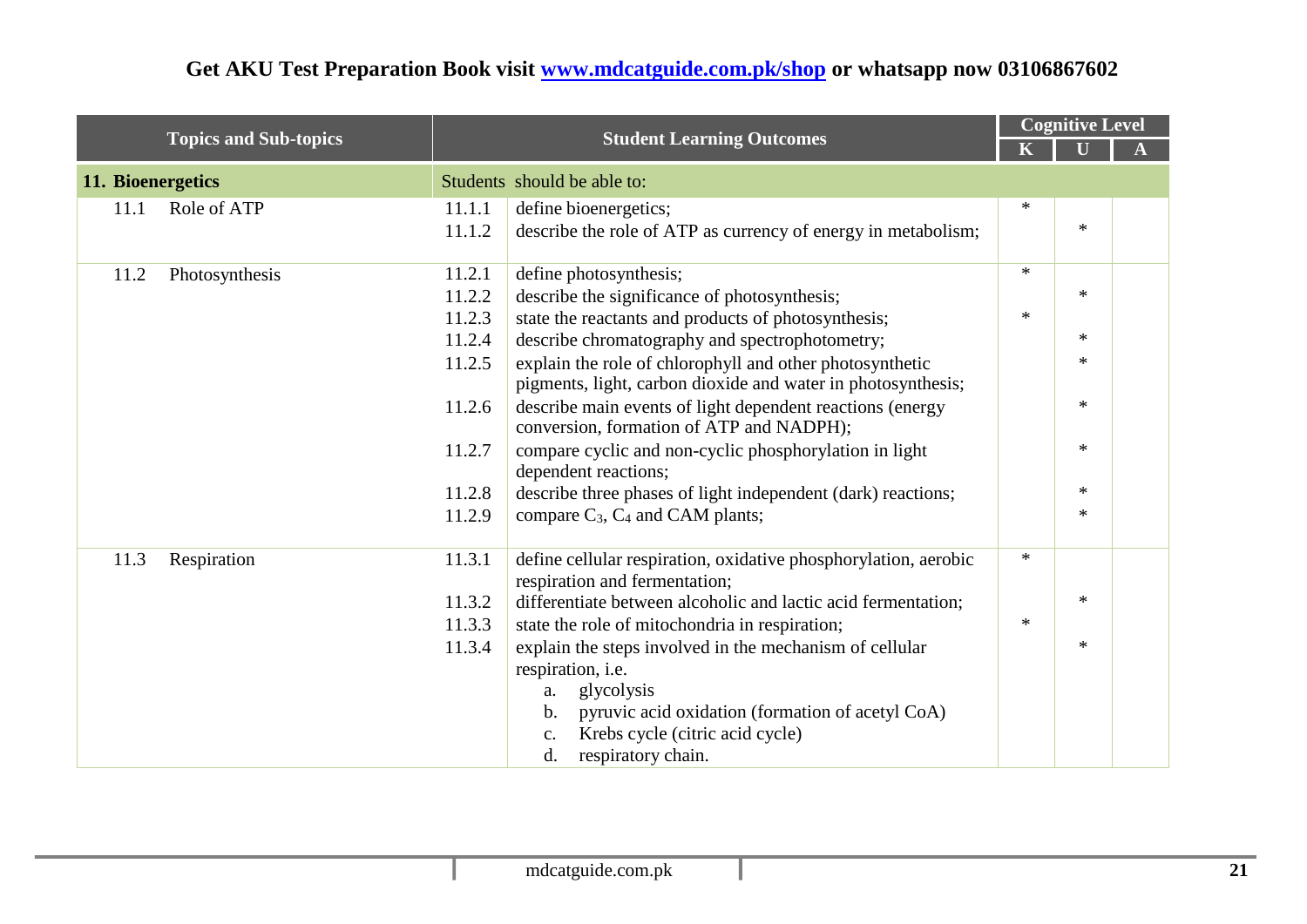|                                     |                                                                                                                                                                                                                                                                                                                                                                                                                                                                                                 |        | <b>Cognitive Level</b>     |  |  |
|-------------------------------------|-------------------------------------------------------------------------------------------------------------------------------------------------------------------------------------------------------------------------------------------------------------------------------------------------------------------------------------------------------------------------------------------------------------------------------------------------------------------------------------------------|--------|----------------------------|--|--|
| <b>Topics and Sub-topics</b>        | <b>Student Learning Outcomes</b>                                                                                                                                                                                                                                                                                                                                                                                                                                                                |        |                            |  |  |
| 12. Nutrition                       | Students should be able to:                                                                                                                                                                                                                                                                                                                                                                                                                                                                     |        |                            |  |  |
| <b>Nutrition in Plants</b><br>12.1  | 12.1.1<br>define nutrition;<br>differentiate between autotrophic and heterotrophic nutrition in<br>12.1.2<br>plants;<br>12.1.3<br>describe various conditions caused by the deficiency of:<br>nitrogen<br>a.<br>phosphorus<br>b.<br>potassium<br>c.<br>d.<br>magnesium;<br>differentiate among various modes of heterotrophic nutrition in<br>12.1.4<br>plants, i.e.<br>saprophytic nutrition<br>a.<br>parasitic nutrition<br>b.<br>symbiotic nutrition<br>c.<br>d.<br>insectivorous nutrition; | $\ast$ | $\ast$<br>$\ast$<br>$\ast$ |  |  |
| 12.2<br><b>Nutrition in Animals</b> | differentiate among various forms of heterotrophic nutrition in<br>12.2.1<br>animals, i.e.<br>saprotrophic nutrition<br>a.<br>parasitic (ectoparasitic and endoparasitic) nutrition<br>b.<br>holozoic nutrition;<br>$C_{\bullet}$<br>12.2.2<br>classify holozoic heterotrophs, i.e.<br>herbivores<br>a.<br>carnivores<br>b.<br>omnivores;<br>c.                                                                                                                                                 |        | $\ast$<br>$\ast$           |  |  |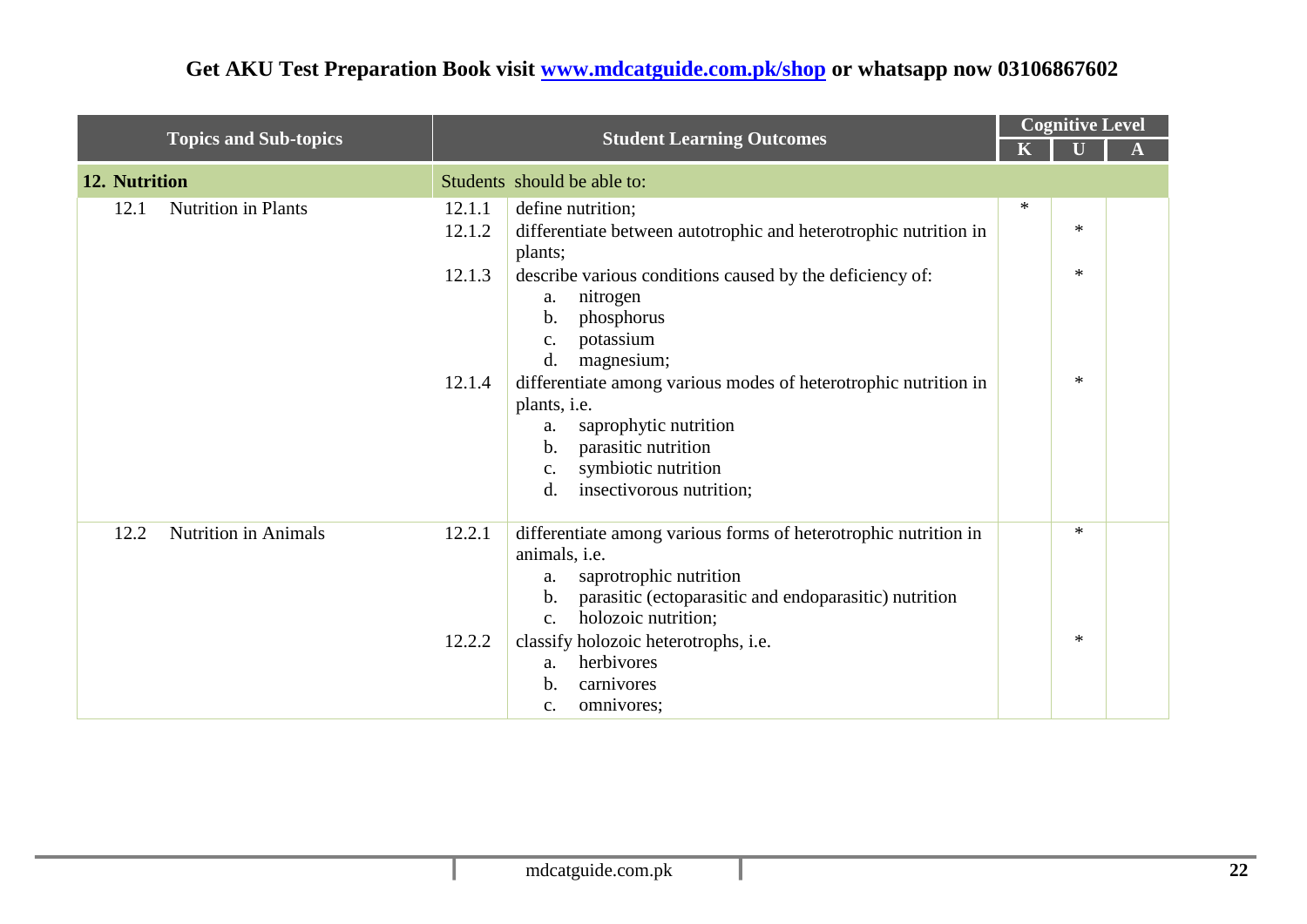|                                    |                  |                                                                                                                                                                                                                                                                                    | <b>Cognitive Level</b> |                  |  |
|------------------------------------|------------------|------------------------------------------------------------------------------------------------------------------------------------------------------------------------------------------------------------------------------------------------------------------------------------|------------------------|------------------|--|
| <b>Topics and Sub-topics</b>       |                  | <b>Student Learning Outcomes</b>                                                                                                                                                                                                                                                   |                        |                  |  |
|                                    |                  | Students should be able to:                                                                                                                                                                                                                                                        |                        |                  |  |
|                                    | 12.2.3<br>12.2.4 | classify the types of heterotrophic nutrition on the basis of size<br>of food particle:<br>microphagous feeding<br>a.<br>macrophagous feeding<br>b.<br>fluid feeding<br>$C_{\bullet}$<br>filter feeding;<br>d.<br>differentiate between intercellular and intracellular digestion; |                        | $\ast$<br>$\ast$ |  |
| 12.3<br>Nutrition in Non-Chordates | 12.3.1           | describe nutrition in amoeba, hydra, planaria and cockroach;                                                                                                                                                                                                                       |                        | $\ast$           |  |
|                                    | 12.3.2           | differentiate between complete and incomplete alimentary<br>canal;                                                                                                                                                                                                                 |                        | $\ast$           |  |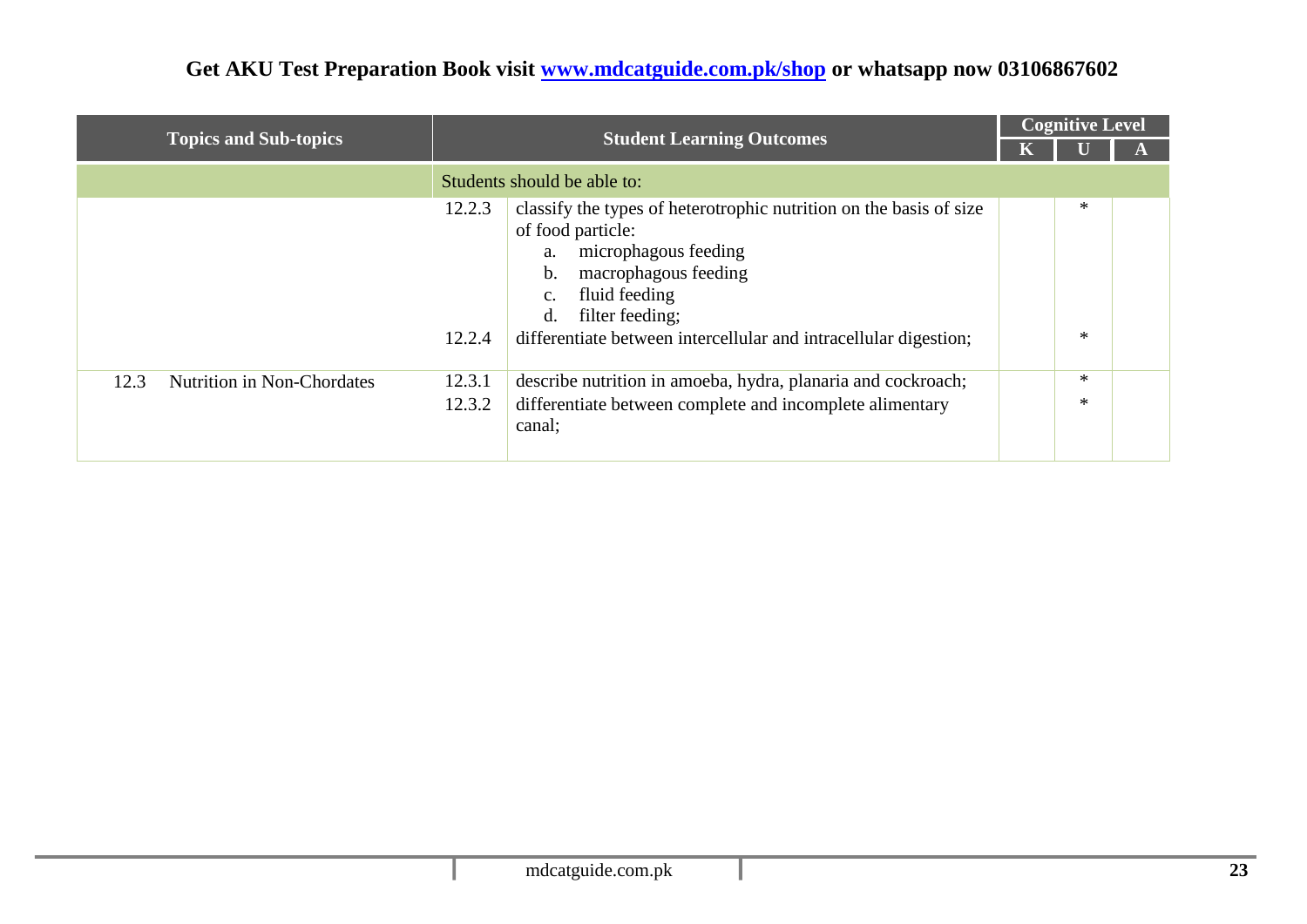|                                   |                                                          | <b>Student Learning Outcomes</b><br>$\mathbf K$                                                                                                                                                                                                                                                                                                                                                                                                                                                                                                                                                                                                                                                                                                                                                                                                                                                                                                                                                         |        | <b>Cognitive Level</b>                    |  |  |  |
|-----------------------------------|----------------------------------------------------------|---------------------------------------------------------------------------------------------------------------------------------------------------------------------------------------------------------------------------------------------------------------------------------------------------------------------------------------------------------------------------------------------------------------------------------------------------------------------------------------------------------------------------------------------------------------------------------------------------------------------------------------------------------------------------------------------------------------------------------------------------------------------------------------------------------------------------------------------------------------------------------------------------------------------------------------------------------------------------------------------------------|--------|-------------------------------------------|--|--|--|
| <b>Topics and Sub-topics</b>      |                                                          |                                                                                                                                                                                                                                                                                                                                                                                                                                                                                                                                                                                                                                                                                                                                                                                                                                                                                                                                                                                                         |        |                                           |  |  |  |
|                                   |                                                          | Students should be able to:                                                                                                                                                                                                                                                                                                                                                                                                                                                                                                                                                                                                                                                                                                                                                                                                                                                                                                                                                                             |        |                                           |  |  |  |
| Digestion in Human Beings<br>12.4 | 12.4.1<br>12.4.2<br>12.4.3<br>12.4.4<br>12.4.5<br>12.4.6 | relate the function of each organ of digestive system of the<br>human with its structure:<br>gastrointestinal tract (GIT)<br>a.<br>oral cavity<br>$\mathbf{i}$ .<br>pharynx<br>$\overline{11}$ .<br>iii. oesophagus<br>iv. stomach<br>small intestine<br>$V_{\star}$<br>vi. large intestine<br>vii. rectum and anus<br>accessory digestive organs<br>$\mathbf{b}$ .<br>dentition<br>ii. tongue<br>iii. salivary glands (composition of saliva)<br>iv. liver (gall bladder and composition of bile)<br>v. pancreas (composition of pancreatic juice);<br>discuss the process of digestion of carbohydrates, proteins and<br>lipids in human being;<br>describe dental diseases;<br>state causes and preventive measures of different types of<br>dental diseases;<br>describe disorders of GIT, i.e. diarrhoea, dysentery,<br>constipation, piles, dyspepsia, peptic ulcer, food poisoning,<br>anorexia and bulimia nervosa;<br>discuss causes and preventive measures of gastrointestinal<br>disorders. | $\ast$ | $\ast$<br>$\ast$<br>$\ast$<br>∗<br>$\ast$ |  |  |  |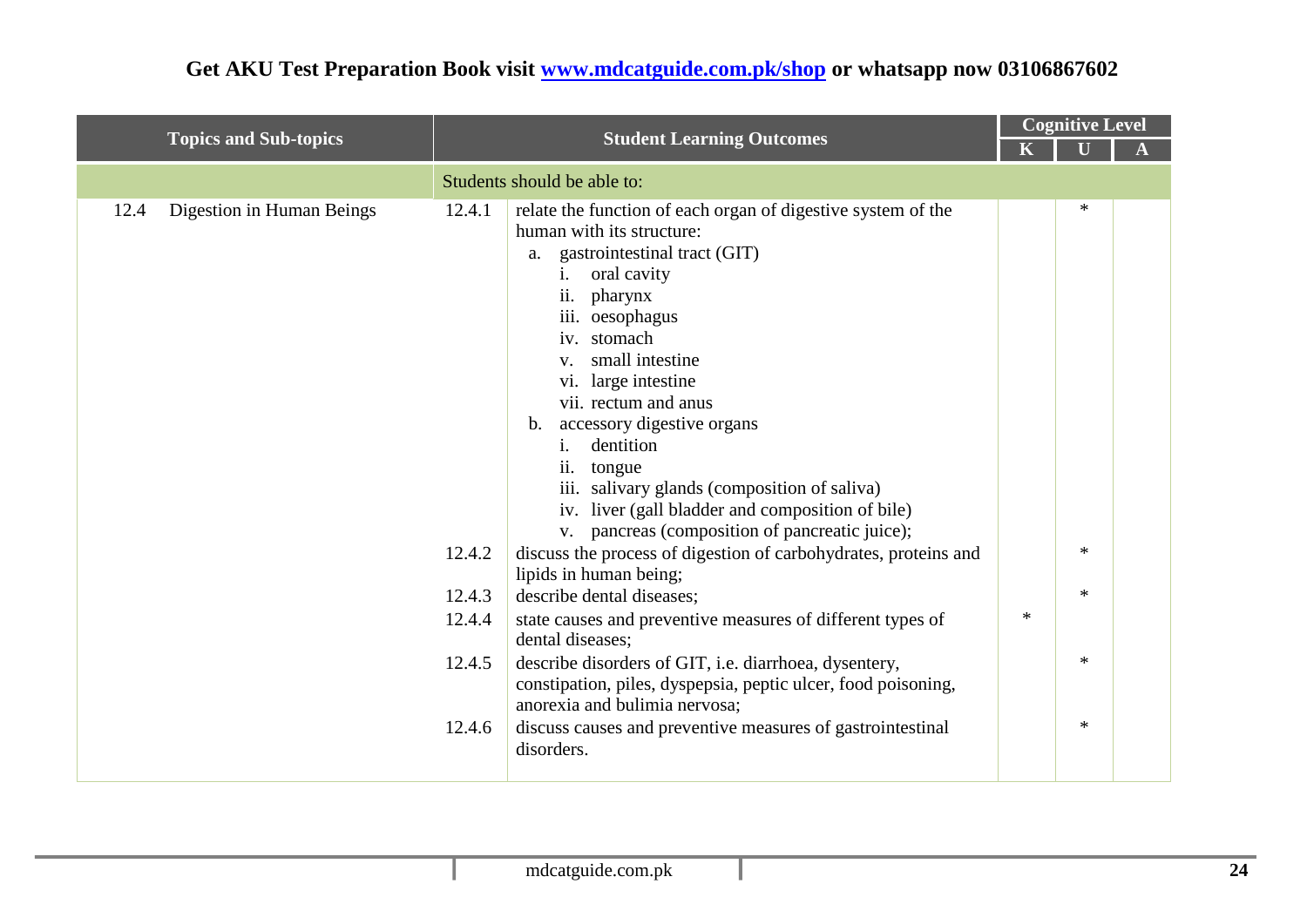|                                                     | <b>Student Learning Outcomes</b> |                                                                                                                                                                                                                                                                                                                      | <b>Cognitive Level</b> |        |  |
|-----------------------------------------------------|----------------------------------|----------------------------------------------------------------------------------------------------------------------------------------------------------------------------------------------------------------------------------------------------------------------------------------------------------------------|------------------------|--------|--|
| <b>Topics and Sub-topics</b>                        |                                  |                                                                                                                                                                                                                                                                                                                      |                        |        |  |
| 13. Gaseous Exchange                                |                                  | Students should be able to:                                                                                                                                                                                                                                                                                          |                        |        |  |
| Gaseous Exchange in Plants<br>13.1                  | 13.1.1                           | define respiration;                                                                                                                                                                                                                                                                                                  | $\ast$                 |        |  |
|                                                     | 13.1.2                           | describe conditions necessary for gaseous exchange;                                                                                                                                                                                                                                                                  |                        | $\ast$ |  |
|                                                     | 13.1.3                           | differentiate between gaseous exchange in plants through<br>stomata and lenticels;                                                                                                                                                                                                                                   |                        | $\ast$ |  |
|                                                     | 13.1.4                           | describe process and importance of photorespiration;                                                                                                                                                                                                                                                                 |                        | $\ast$ |  |
| 13.2<br>Gaseous Exchange in Animals                 | 13.2.1                           | describe properties of respiratory surface;                                                                                                                                                                                                                                                                          |                        | $\ast$ |  |
|                                                     | 13.2.2                           | describe process of gaseous exchange in hydra, earthworm and<br>cockroach;                                                                                                                                                                                                                                           |                        | $\ast$ |  |
|                                                     | 13.2.3                           | explain the mechanism of gaseous exchange in fish, frogs and<br>birds;                                                                                                                                                                                                                                               |                        | $\ast$ |  |
|                                                     | 13.2.4                           | differentiate between complete and incomplete ventilation;                                                                                                                                                                                                                                                           |                        | $\ast$ |  |
| <b>Respiratory System of Human</b><br>13.3<br>Being | 13.3.1                           | relate the function of each organ of respiratory system of<br>human being with its function, i.e.<br>a. upper respiratory tract<br>nose<br>1.<br>ii.<br>pharynx<br>iii. larynx<br>lower respiratory tract<br>b.<br>trachea<br>1.<br>bronchi and bronchioles<br>$\overline{11}$ .<br>iii.<br>lungs<br>pleurae;<br>iv. |                        | $\ast$ |  |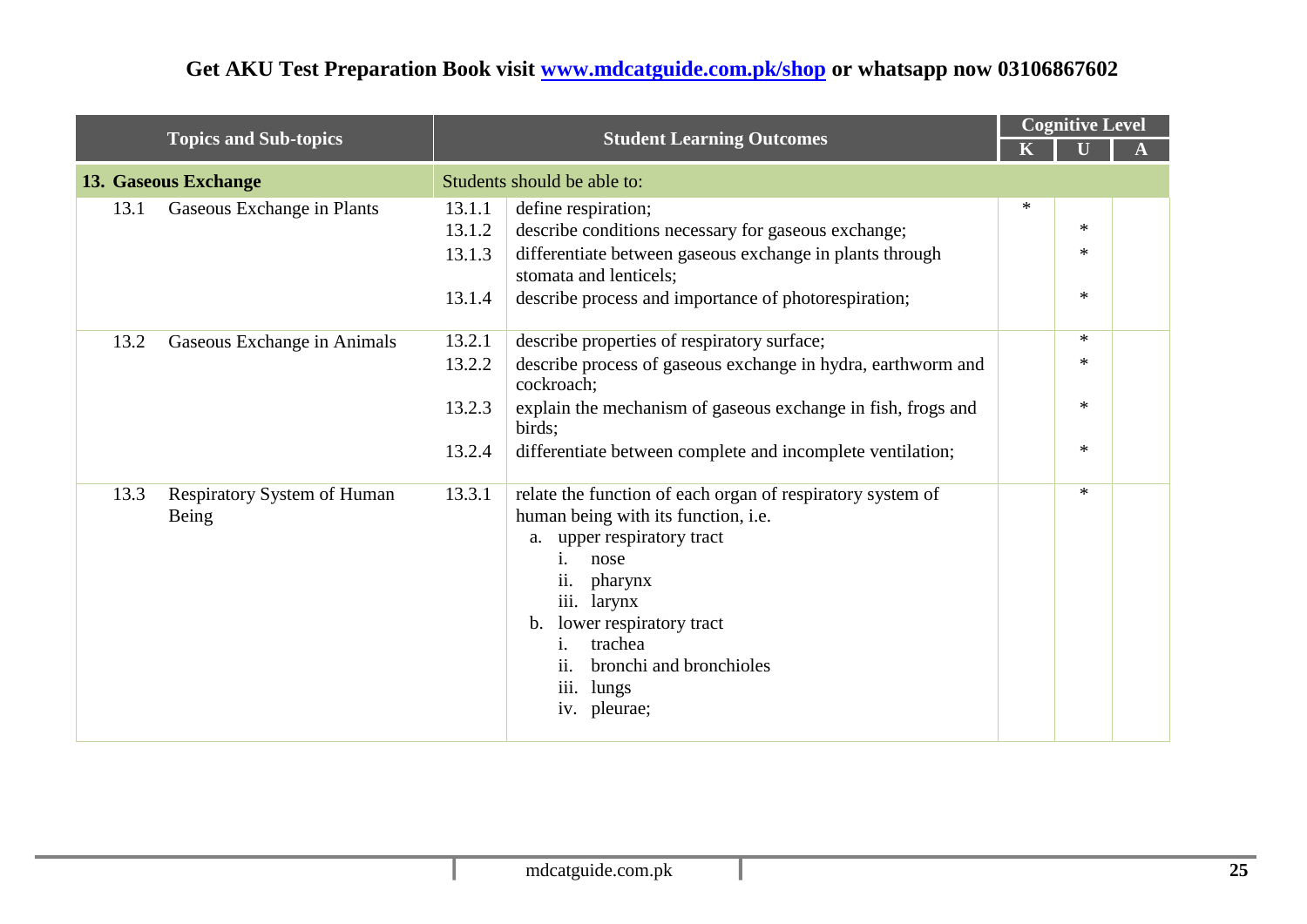|                                      |                            |                                                                                                                                                                                                                                                                                                                  |  | <b>Cognitive Level</b> |  |  |
|--------------------------------------|----------------------------|------------------------------------------------------------------------------------------------------------------------------------------------------------------------------------------------------------------------------------------------------------------------------------------------------------------|--|------------------------|--|--|
| <b>Topics and Sub-topics</b>         |                            | <b>Student Learning Outcomes</b>                                                                                                                                                                                                                                                                                 |  |                        |  |  |
|                                      |                            | Students should be able to:                                                                                                                                                                                                                                                                                      |  |                        |  |  |
|                                      | 13.3.2<br>13.3.3<br>13.3.4 | explain mechanism of breathing in human beings;<br>differentiate between voluntary and involuntary control of<br>breathing;<br>explain transportation of carbon dioxide and oxygen by the<br>blood;                                                                                                              |  | ∗<br>$\ast$<br>$\ast$  |  |  |
| <b>Respiratory Disorders</b><br>13.4 | 13.4.1<br>13.4.2           | discuss causes, symptoms and preventive measures of:<br>upper respiratory tract infections<br>a.<br>sinusitis<br>ii.<br>otitis media<br>lower respiratory tract infections<br>b.<br>pneumonia<br>ii. tuberculosis<br>iii. emphysema<br>iv. lung cancer;<br>explain the effects of smoking on respiratory system. |  | $\ast$<br>∗            |  |  |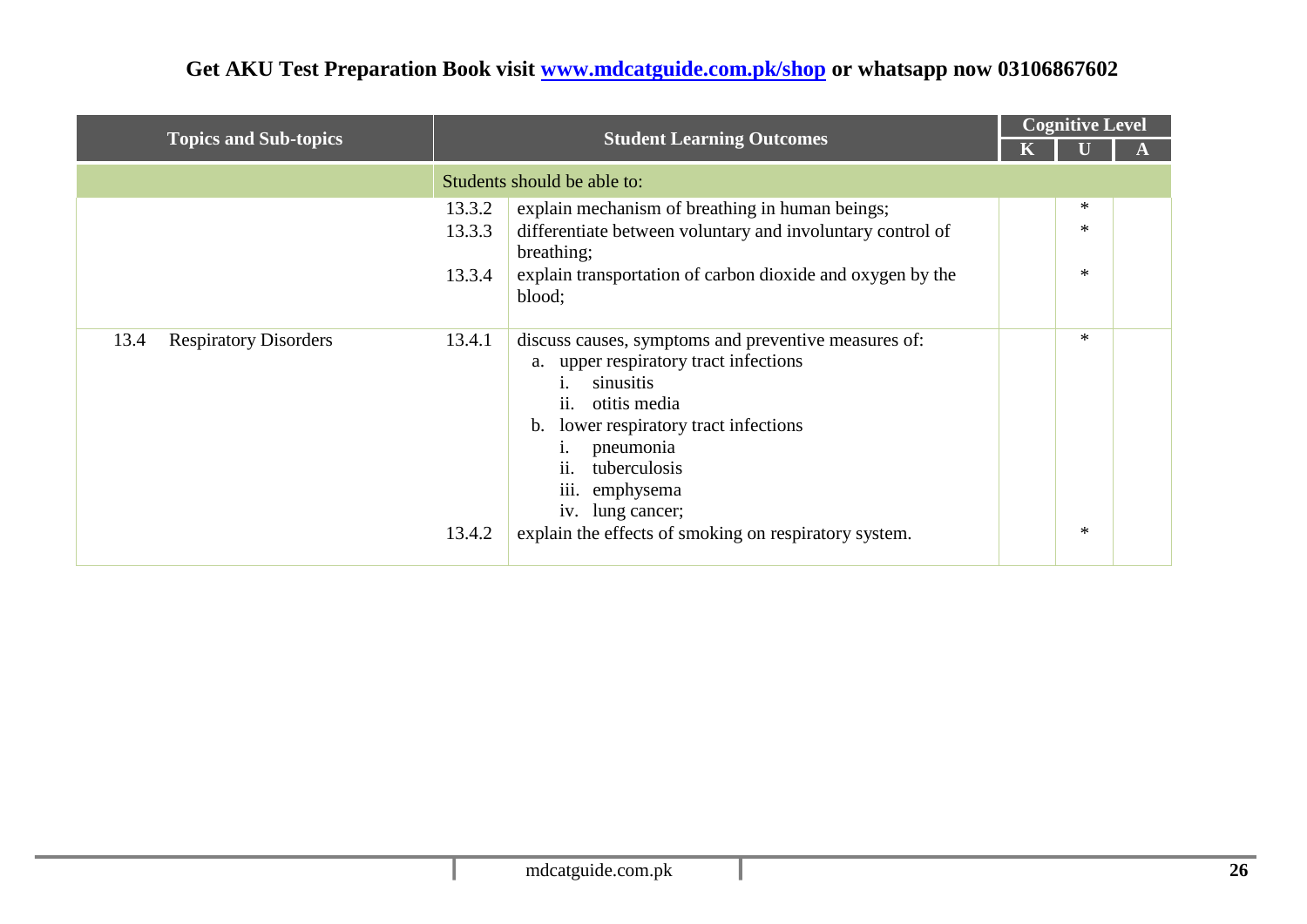|               |                                 | <b>Student Learning Outcomes</b> |                                                                                                                       |        | <b>Cognitive Level</b> |        |
|---------------|---------------------------------|----------------------------------|-----------------------------------------------------------------------------------------------------------------------|--------|------------------------|--------|
|               | <b>Topics and Sub-topics</b>    |                                  |                                                                                                                       |        |                        |        |
| 14. Transport |                                 |                                  | Students should be able to:                                                                                           |        |                        |        |
| 14.1          | Introduction                    | 14.1.1                           | define transport in living organisms;                                                                                 | $\ast$ |                        |        |
|               |                                 | 14.1.2                           | describe the importance of transport of material in living<br>organisms;                                              |        | $\ast$                 |        |
| 14.2          | <b>Transportation in Plants</b> | 14.2.1                           | explain uptake of water and minerals by roots and pathways<br>(apoplast, symplast and vacuolar) involved in it;       |        | $\ast$                 |        |
|               |                                 | 14.2.2                           | define water potential, osmotic potential and pressure potential;                                                     | $\ast$ |                        |        |
|               |                                 | 14.2.3                           | calculate water potential of living cells;                                                                            |        |                        | $\ast$ |
|               |                                 | 14.2.4                           | differentiate between plasmolysis and deplasmolysis;                                                                  |        | $\ast$                 |        |
| 14.3          | Ascent of Sap                   | 14.3.1                           | define ascent of sap;                                                                                                 | $\ast$ |                        |        |
|               |                                 | 14.3.2                           | explain factors affecting ascent of sap, i.e.<br>cohesion<br>a.<br>adhesion<br>$b$<br>xylem vessels;<br>$C_{\bullet}$ |        | $\ast$                 |        |
|               |                                 | 14.3.3                           | explain mechanism of transpiration pull with reference to<br>cohesion tension theory, root pressure and imbibition;   |        | $*$                    |        |
|               |                                 | 14.3.4                           | define bleeding in plants;                                                                                            | $*$    |                        |        |
| 14.4          | Transpiration                   | 14.4.1                           | define transpiration;                                                                                                 | $*$    |                        |        |
|               |                                 | 14.4.2                           | differentiate among types of transpiration, i.e. cuticular,<br>lenticular and stomatal transpiration;                 |        | $\ast$                 |        |
|               |                                 | 14.4.3                           | explain mechanisms involved in opening and closing of<br>stomata, i.e.                                                |        | $\ast$                 |        |
|               |                                 |                                  | starch sugar hypothesis<br>a.<br>influx of potassium ions;<br>$\mathbf{b}$ .                                          |        |                        |        |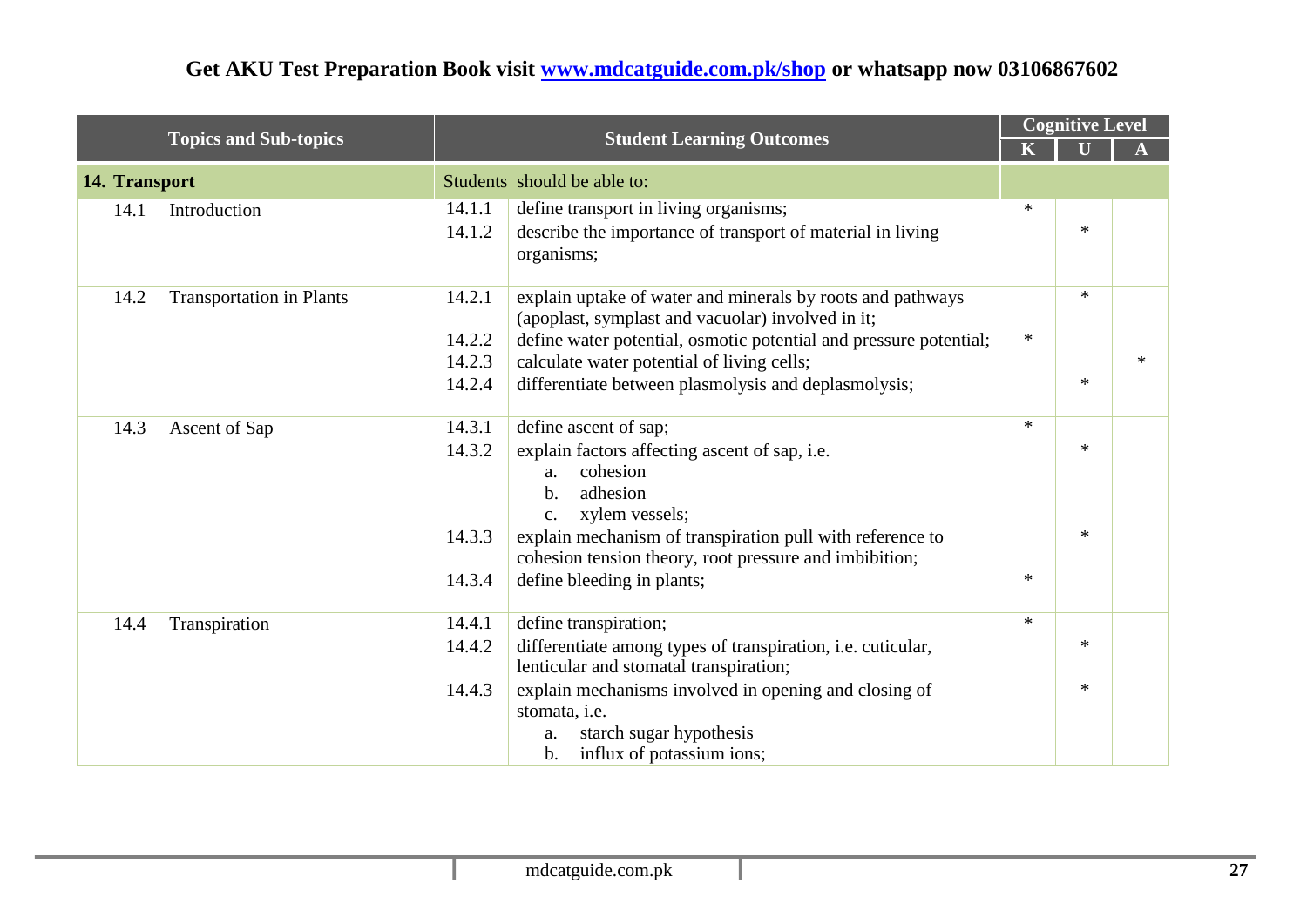| <b>Topics and Sub-topics</b>             | <b>Student Learning Outcomes</b>                         |                                                                                                                                                                                                                                                                                                                                                                                                                                                            | <b>Cognitive Level</b> |                                                          |   |  |  |
|------------------------------------------|----------------------------------------------------------|------------------------------------------------------------------------------------------------------------------------------------------------------------------------------------------------------------------------------------------------------------------------------------------------------------------------------------------------------------------------------------------------------------------------------------------------------------|------------------------|----------------------------------------------------------|---|--|--|
|                                          |                                                          |                                                                                                                                                                                                                                                                                                                                                                                                                                                            |                        |                                                          |   |  |  |
|                                          |                                                          | Students should be able to:                                                                                                                                                                                                                                                                                                                                                                                                                                |                        |                                                          |   |  |  |
|                                          | 14.4.4                                                   | analyse the effect of various factors affecting the rate of<br>transpiration, <i>i.e.</i><br>light<br>a.<br>wind<br>$\mathbf{b}$ .<br>humidity<br>c.<br>d.<br>temperature<br>availability of soil water<br>e.<br>f.<br>carbon dioxide concentration;                                                                                                                                                                                                       |                        |                                                          | ∗ |  |  |
|                                          | 14.4.5                                                   | discuss why transpiration is considered as a necessary evil;                                                                                                                                                                                                                                                                                                                                                                                               |                        | $\ast$                                                   |   |  |  |
| Translocation<br>14.5                    | 14.5.1<br>14.5.2                                         | define translocation;<br>explain mechanism of phloem translocation, i.e. diffusion and<br>pressure flow hypothesis;                                                                                                                                                                                                                                                                                                                                        | $\ast$                 | $\ast$                                                   |   |  |  |
| <b>Transportation in Animals</b><br>14.6 | 14.6.1<br>14.6.2<br>14.6.3<br>14.6.4<br>14.6.5<br>14.6.6 | describe the process of transportation in amoeba, hydra and<br>planaria;<br>describe circulatory system of vertebrates;<br>exemplify open and closed circulatory system;<br>differentiate between single circuit and double circuit<br>circulation;<br>describe evolutionary variation in vertebrates' heart, i.e. fish,<br>amphibians, reptiles, birds and mammals;<br>compare circulatory systems of fishes, amphibians, reptiles,<br>birds and mammals; |                        | $\ast$<br>$\ast$<br>$\ast$<br>$\ast$<br>$\ast$<br>$\ast$ |   |  |  |
|                                          |                                                          |                                                                                                                                                                                                                                                                                                                                                                                                                                                            |                        |                                                          |   |  |  |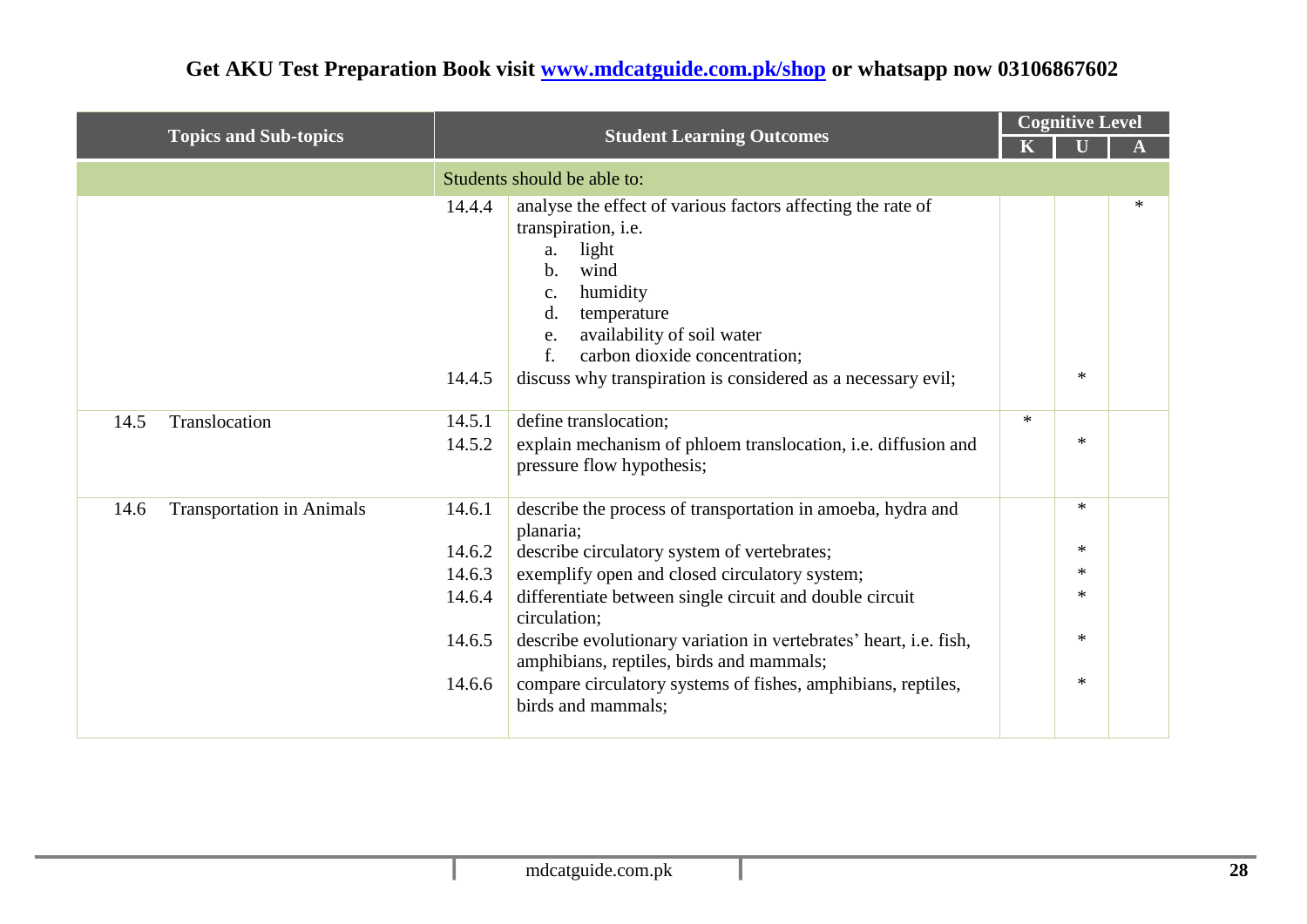|      |                                 |         | <b>Student Learning Outcomes</b>                                  |     | <b>Cognitive Level</b> |  |  |  |  |
|------|---------------------------------|---------|-------------------------------------------------------------------|-----|------------------------|--|--|--|--|
|      | <b>Topics and Sub-topics</b>    |         |                                                                   |     |                        |  |  |  |  |
|      |                                 |         | Students should be able to:                                       |     |                        |  |  |  |  |
| 14.7 | Circulatory System of Human     | 14.7.1  | describe the composition and functions of blood in human          |     | $\ast$                 |  |  |  |  |
|      | <b>Beings</b>                   |         | beings;                                                           |     |                        |  |  |  |  |
|      |                                 | 14.7.2  | describe disorders of blood, i.e.                                 |     | $\ast$                 |  |  |  |  |
|      |                                 |         | leukaemia<br>a.                                                   |     |                        |  |  |  |  |
|      |                                 |         | thalassemia<br>b.                                                 |     |                        |  |  |  |  |
|      |                                 |         | oedema:<br>$\mathbf{C}$ .                                         |     |                        |  |  |  |  |
|      |                                 | 14.7.3  | discuss preventive measures and treatment of blood disorders;     |     | $\ast$                 |  |  |  |  |
|      |                                 | 14.7.4  | describe structure and function of human heart;                   |     | $\ast$                 |  |  |  |  |
|      |                                 | 14.7.5  | explain cardiac cycle (sequence of events and mechanism of        |     | $\ast$                 |  |  |  |  |
|      |                                 |         | heart excitation and contraction);                                |     |                        |  |  |  |  |
|      |                                 | 14.7.6  | relate the function of the artificial pace maker with that of the |     | $\ast$                 |  |  |  |  |
|      |                                 |         | sino-atrial node;                                                 |     |                        |  |  |  |  |
|      |                                 | 14.7.7  | describe causes of blue babies;                                   |     | $*$                    |  |  |  |  |
|      |                                 | 14.7.8  | differentiate among artery, vein and capillary on the basis of    |     | $\ast$                 |  |  |  |  |
|      |                                 |         | their structure and function;                                     |     |                        |  |  |  |  |
|      |                                 | 14.7.9  | differentiate between blood pressure and pulse pressure;          |     | $\ast$                 |  |  |  |  |
|      |                                 | 14.7.10 | describe lymphatic system, lymph vessels and lymph node;          |     | $\ast$                 |  |  |  |  |
|      |                                 | 14.7.11 | describe functions of lymphatic system;                           |     | $\ast$                 |  |  |  |  |
|      |                                 |         |                                                                   |     |                        |  |  |  |  |
| 14.8 | <b>Cardiovascular Disorders</b> | 14.8.1  | describe atherosclerosis, arteriosclerosis, thrombus formation    |     | $\ast$                 |  |  |  |  |
|      |                                 |         | embolus, coronary thrombosis, myocardial infarction, stroke       |     |                        |  |  |  |  |
|      |                                 |         | and hypertension;                                                 |     |                        |  |  |  |  |
|      |                                 | 14.8.2  | describe causes, effects and preventive measures of               |     | $\ast$                 |  |  |  |  |
|      |                                 |         | atherosclerosis, arteriosclerosis, myocardial infarction and      |     |                        |  |  |  |  |
|      |                                 |         | hypertension;                                                     |     |                        |  |  |  |  |
|      |                                 | 14.8.3  | define haemorrhage;                                               | $*$ |                        |  |  |  |  |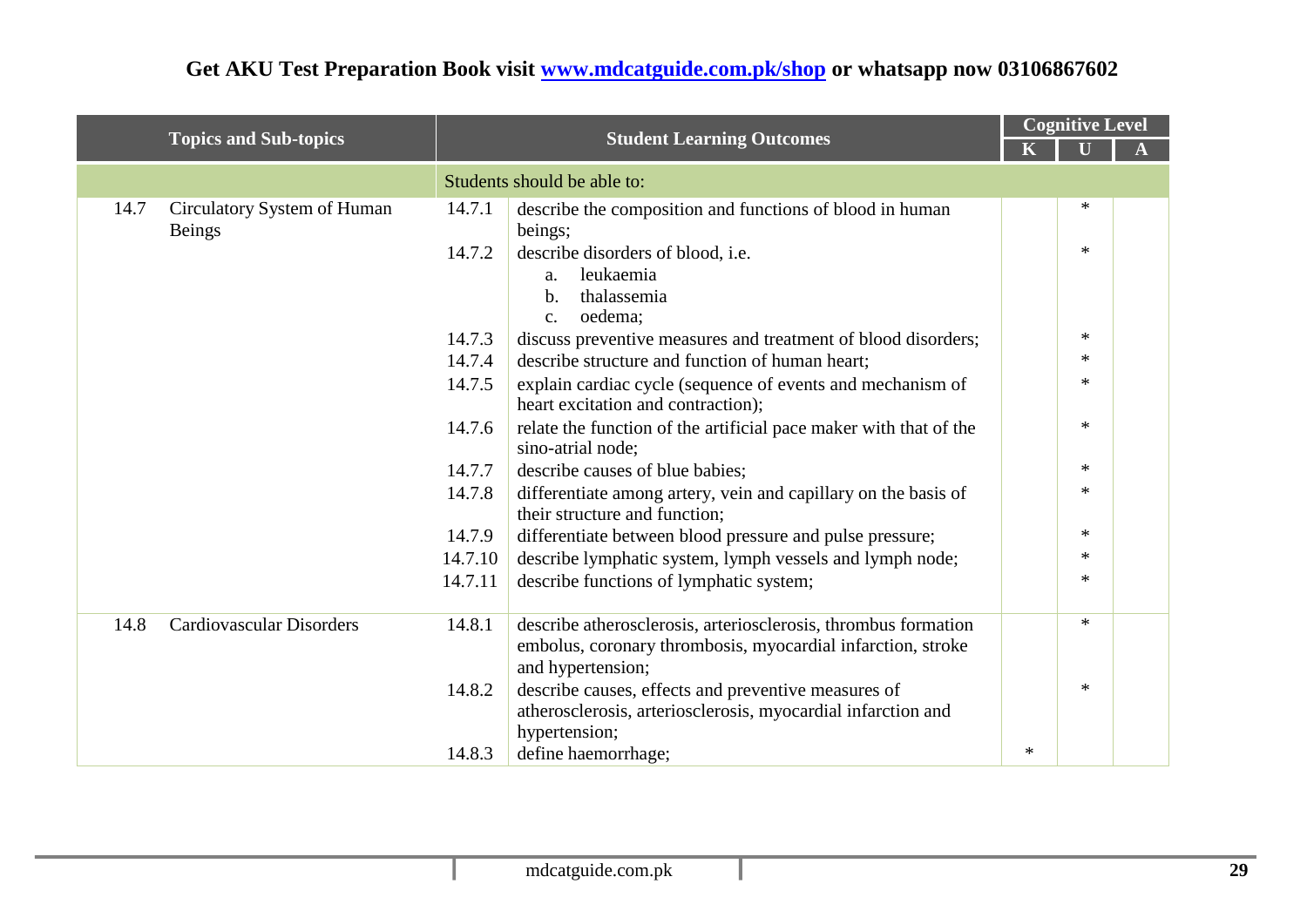|                              | <b>Student Learning Outcomes</b> |                                                                                      |   |        |  |  | <b>Cognitive Level</b> |
|------------------------------|----------------------------------|--------------------------------------------------------------------------------------|---|--------|--|--|------------------------|
| <b>Topics and Sub-topics</b> |                                  |                                                                                      |   |        |  |  |                        |
|                              |                                  | Students should be able to:                                                          |   |        |  |  |                        |
| 14.9<br>Immune System        | 14.9.1<br>define immunity;       |                                                                                      | * |        |  |  |                        |
|                              | 14.9.2<br>defence;               | explain innate defence, i.e. barrier defence and internal                            |   | $\ast$ |  |  |                        |
|                              | 14.9.3                           | explain adaptive immune system, i.e. humoral response and<br>cell mediated response; |   | $\ast$ |  |  |                        |
|                              | 14.9.4<br>responses;             | differentiate between primary and secondary immune                                   |   | $\ast$ |  |  |                        |
|                              | 14.9.5                           | differentiate between active and passive immunity.                                   |   | $\ast$ |  |  |                        |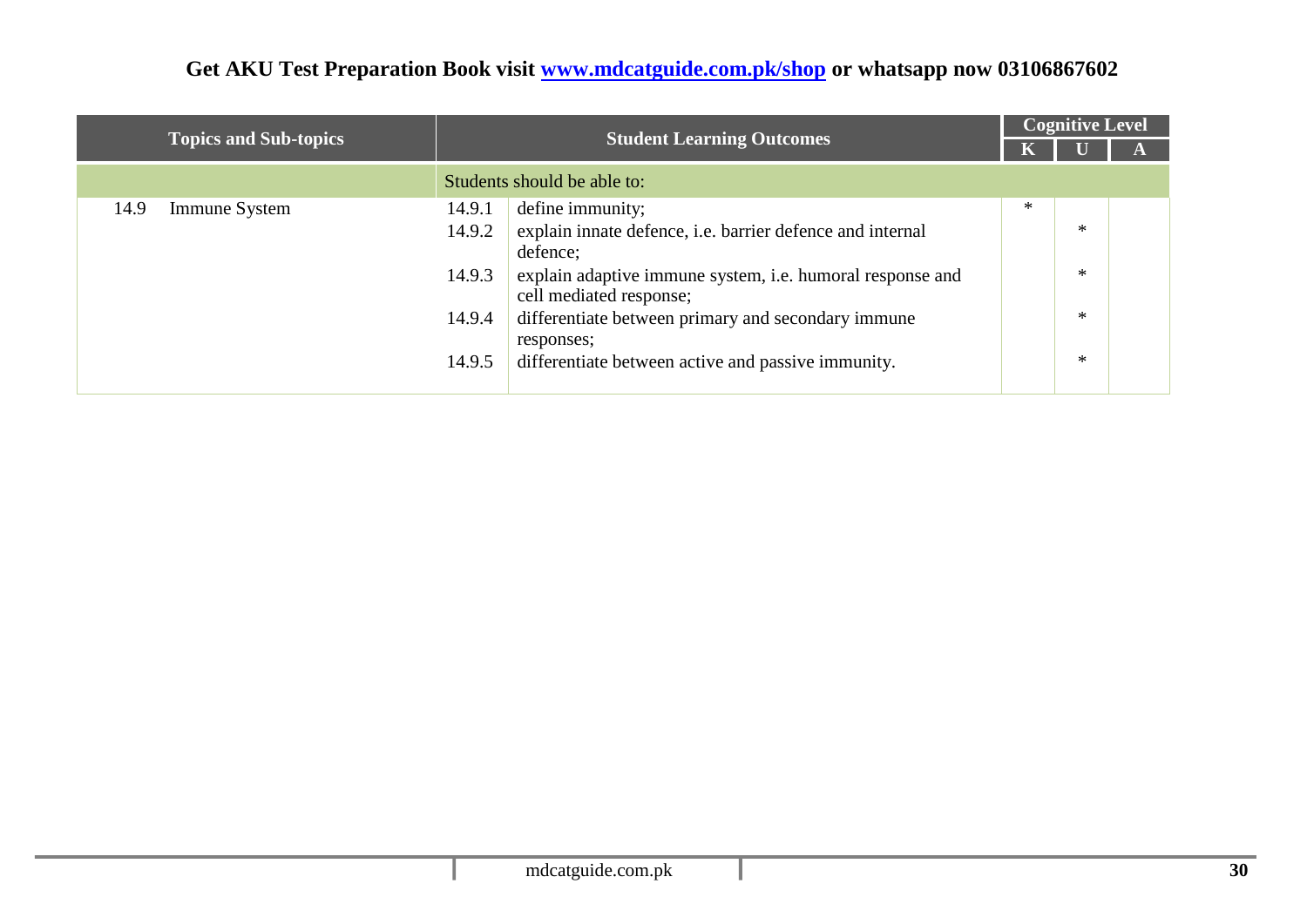#### **Part II (Grade XII)**

|                 |                                         |        |                                                                                        | <b>Student Learning Outcomes</b> |        |  | <b>Cognitive Level</b> |  |
|-----------------|-----------------------------------------|--------|----------------------------------------------------------------------------------------|----------------------------------|--------|--|------------------------|--|
|                 | <b>Topics and Sub-topics</b>            |        |                                                                                        |                                  |        |  |                        |  |
| 15. Homeostasis |                                         |        | Students should be able to:                                                            |                                  |        |  |                        |  |
| 15.1            | Introduction                            | 15.1.1 | define homeostasis;                                                                    | $\ast$                           |        |  |                        |  |
|                 |                                         | 15.1.2 | describe the significance of homeostasis;                                              |                                  | $\ast$ |  |                        |  |
| 15.2            | Feedback System                         | 15.2.1 | define feedback system;                                                                | $*$                              |        |  |                        |  |
|                 |                                         | 15.2.2 | describe components of feedback system;                                                |                                  | $\ast$ |  |                        |  |
|                 |                                         | 15.2.3 | compare positive and negative feedback with examples;                                  |                                  | $\ast$ |  |                        |  |
| 15.3            | Osmoregulation in Plants and<br>Animals | 15.3.1 | define osmosis, water potential, pressure potential and solute<br>potential;           | $*$                              |        |  |                        |  |
|                 |                                         | 15.3.2 | explain osmoregulation in plants, i.e.                                                 |                                  | $\ast$ |  |                        |  |
|                 |                                         |        | hydrophytes<br>a.                                                                      |                                  |        |  |                        |  |
|                 |                                         |        | halophytes<br>b.                                                                       |                                  |        |  |                        |  |
|                 |                                         |        | mesophytes<br>$C_{\bullet}$<br>d.<br>xerophytes;                                       |                                  |        |  |                        |  |
|                 |                                         | 15.3.3 | differentiate among hypotonic, isotonic and hypertonic                                 |                                  | $\ast$ |  |                        |  |
|                 |                                         | 15.3.4 | solution;                                                                              |                                  | $\ast$ |  |                        |  |
|                 |                                         |        | explain osmoregulation in aquatic (fresh water and marine) and<br>terrestrial animals; |                                  |        |  |                        |  |
| 15.4            | <b>Excretion in Plants</b>              | 15.4.1 | define excretion;                                                                      | $*$                              |        |  |                        |  |
|                 |                                         | 15.4.2 | explain different excretory products in plants and methods by                          |                                  | $*$    |  |                        |  |
|                 |                                         |        | which they are stored and removed from the plant body;                                 |                                  |        |  |                        |  |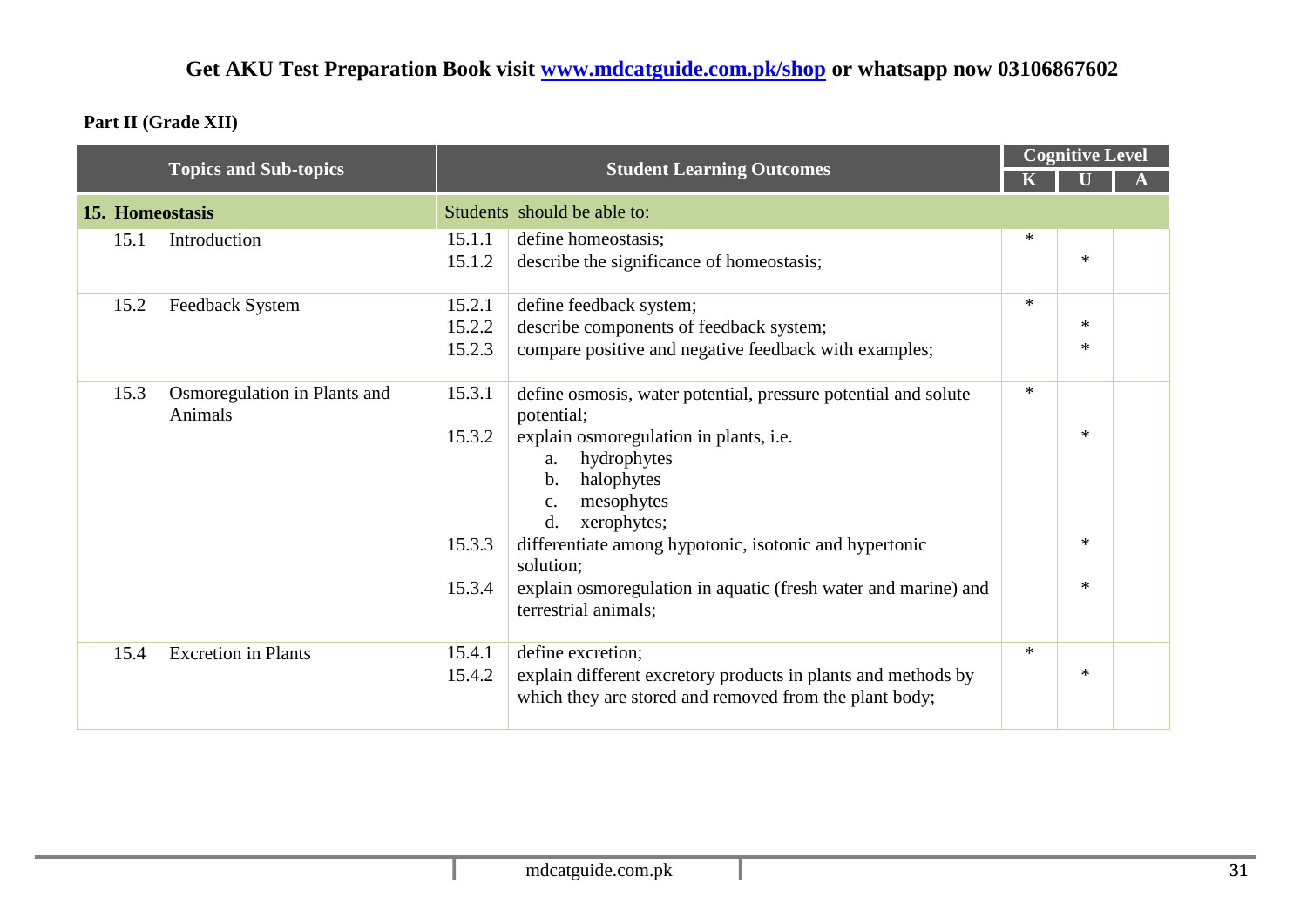|      |                              |                  |                                                                                                                                                                                                      |  | <b>Cognitive Level</b> |  |  |  |
|------|------------------------------|------------------|------------------------------------------------------------------------------------------------------------------------------------------------------------------------------------------------------|--|------------------------|--|--|--|
|      | <b>Topics and Sub-topics</b> |                  | <b>Student Learning Outcomes</b>                                                                                                                                                                     |  |                        |  |  |  |
|      |                              |                  | Students should be able to:                                                                                                                                                                          |  |                        |  |  |  |
| 15.5 | <b>Excretion</b> in Animals  | 15.5.1<br>15.5.2 | differentiate among types of excretory products and<br>relationship of these products to the habitat of animals;<br>explain the process of excretion in hydra, planaria, earthworm<br>and cockroach; |  | ∗<br>$\ast$            |  |  |  |
| 15.6 | <b>Excretion</b> in Man      | 15.6.1<br>15.6.2 | describe metabolic waste and excretory organs in man (kidney,<br>liver, skin);<br>explain role of liver in urea formation (urea cycle or ornithine                                                   |  | ∗<br>$\ast$            |  |  |  |
|      |                              | 15.6.3           | cycle);<br>discuss the role of liver in homeostasis;                                                                                                                                                 |  | $\ast$                 |  |  |  |
|      |                              | 15.6.4           | relate the structure of each part of urinary system of man with<br>its function;                                                                                                                     |  | $\ast$                 |  |  |  |
|      |                              | 15.6.5           | relate the internal structure of nephron with its function (simple<br>filtration, reabsorption, secretion, counter current);                                                                         |  | $*$                    |  |  |  |
|      |                              | 15.6.6           | describe the<br>effect of hormones on the working of kidneys<br>a.<br>composition of urine<br>$b$ .<br>variation in the composition of urine<br>$C_{\bullet}$                                        |  | $\ast$                 |  |  |  |
|      |                              | 15.6.7           | describe the significance of variation in the composition of<br>urine;                                                                                                                               |  | $\ast$                 |  |  |  |
| 15.7 | <b>Kidney Problems</b>       | 15.7.1           | describe kidney problems, i.e. kidney stone and renal failure;                                                                                                                                       |  | $*$                    |  |  |  |
|      |                              | 15.7.2           | discuss the treatment of kidney problems, i.e.<br>lithotripsy<br>a.<br>dialysis<br>$\mathbf b$ .<br>kidney transplantation;<br>$\mathcal{C}$ .                                                       |  | $\ast$                 |  |  |  |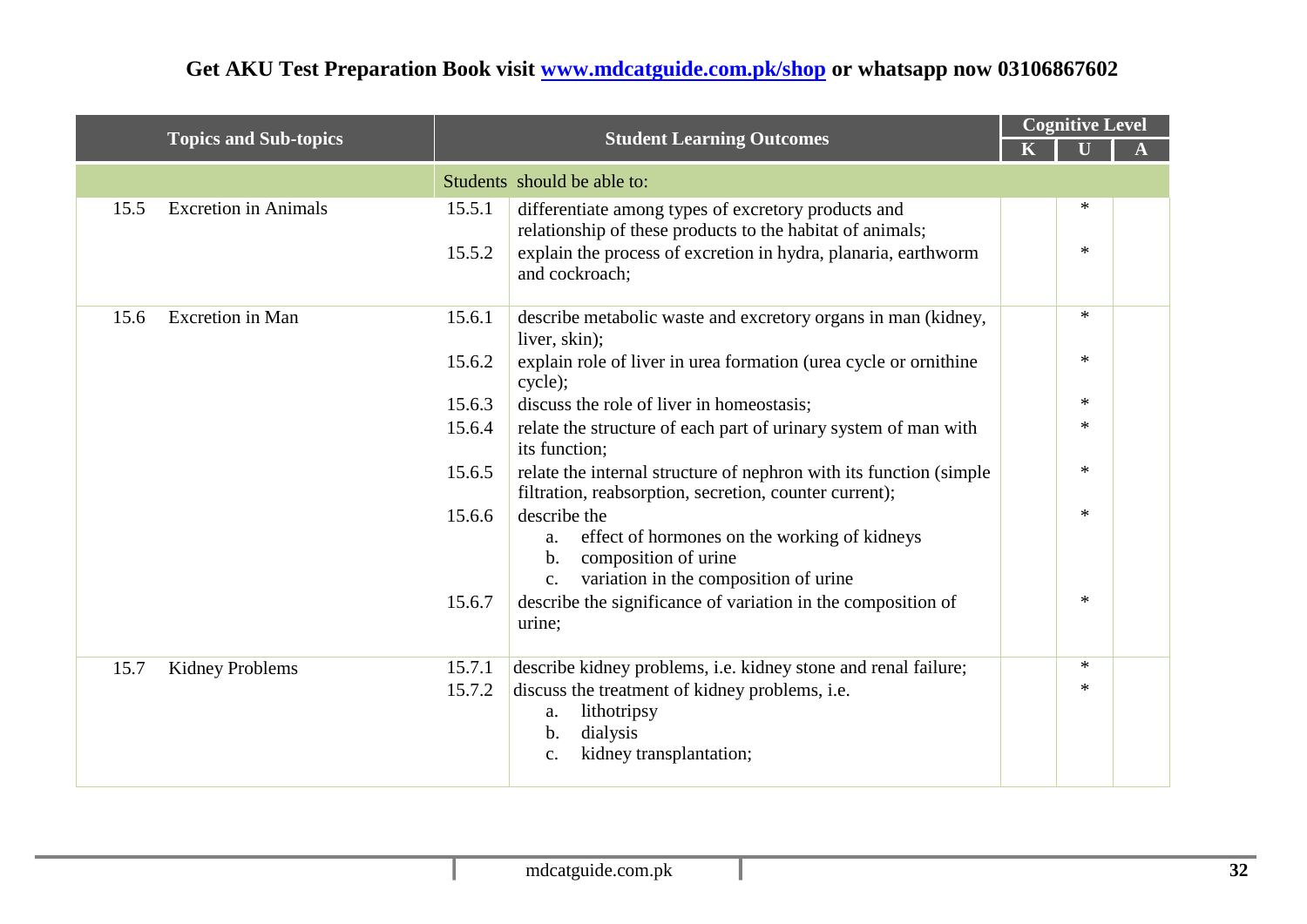|                                     |                                                                                                                 |  | <b>Cognitive Level</b> |  |
|-------------------------------------|-----------------------------------------------------------------------------------------------------------------|--|------------------------|--|
| <b>Topics and Sub-topics</b>        | <b>Student Learning Outcomes</b>                                                                                |  |                        |  |
|                                     | Students should be able to:                                                                                     |  |                        |  |
| 15.8<br>Thermoregulation in Plants  | describe adaptations of plants to low and high temperature;<br>15.8.1                                           |  | $\ast$                 |  |
| Thermoregulation in Animals<br>15.9 | classify animals on the basis of thermoregulation;<br>15.9.1                                                    |  | $\ast$                 |  |
|                                     | describe structural, physiological, behavioural adaptations in<br>15.9.2<br>animals for temperature regulation; |  | $\ast$                 |  |
|                                     | explain thermoregulation in mammals (human) in cold and hot<br>15.9.3<br>environment;                           |  | $\ast$                 |  |
|                                     | describe thermostatic function of brain and feedback control in<br>15.9.4<br>humans;                            |  | $\ast$                 |  |
|                                     | 15.9.5<br>describe pyrexia (fever).                                                                             |  | $\ast$                 |  |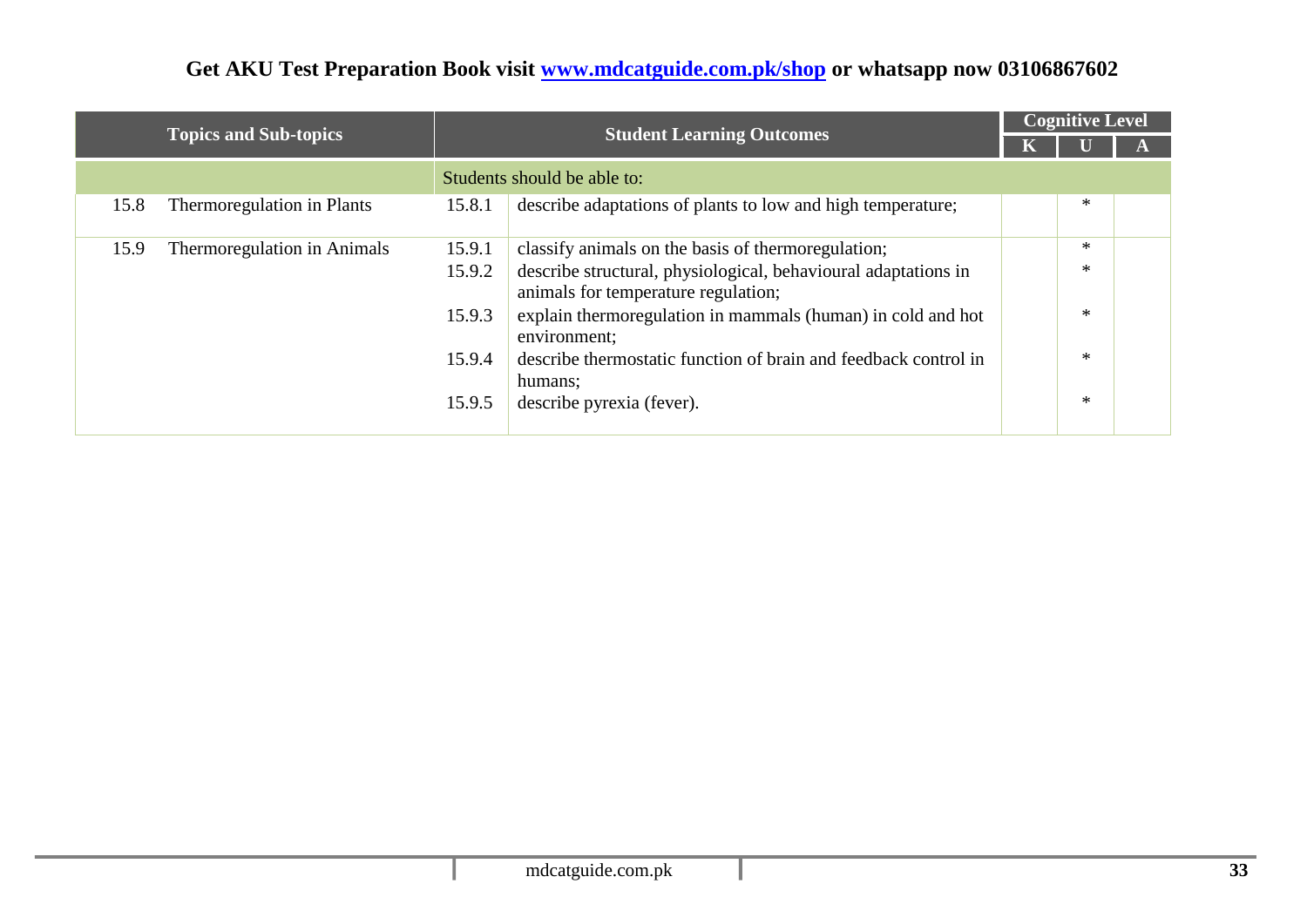|                                   |                                                                                                                  |  | <b>Cognitive Level</b> |  |
|-----------------------------------|------------------------------------------------------------------------------------------------------------------|--|------------------------|--|
| <b>Topics and Sub-topics</b>      | <b>Student Learning Outcomes</b>                                                                                 |  |                        |  |
| <b>16. Support and Movement</b>   | Students should be able to:                                                                                      |  |                        |  |
| <b>Support in Plants</b><br>16.1  | differentiate among supporting structures in plants, i.e.<br>16.1.1<br>parenchyma, collenchyma and sclerenchyma; |  | ∗                      |  |
|                                   | differentiate between primary and secondary growth in plants;<br>16.1.2                                          |  | $*$                    |  |
|                                   | describe the significance of primary and secondary growth in<br>16.1.3<br>plants;                                |  | $*$                    |  |
| 16.2<br><b>Movement</b> in Plants | describe the types of plant movements, i.e. growth and turgor<br>16.2.1<br>movements;                            |  | $\ast$                 |  |
|                                   | differentiate between types of growth movements, i.e.<br>16.2.2<br>autonomic and paratonic movements;            |  | $*$                    |  |
|                                   | describe the autonomic movement of nutation;<br>16.2.3                                                           |  | $*$                    |  |
|                                   | differentiate between types of paratonic movement, i.e. tropic<br>16.2.4<br>and nastic movement;                 |  | $\ast$                 |  |
|                                   | describe types of tropic movements, i.e. geotropism,<br>16.2.5                                                   |  | $*$                    |  |
|                                   | differentiate between types of nastic movement, i.e. photonasty<br>16.2.6<br>and thermonasty;                    |  | $\ast$                 |  |
|                                   | 16.2.7<br>describe the type of turgor movement, i.e. haptonastic                                                 |  | $*$                    |  |
|                                   | describe the role of growth substances (plant hormones) in<br>16.2.8<br>plant movement;                          |  | $*$                    |  |
|                                   | thigmotropism, hydrotropism, chemotropism and phototropism;<br>movement;                                         |  |                        |  |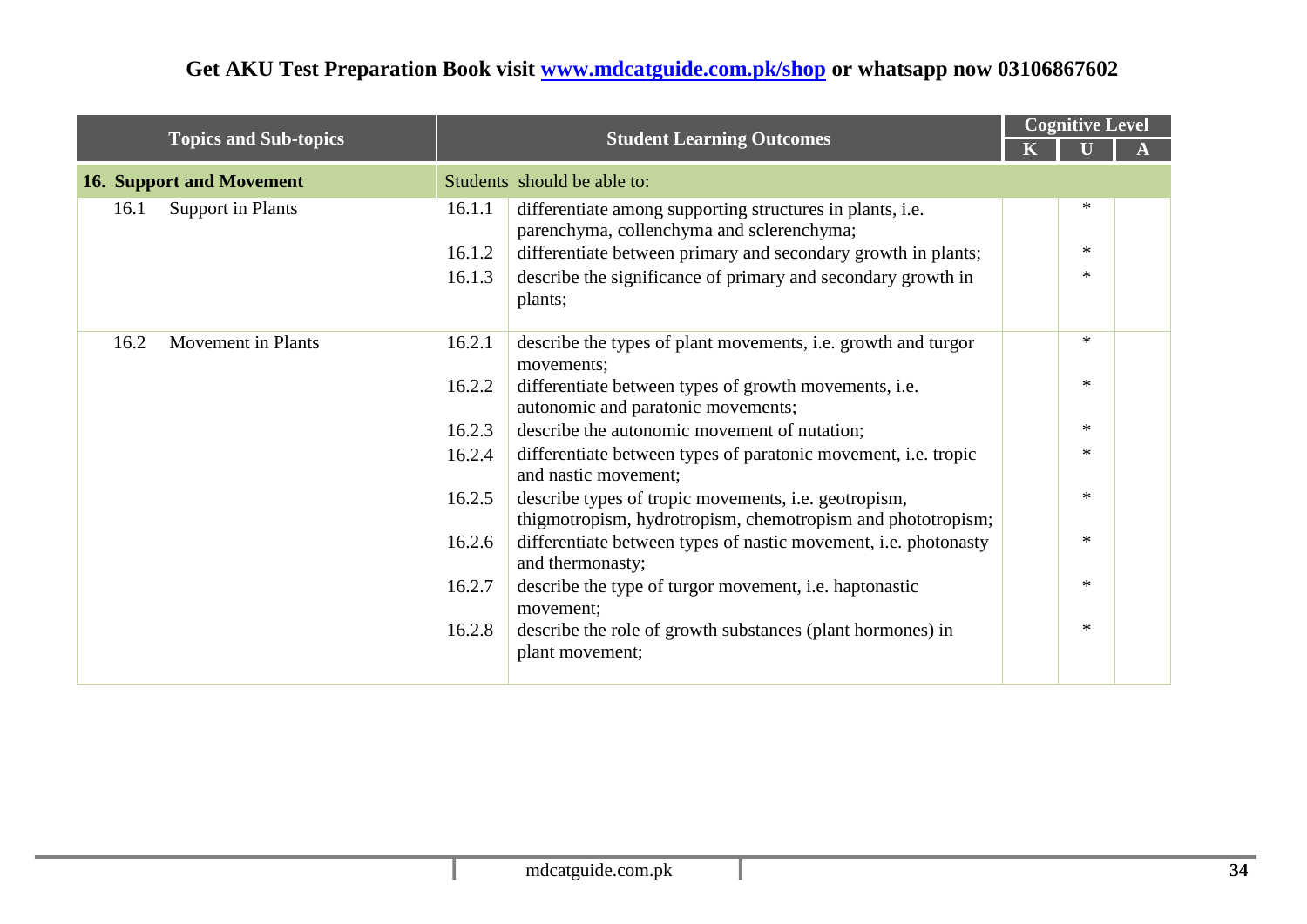| <b>Topics and Sub-topics</b> |                           |        | <b>Student Learning Outcomes</b>                                                          |        | <b>Cognitive Level</b> |  |  |
|------------------------------|---------------------------|--------|-------------------------------------------------------------------------------------------|--------|------------------------|--|--|
|                              |                           |        |                                                                                           |        |                        |  |  |
|                              |                           |        | Students should be able to:                                                               |        |                        |  |  |
| 16.3                         | Support and Locomotion in | 16.3.1 | define skeleton;                                                                          | $\ast$ |                        |  |  |
|                              | Animals                   | 16.3.2 | exemplify types of skeleton, i.e. hydrostatic skeleton,<br>exoskeleton and endoskeleton;  |        | $\ast$                 |  |  |
|                              |                           | 16.3.3 | describe advantages and disadvantages of the process of<br>ecdysis or moulting;           |        | $\ast$                 |  |  |
| 16.4                         | Human Skeleton            | 16.4.1 | differentiate between bone and cartilage on the basis of their<br>structure and function; |        | $\ast$                 |  |  |
|                              |                           | 16.4.2 | describe human skeletal system, i.e. axial and appendicular<br>skeleton;                  |        | $*$                    |  |  |
|                              |                           | 16.4.3 | discuss functions of human skeleton;                                                      |        | $\ast$                 |  |  |
|                              |                           | 16.4.4 | describe joints (articulation) and its types with examples;                               |        | $*$                    |  |  |
|                              |                           | 16.4.5 | explain structure of synovial joint with diagram;                                         |        | $\ast$                 |  |  |
|                              |                           | 16.4.6 | differentiate between                                                                     |        | $\ast$                 |  |  |
|                              |                           |        | tendon and ligament<br>a.                                                                 |        |                        |  |  |
|                              |                           |        | origin and insertion;<br>$\mathbf b$ .                                                    |        |                        |  |  |
|                              |                           | 16.4.7 | describe deformities of skeleton, i.e.                                                    |        | $\ast$                 |  |  |
|                              |                           |        | cleft palate<br>a.                                                                        |        |                        |  |  |
|                              |                           |        | microcephaly<br>b.<br>rickets;<br>$\mathbf{c}$ .                                          |        |                        |  |  |
|                              |                           | 16.4.8 | discuss skeleton related diseases and their preventive measures,                          |        | $\ast$                 |  |  |
|                              |                           |        | i.e.                                                                                      |        |                        |  |  |
|                              |                           |        | disc slip<br>a.                                                                           |        |                        |  |  |
|                              |                           |        | spondylitis<br>b.                                                                         |        |                        |  |  |
|                              |                           |        | sciatica<br>c.                                                                            |        |                        |  |  |
|                              |                           |        | d.<br>osteoarthritis;                                                                     |        |                        |  |  |
|                              |                           | 16.4.9 | explain repairing of broken bones;                                                        |        | ∗                      |  |  |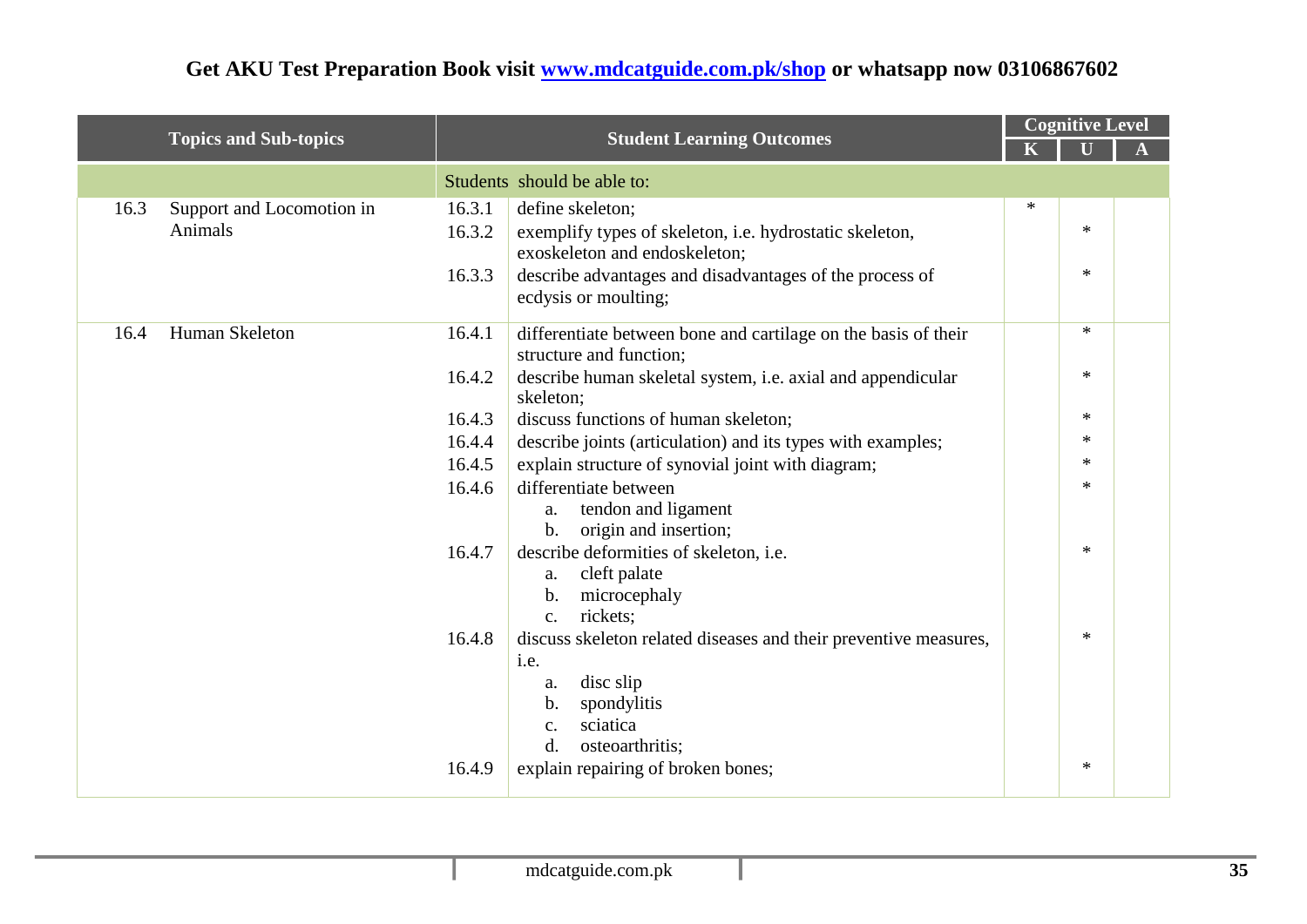|                                    |                                                                                            |                                                                                                                                | <b>Cognitive Level</b> |        |  |
|------------------------------------|--------------------------------------------------------------------------------------------|--------------------------------------------------------------------------------------------------------------------------------|------------------------|--------|--|
| <b>Topics and Sub-topics</b>       |                                                                                            | <b>Student Learning Outcomes</b>                                                                                               |                        |        |  |
|                                    | Students should be able to:                                                                |                                                                                                                                |                        |        |  |
| <b>Muscular System</b><br>16.5     | 16.5.1<br>describe muscular tissue;                                                        |                                                                                                                                |                        | ∗      |  |
|                                    | 16.5.2                                                                                     | differentiate between voluntary and involuntary muscles;                                                                       |                        | $\ast$ |  |
|                                    | 16.5.3                                                                                     | differentiate among types of muscles and their occurrence, i.e.<br>skeletal, smooth and cardiac muscles;                       |                        | $\ast$ |  |
|                                    | 16.5.4                                                                                     | describe structure of skeletal muscles;                                                                                        |                        | $*$    |  |
|                                    | 16.5.5<br>contraction);                                                                    | explain the mechanism of muscle contraction (sliding filament<br>theory of Huxley, cross bridge cycle and regulation of muscle |                        | $\ast$ |  |
|                                    | 16.5.6                                                                                     | describe all or no response of muscles and muscle fatigue;                                                                     |                        | $\ast$ |  |
|                                    | 16.5.7                                                                                     | describe abnormal muscle contraction (tetany and cramps);                                                                      |                        | ∗      |  |
|                                    | define antagonistic muscles;<br>16.5.8                                                     |                                                                                                                                | $\ast$                 |        |  |
|                                    | 16.5.9<br>move shoulder in man;                                                            | describe different types of antagonistic muscles which help to                                                                 |                        | $\ast$ |  |
| Locomotion in Protozoa and<br>16.6 | 16.6.1<br>define locomotion;                                                               |                                                                                                                                | $\ast$                 |        |  |
| Animals                            | 16.6.2<br>protozoa;                                                                        | exemplify amoeboid, flagellary and cilliary movement in                                                                        |                        | $\ast$ |  |
|                                    | 16.6.3<br>jelly fish<br>a.<br>earth worm<br>$\mathbf b$ .<br>snail<br>c.<br>starfish<br>d. | describe locomotion in invertebrates, i.e.                                                                                     |                        | $\ast$ |  |
|                                    | cockroach;<br>e.                                                                           |                                                                                                                                |                        |        |  |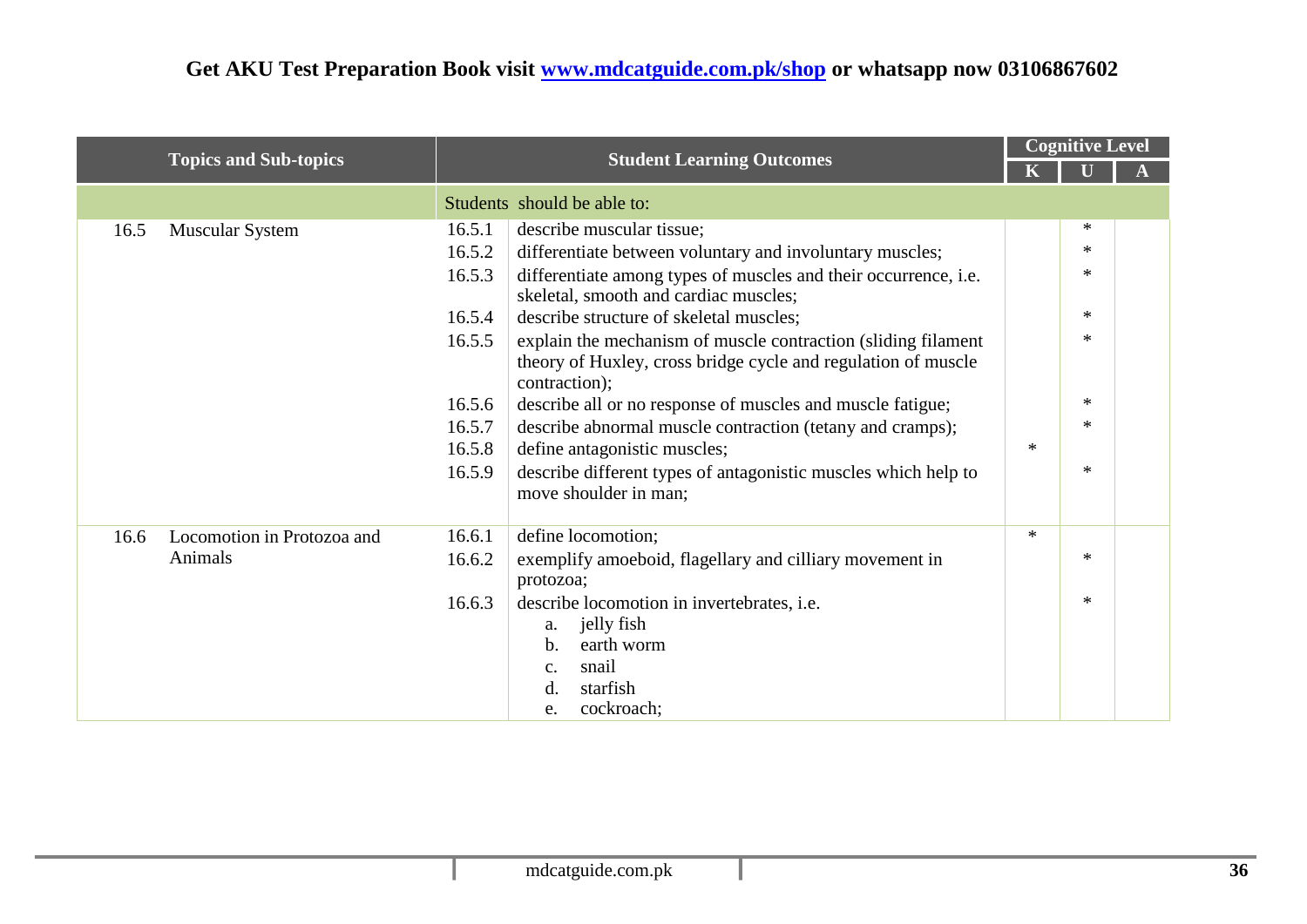| <b>Topics and Sub-topics</b> | <b>Student Learning Outcomes</b>                                                                                                                               | <b>Cognitive Level</b> |        |  |  |  |
|------------------------------|----------------------------------------------------------------------------------------------------------------------------------------------------------------|------------------------|--------|--|--|--|
|                              |                                                                                                                                                                |                        |        |  |  |  |
|                              | Students should be able to:                                                                                                                                    |                        |        |  |  |  |
|                              | compare locomotion in vertebrates, i.e.<br>16.6.4<br>fishes<br>a.<br>amphibians<br>$\mathbf b$ .<br>reptiles<br>$C_{\bullet}$<br>birds<br>d.<br>mammals.<br>e. |                        | $\ast$ |  |  |  |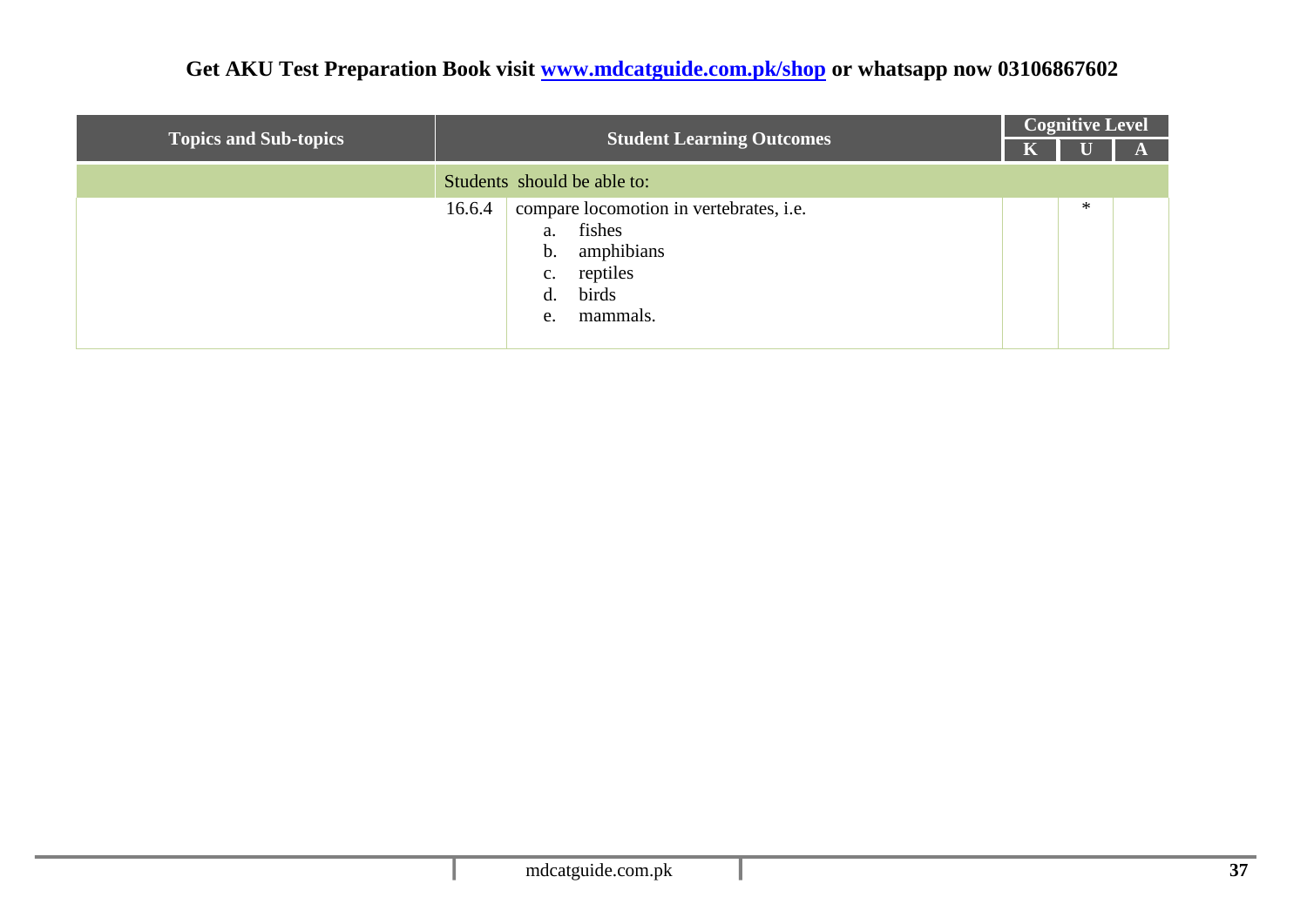|      |                                     |         |                                                                                                  | <b>Cognitive Level</b> |        |  |
|------|-------------------------------------|---------|--------------------------------------------------------------------------------------------------|------------------------|--------|--|
|      | <b>Topics and Sub-topics</b>        |         | <b>Student Learning Outcomes</b>                                                                 |                        |        |  |
|      | <b>17. Coordination and Control</b> |         | Students should be able to:                                                                      |                        |        |  |
| 17.1 | Introduction                        | 17.1.1  | define the general concept of coordination and control;                                          | $\ast$                 |        |  |
|      |                                     | 17.1.2  | discuss the need for coordination;                                                               |                        | $\ast$ |  |
| 17.2 | <b>Coordination in Plants</b>       | 17.2.1  | describe control through hormones in plants;                                                     |                        | $*$    |  |
|      |                                     | 17.2.2  | explain biological clock and circadian rhythm;                                                   |                        | $\ast$ |  |
|      |                                     | 17.2.3  | describe plant hormones and their commercial application;                                        |                        | $\ast$ |  |
| 17.3 | <b>Coordination in Animals</b>      | 17.3.1  | define nervous coordination, receptors and neurons;                                              | $\ast$                 |        |  |
|      |                                     | 17.3.2  | classify receptors with examples;                                                                |                        | $\ast$ |  |
|      |                                     | 17.3.3  | explain working of sensory receptors with reference to skin;                                     |                        | $\ast$ |  |
|      |                                     | 17.3.4  | relate the function of each type of neuron with its structure, i.e.                              |                        | $\ast$ |  |
|      |                                     |         | sensory<br>a.                                                                                    |                        |        |  |
|      |                                     |         | relay/interneuron<br>b.                                                                          |                        |        |  |
|      |                                     |         | motor neuron;<br>$C_{\star}$                                                                     |                        |        |  |
|      |                                     | 17.3.5  | explain reflex arc;                                                                              |                        | $*$    |  |
|      |                                     | 17.3.6  | exemplify monosynaptic and polysynaptic reflexes;                                                |                        | $*$    |  |
|      |                                     | 17.3.7  | define nerve impulse;                                                                            | $*$                    |        |  |
|      |                                     | 17.3.8  | illustrate different steps involved in the action potential and<br>propagation of nerve impulse; |                        |        |  |
|      |                                     | 17.3.9  | describe synapse, pre synapse, post synapse and<br>neurotransmitter;                             |                        | $*$    |  |
|      |                                     | 17.3.10 | explain synaptic transmission of nerve impulse;                                                  |                        | $\ast$ |  |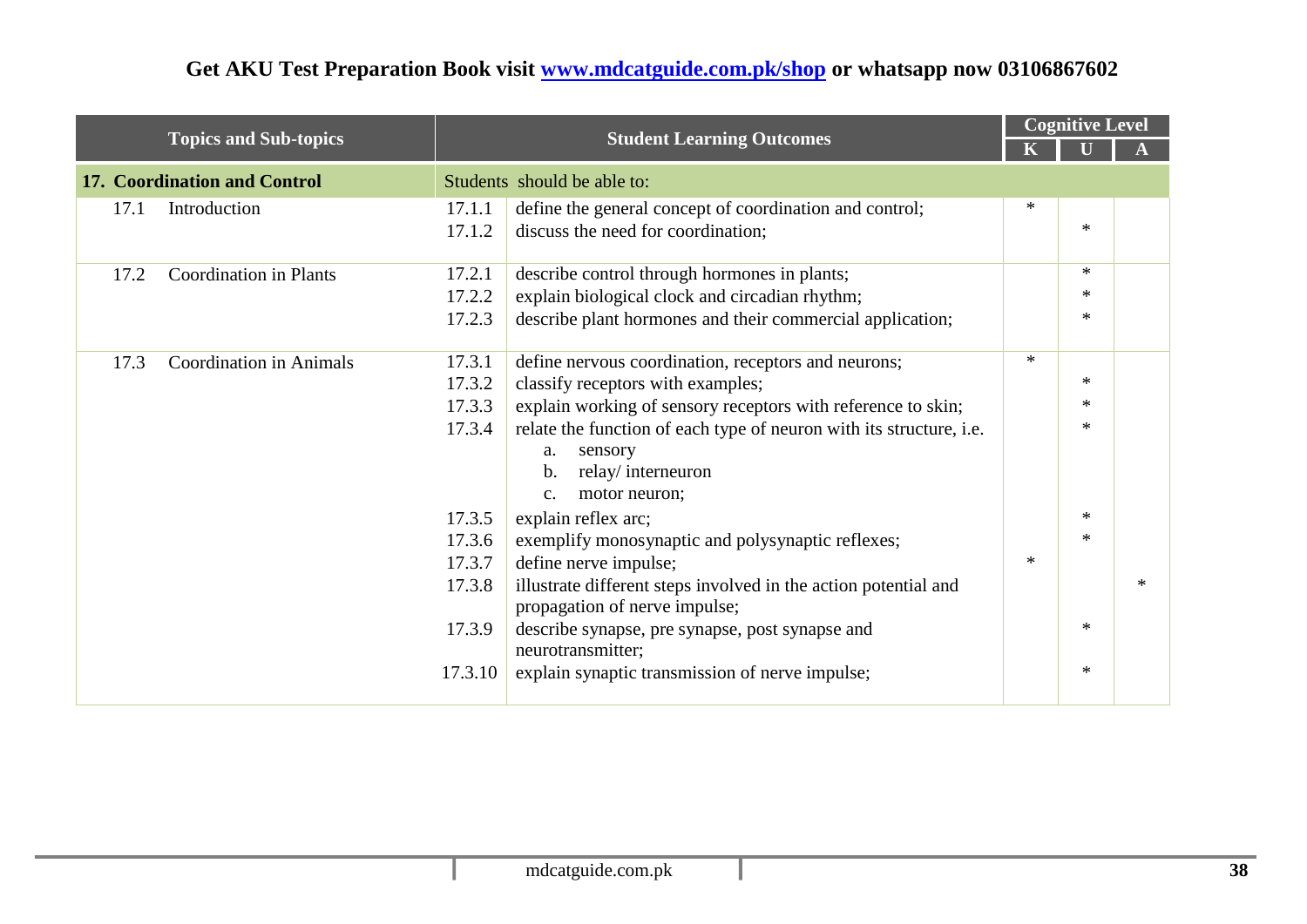|      |                                    |        |                                                                                                                          |  | <b>Cognitive Level</b> |  |
|------|------------------------------------|--------|--------------------------------------------------------------------------------------------------------------------------|--|------------------------|--|
|      | <b>Topics and Sub-topics</b>       |        | <b>Student Learning Outcomes</b>                                                                                         |  |                        |  |
|      |                                    |        | Students should be able to:                                                                                              |  |                        |  |
| 17.4 | <b>Evolution of Nervous System</b> | 17.4.1 | differentiate between diffused and centralised nervous system<br>taking example of nervous system of hydra and planaria; |  | $\ast$                 |  |
|      |                                    | 17.4.2 | explain different parts and functions of human brain;                                                                    |  | *                      |  |
|      |                                    | 17.4.3 | relate the function of each part of spinal cord with its structure;                                                      |  | $\ast$                 |  |
|      |                                    | 17.4.4 | describe peripheral nervous system;                                                                                      |  | $\ast$                 |  |
|      |                                    | 17.4.5 | differentiate between sympathetic and parasympathetic nervous<br>system;                                                 |  | *                      |  |
|      |                                    | 17.4.6 | describe nervous disorders, <i>i.e.</i> Parkinson's disease, epilepsy<br>and Alzheimer's disease;                        |  | $\ast$                 |  |
|      |                                    | 17.4.7 | discuss effects of drugs (nicotine and caffeine) on nervous<br>activity;                                                 |  | $\ast$                 |  |
| 17.5 | <b>Chemical Coordination</b>       | 17.5.1 | describe chemical nature of hormones;                                                                                    |  | ∗                      |  |
|      |                                    | 17.5.2 | differentiate between nervous and chemical coordination;                                                                 |  | $\ast$                 |  |
|      |                                    | 17.5.3 | explain endocrine glands of mammals, hormones secreted from<br>them and their disorders;                                 |  | $\ast$                 |  |
|      |                                    | 17.5.4 | exemplify feedback mechanism with reference to endocrine<br>glands;                                                      |  | $\ast$                 |  |
|      |                                    | 17.5.5 | discuss the role of reproductive hormones that cause infertility<br>in males and females;                                |  | $\ast$                 |  |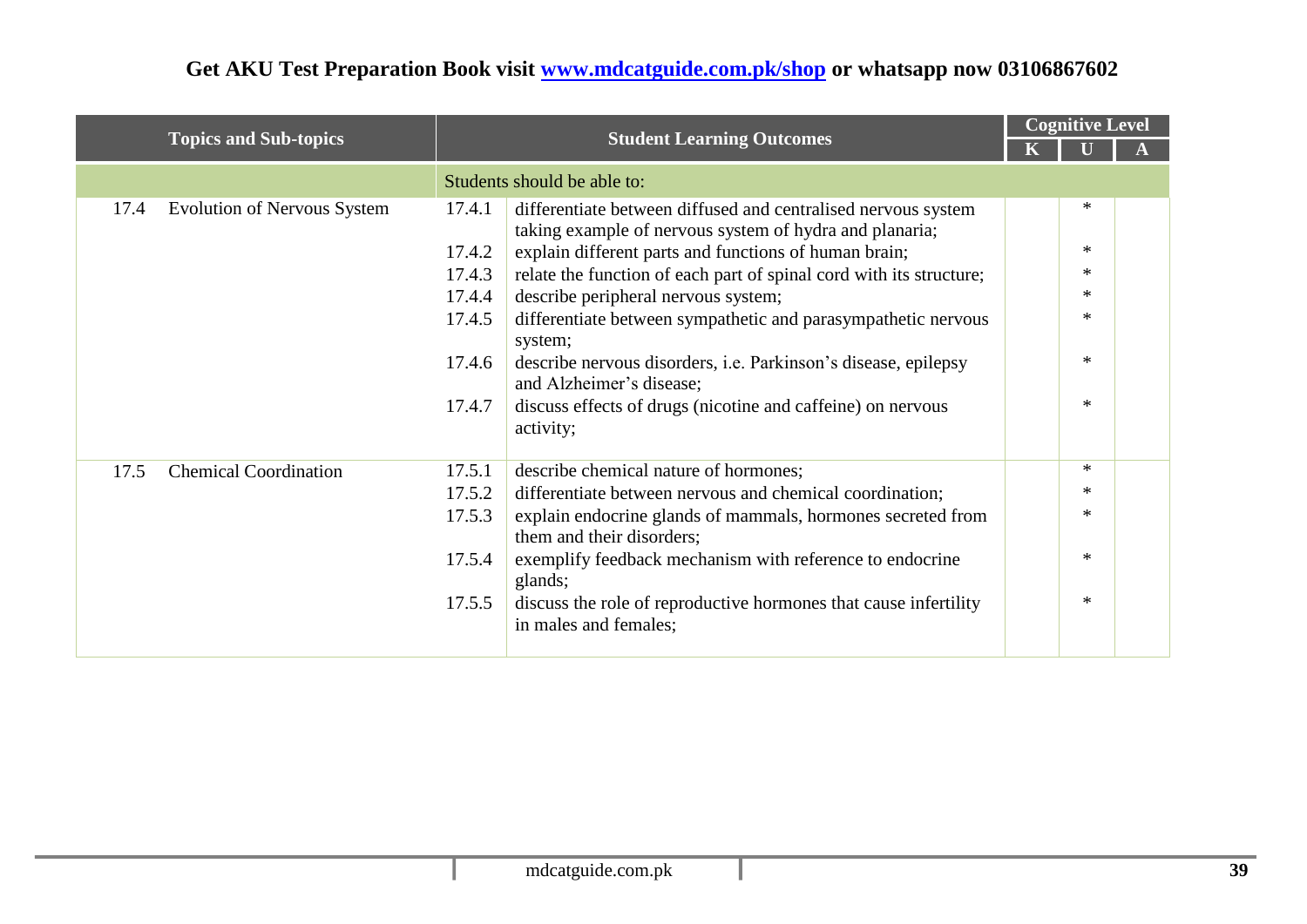|                              |                                                                                                                                                                                                                                                                                                                                                                                                                                                                           |        | <b>Cognitive Level</b> |  |  |  |
|------------------------------|---------------------------------------------------------------------------------------------------------------------------------------------------------------------------------------------------------------------------------------------------------------------------------------------------------------------------------------------------------------------------------------------------------------------------------------------------------------------------|--------|------------------------|--|--|--|
| <b>Topics and Sub-topics</b> | <b>Student Learning Outcomes</b>                                                                                                                                                                                                                                                                                                                                                                                                                                          |        |                        |  |  |  |
|                              | Students should be able to:                                                                                                                                                                                                                                                                                                                                                                                                                                               |        |                        |  |  |  |
| Behaviour<br>17.6            | define animal behaviour;<br>17.6.1<br>differentiate between innate and learned behaviour;<br>17.6.2<br>exemplify types of innate behaviour, <i>i.e.</i> orientation, reflexes<br>17.6.3<br>and instincts;<br>explain types of learned behaviour through examples and<br>17.6.4<br>experiments performed, i.e.<br>imprinting<br>a.<br>habituation<br>b.<br>conditioned reflex type I<br>c.<br>conditioned reflex type II/ latent learning<br>d.<br>insight learning.<br>e. | $\ast$ | *<br>*<br>*            |  |  |  |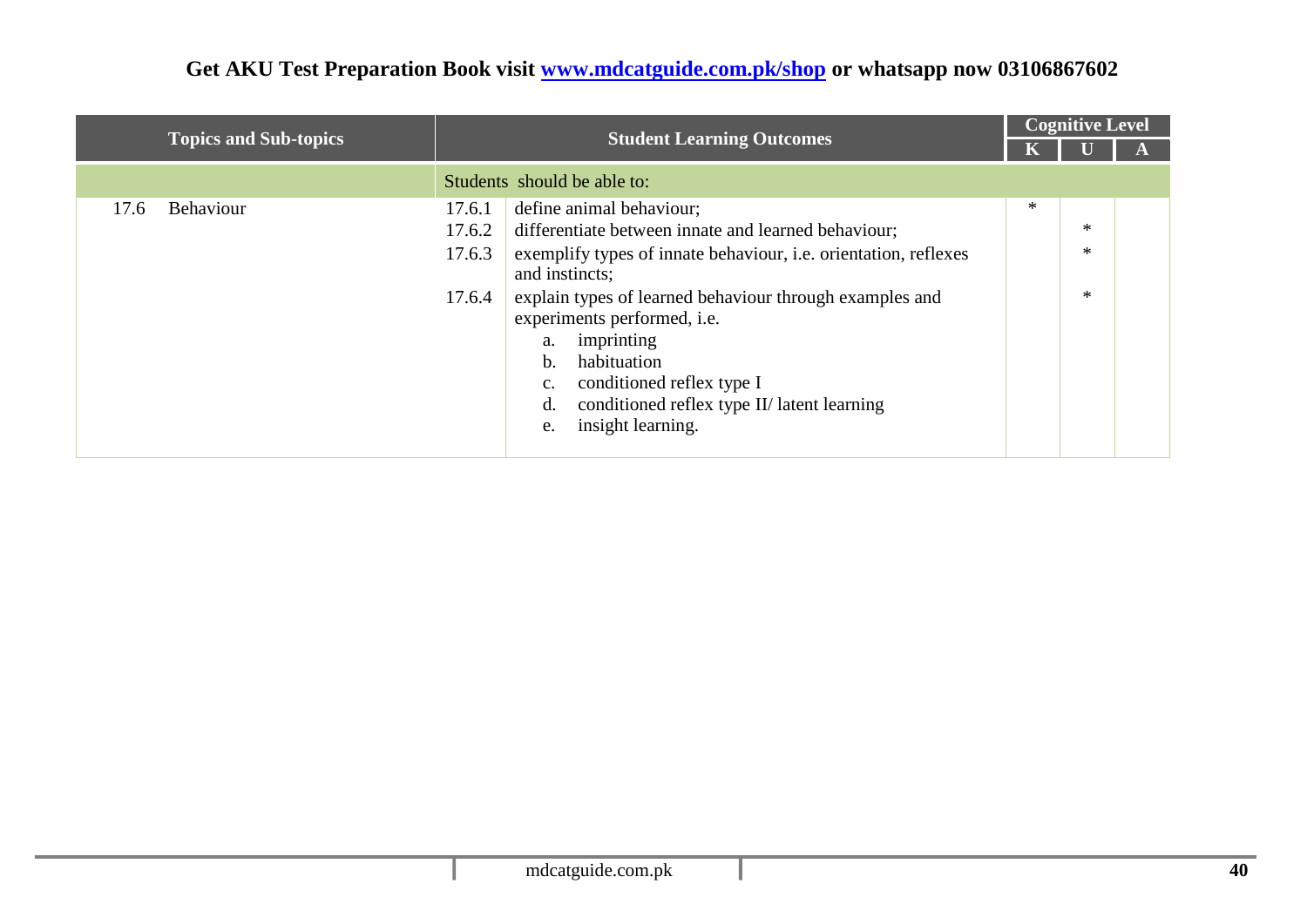|                  |                                       |        |                                                                                         |        | <b>Cognitive Level</b> |  |  |
|------------------|---------------------------------------|--------|-----------------------------------------------------------------------------------------|--------|------------------------|--|--|
|                  | <b>Topics and Sub-topics</b>          |        | <b>Student Learning Outcomes</b>                                                        |        |                        |  |  |
| 18. Reproduction |                                       |        | Students should be able to:                                                             |        |                        |  |  |
| 18.1             | <b>Asexual Reproduction in Plants</b> | 18.1.1 | define as exual reproduction and sexual reproduction in plants;                         | $\ast$ |                        |  |  |
|                  |                                       | 18.1.2 | explain role of mitosis and meiosis in reproduction;                                    |        | $\ast$                 |  |  |
|                  |                                       | 18.1.3 | describe advantages and disadvantages of asexual reproduction;                          |        | $\ast$                 |  |  |
|                  |                                       | 18.1.4 | describe importance of asexual reproduction;                                            |        | ∗                      |  |  |
|                  |                                       | 18.1.5 | exemplify natural and artificial methods of reproduction in                             |        | $\ast$                 |  |  |
|                  |                                       |        | plants, i.e.                                                                            |        |                        |  |  |
|                  |                                       |        | vegetative reproduction<br>a.                                                           |        |                        |  |  |
|                  |                                       |        | b.<br>parthenocarpy                                                                     |        |                        |  |  |
|                  |                                       |        | apomixes;<br>$C_{\bullet}$                                                              |        |                        |  |  |
|                  |                                       | 18.1.6 | describe the process of fruit ripening in plants;                                       |        | $\ast$                 |  |  |
| 18.2             | Photoperiodism                        | 18.2.1 | define photoperiodism, long day, short day and day neutral                              | $\ast$ |                        |  |  |
|                  |                                       |        | plants;                                                                                 |        | $\ast$                 |  |  |
|                  |                                       | 18.2.2 | describe mechanism of photoperiodism with respect to mode of<br>action of phytochromes; |        |                        |  |  |
|                  |                                       | 18.2.3 | differentiate between florigan and phytochromes;                                        |        | $\ast$                 |  |  |
| 18.3             | <b>Sexual Reproduction in Plants</b>  | 18.3.1 | describe salient features in the life cycle of gymnosperms;                             |        | $\ast$                 |  |  |
|                  |                                       | 18.3.2 | explain the structure of flower, pollination and its different<br>types;                |        | $\ast$                 |  |  |
|                  |                                       | 18.3.3 | describe alternation of generation in plants;                                           |        | $\ast$                 |  |  |
|                  |                                       | 18.3.4 | explain process of sexual reproduction in angiosperms;                                  |        | $\ast$                 |  |  |
|                  |                                       |        |                                                                                         |        |                        |  |  |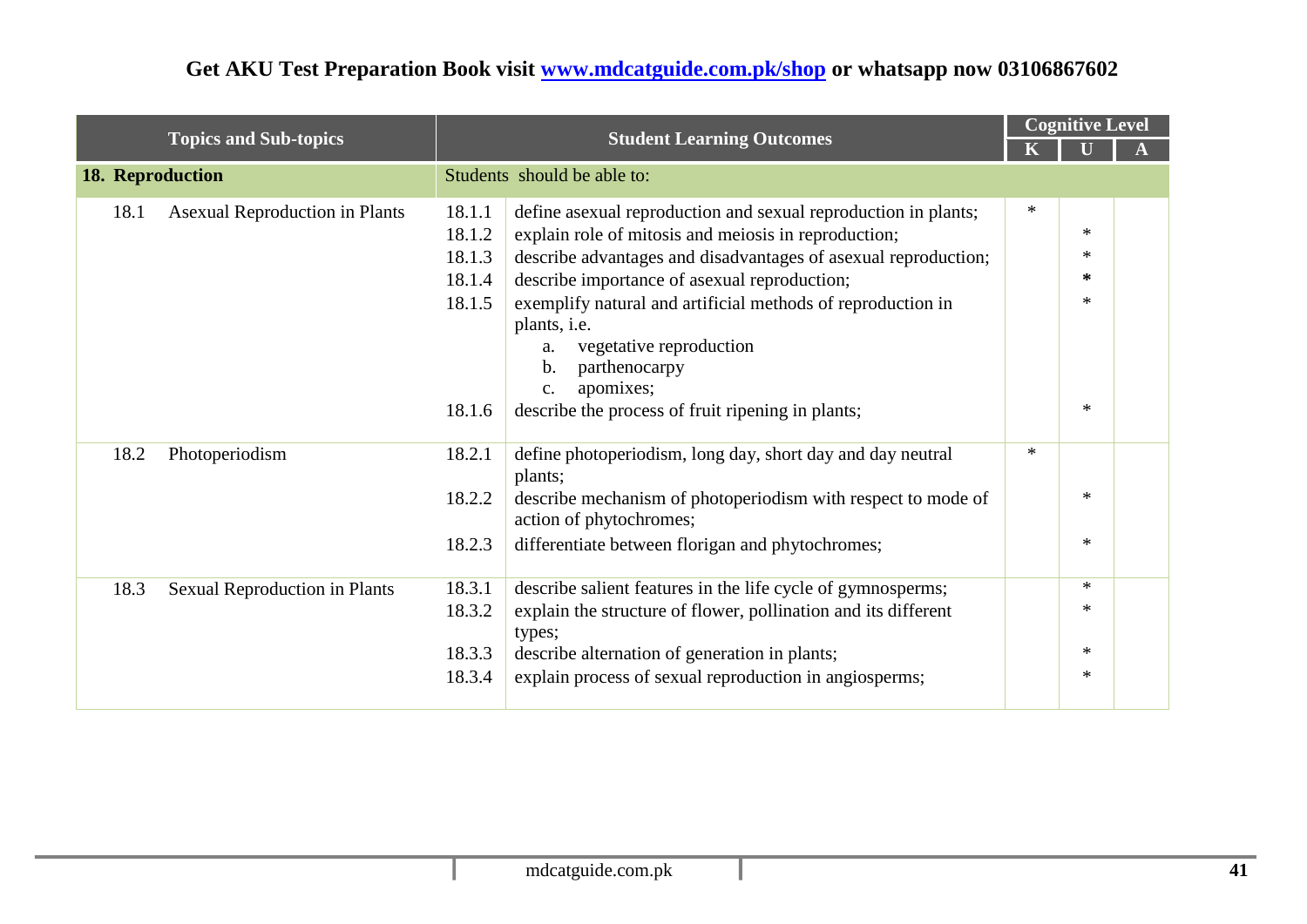|                                                |        |                                                                                             |        | <b>Cognitive Level</b> |  |  |
|------------------------------------------------|--------|---------------------------------------------------------------------------------------------|--------|------------------------|--|--|
| <b>Topics and Sub-topics</b>                   |        | <b>Student Learning Outcomes</b>                                                            |        |                        |  |  |
|                                                |        | Students should be able to:                                                                 |        |                        |  |  |
| <b>Germination in Plants</b><br>18.4           | 18.4.1 | describe seed dormancy;                                                                     |        | $\ast$                 |  |  |
|                                                | 18.4.2 | explain epigeal and hypogeal germination of seeds;                                          |        | $\ast$                 |  |  |
|                                                | 18.4.3 | explain process of vernalisation;                                                           |        | $\ast$                 |  |  |
|                                                |        |                                                                                             |        |                        |  |  |
| 18.5<br><b>Asexual Reproduction in Animals</b> | 18.5.1 | exemplify different types of asexual reproduction in animals,                               |        | $\ast$                 |  |  |
|                                                |        | i.e.                                                                                        |        |                        |  |  |
|                                                |        | fission<br>a.                                                                               |        |                        |  |  |
|                                                |        | budding<br>b.<br>regeneration<br>c.                                                         |        |                        |  |  |
|                                                |        | d.<br>parthenogenesis;                                                                      |        |                        |  |  |
|                                                | 18.5.2 | differentiate between identical and fraternal twins;                                        |        | $\ast$                 |  |  |
|                                                |        |                                                                                             |        |                        |  |  |
| 18.6<br>Sexual Reproduction in Animals         | 18.6.1 | differentiate between:                                                                      |        | $\ast$                 |  |  |
|                                                |        | asexual and sexual reproduction<br>a.                                                       |        |                        |  |  |
|                                                |        | spermatogenesis and oogenesis<br>b.                                                         |        |                        |  |  |
|                                                |        | unisexual and bisexual animals<br>c.                                                        |        |                        |  |  |
|                                                |        | oviparity and viviparity;<br>$\mathbf{d}$ .                                                 |        | $\ast$                 |  |  |
|                                                | 18.6.2 | relate external and internal fertilisation with the habitat of<br>animals;                  |        |                        |  |  |
|                                                | 18.6.3 | describe male and female reproductive system of humans;                                     |        | $\ast$                 |  |  |
|                                                | 18.6.4 | explain different stages of reproductive cycle and its hormonal<br>control in human female; |        | $\ast$                 |  |  |
|                                                | 18.6.5 | differentiate between menstrual cycle and oestrous cycle;                                   |        | $\ast$                 |  |  |
|                                                | 18.6.6 | define conception, implantation, pregnancy and gestation;                                   | $\ast$ |                        |  |  |
|                                                | 18.6.7 | describe the roles of placenta, umbilical cord and extra-                                   |        | $\ast$                 |  |  |
|                                                |        | embryonic coats;                                                                            |        |                        |  |  |
|                                                | 18.6.8 | explain the role of different hormones in birth;                                            |        | $\ast$                 |  |  |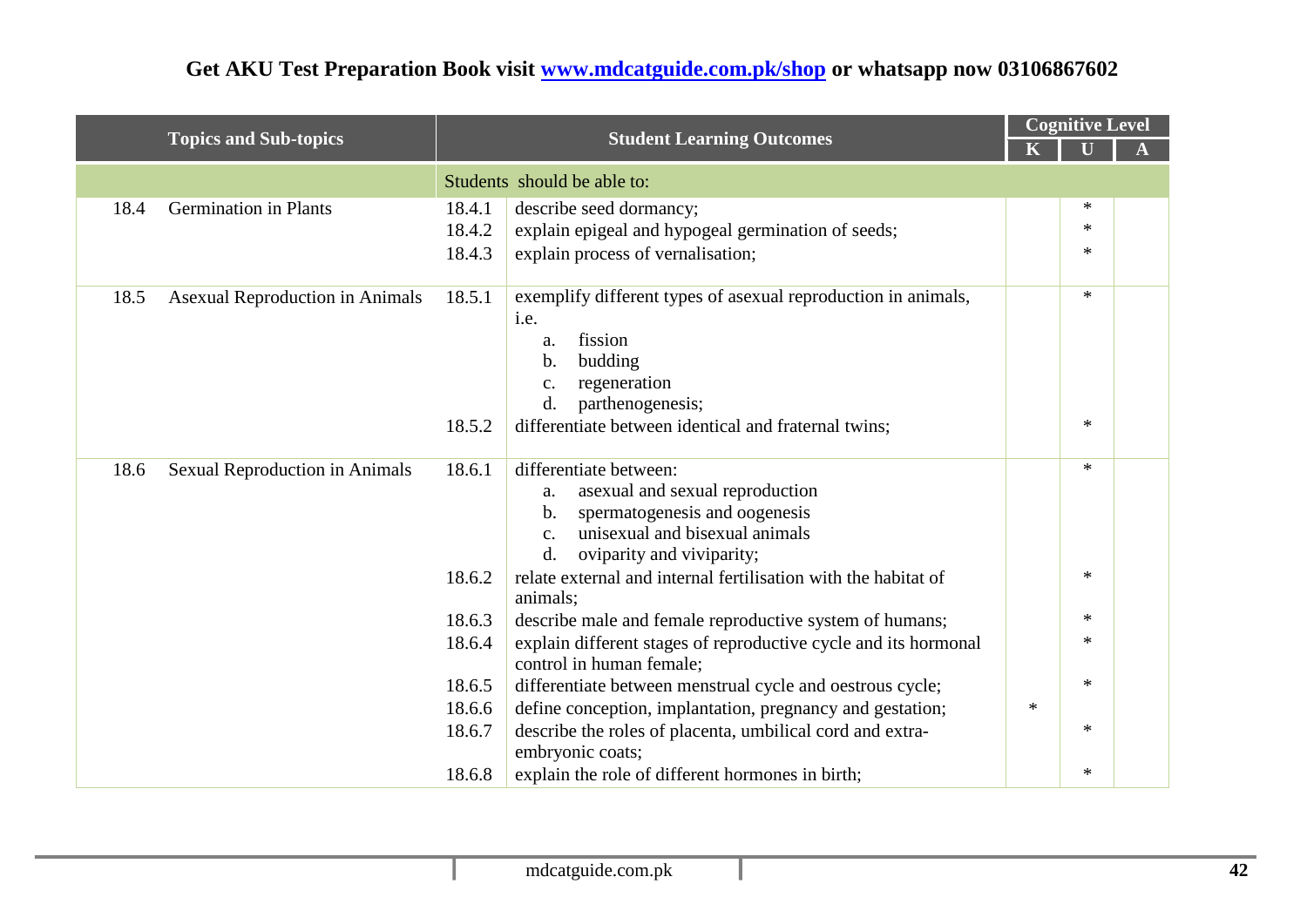|                              | <b>Student Learning Outcomes</b>                                   |     | <b>Cognitive Level</b> |  |
|------------------------------|--------------------------------------------------------------------|-----|------------------------|--|
| <b>Topics and Sub-topics</b> |                                                                    |     |                        |  |
|                              | Students should be able to:                                        |     |                        |  |
|                              | 18.6.9<br>define lactation and colostrum;                          | $*$ |                        |  |
|                              | explain in-vitro fertilisation;<br>18.6.10                         |     | *                      |  |
|                              | describe causes, symptoms and prevention of sexually<br>18.6.11    |     | $\ast$                 |  |
|                              | transmitted diseases, <i>i.e.</i>                                  |     |                        |  |
|                              | gonorrhoea<br>a.                                                   |     |                        |  |
|                              | syphilis<br>b.                                                     |     |                        |  |
|                              | genital herpes<br>c.                                               |     |                        |  |
|                              | d.<br>acquired immune deficiency syndrome (AIDS);                  |     |                        |  |
|                              | differentiate between spontaneous and induced abortion.<br>18.6.12 |     | $\ast$                 |  |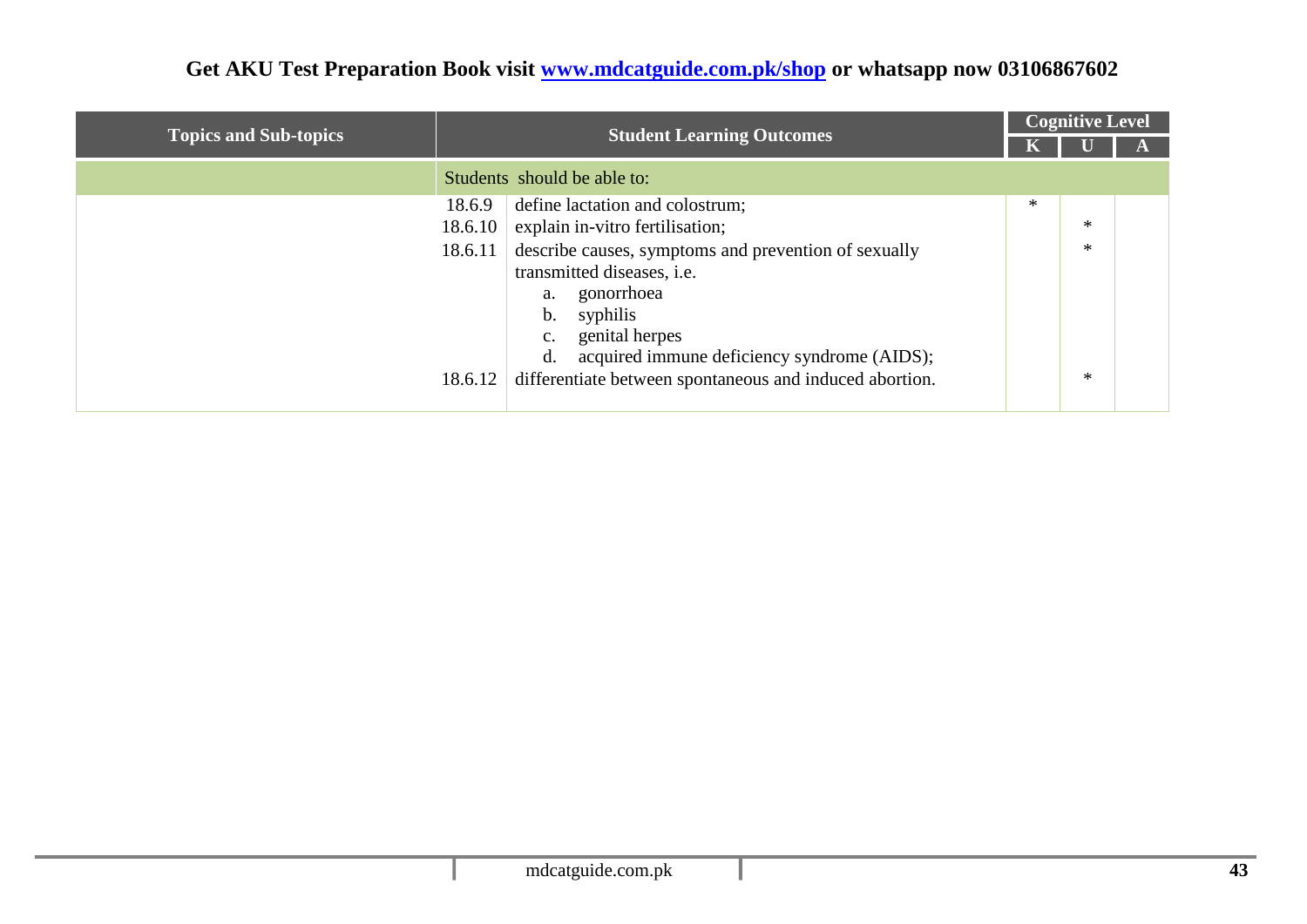|      |                                   |        |                                                                                              |        | <b>Cognitive Level</b> |  |  |
|------|-----------------------------------|--------|----------------------------------------------------------------------------------------------|--------|------------------------|--|--|
|      | <b>Topics and Sub-topics</b>      |        | <b>Student Learning Outcomes</b>                                                             |        |                        |  |  |
|      | <b>19. Growth and Development</b> |        | Students should be able to:                                                                  |        |                        |  |  |
| 19.1 | Introduction                      | 19.1.1 | differentiate between:<br>growth and development<br>a.<br>embryo and larva;<br>$\mathbf b$ . |        | $\ast$                 |  |  |
| 19.2 | Growth and Development in         | 19.2.1 | define growth and meristem in plants;                                                        | $\ast$ |                        |  |  |
|      | Plants                            | 19.2.2 | describe the types of meristem in plants;                                                    |        | $\ast$                 |  |  |
|      |                                   | 19.2.3 | state the roles of meristem in the development of plants;                                    | $\ast$ |                        |  |  |
| 19.3 | Phases of Growth in Plants        | 19.3.1 | explain primary and secondary growth in plants;                                              |        | $\ast$                 |  |  |
|      |                                   | 19.3.2 | describe phases of growth in plants;                                                         |        | $\ast$                 |  |  |
|      |                                   | 19.3.3 | discuss the external and internal factors affecting the growth<br>rate in plants;            |        | $\ast$                 |  |  |
|      |                                   | 19.3.4 | define cell differentiation and correlations;                                                | $\ast$ |                        |  |  |
|      |                                   | 19.3.5 | explain growth correlation effects in plants;                                                |        | $\ast$                 |  |  |
| 19.4 | Growth and Development in         | 19.4.1 | describe process of development in vertebrates;                                              |        | $\ast$                 |  |  |
|      | Animals                           | 19.4.2 | describe the key events which occur during development of<br>animals;                        |        | $\ast$                 |  |  |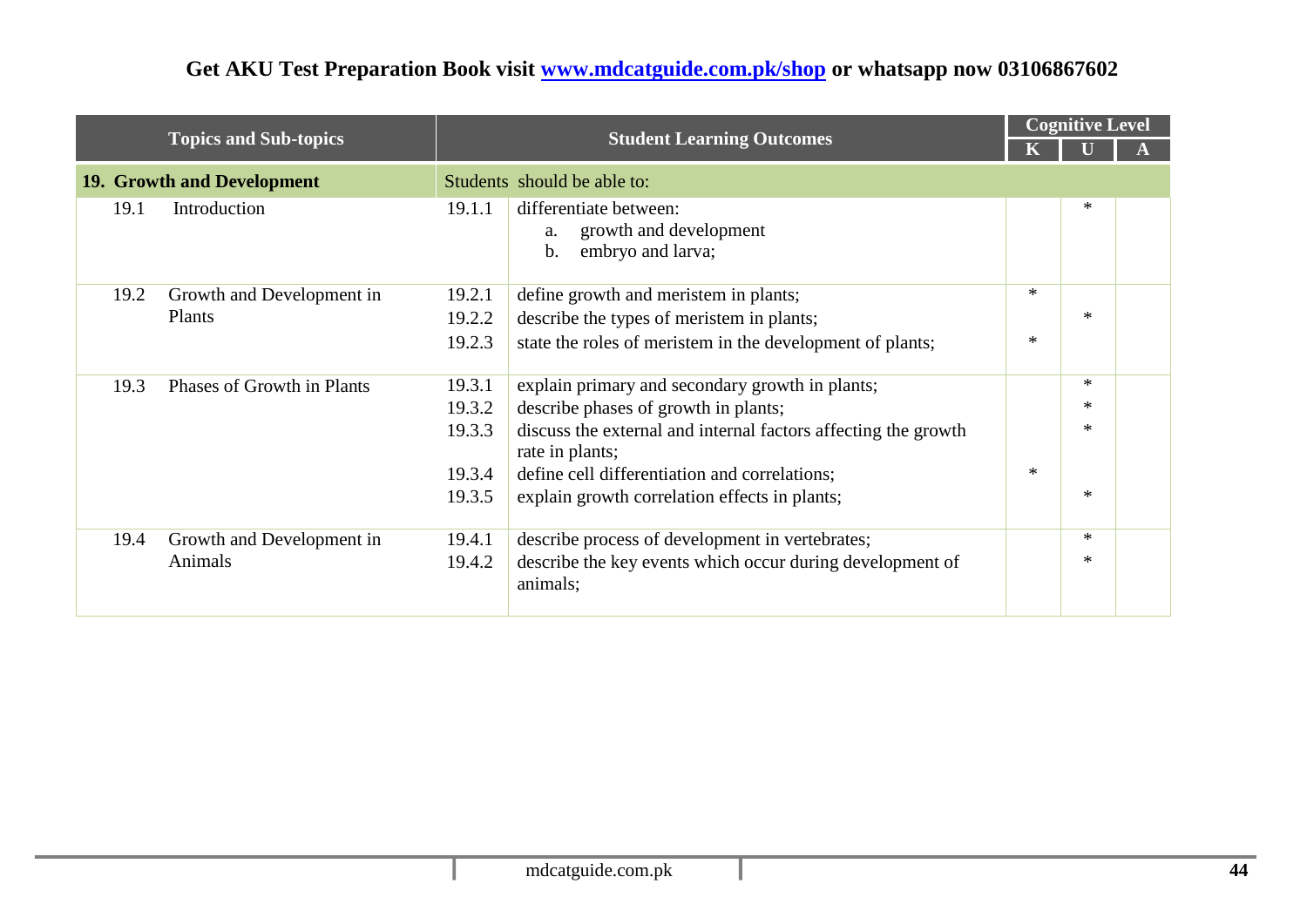|      |                              |                                      |                                                                                                                                                                                                                                                                                                                                                                                    |        | <b>Cognitive Level</b>               |  |
|------|------------------------------|--------------------------------------|------------------------------------------------------------------------------------------------------------------------------------------------------------------------------------------------------------------------------------------------------------------------------------------------------------------------------------------------------------------------------------|--------|--------------------------------------|--|
|      | <b>Topics and Sub-topics</b> |                                      | <b>Student Learning Outcomes</b>                                                                                                                                                                                                                                                                                                                                                   |        |                                      |  |
|      |                              |                                      | Students should be able to:                                                                                                                                                                                                                                                                                                                                                        |        |                                      |  |
| 19.5 | Development of Chick         | 19.5.1<br>19.5.2<br>19.5.3<br>19.5.4 | differentiate between animal and vegetal pole of avian (hen)<br>egg;<br>describe the cleavage pattern of avian (hen) egg;<br>describe development of chick up to three germinal layers;<br>explain the stages of chick development, i.e.<br>a. morula formation<br>blastulation<br>b.<br>gastrulation<br>notochord formation<br>neurulation<br>e.<br>somites and coelom formation; |        | $\ast$<br>$\ast$<br>$\ast$<br>$\ast$ |  |
| 19.6 | Cell Differentiation and its | 19.6.1                               | explain the role of cytoplasm in development through                                                                                                                                                                                                                                                                                                                               |        | $\ast$                               |  |
|      | Mechanism                    | 19.6.2                               | experiments performed on ascidians larva;<br>explain the role of nucleus in development through experiments<br>performed on Acetabularia;                                                                                                                                                                                                                                          |        | $\ast$                               |  |
|      |                              | 19.6.3                               | explain cell differentiation with examples;                                                                                                                                                                                                                                                                                                                                        |        | $*$                                  |  |
|      |                              | 19.6.4                               | explain embryonic induction as investigated by Hans Spemann<br>and Hilde Mangold;                                                                                                                                                                                                                                                                                                  |        | $\ast$                               |  |
|      |                              | 19.6.5                               | list genetic and extrinsic factors responsible for aging;                                                                                                                                                                                                                                                                                                                          | $\ast$ |                                      |  |
|      |                              | 19.6.6                               | exemplify regeneration in invertebrates and vertebrate;                                                                                                                                                                                                                                                                                                                            |        | $\ast$                               |  |
| 19.7 | <b>Abnormal Development</b>  | 19.7.1<br>19.7.2                     | state abnormalities inherited from parent to offspring;<br>relate different environmental and metabolic factors with<br>abnormal development.                                                                                                                                                                                                                                      | $\ast$ | $\ast$                               |  |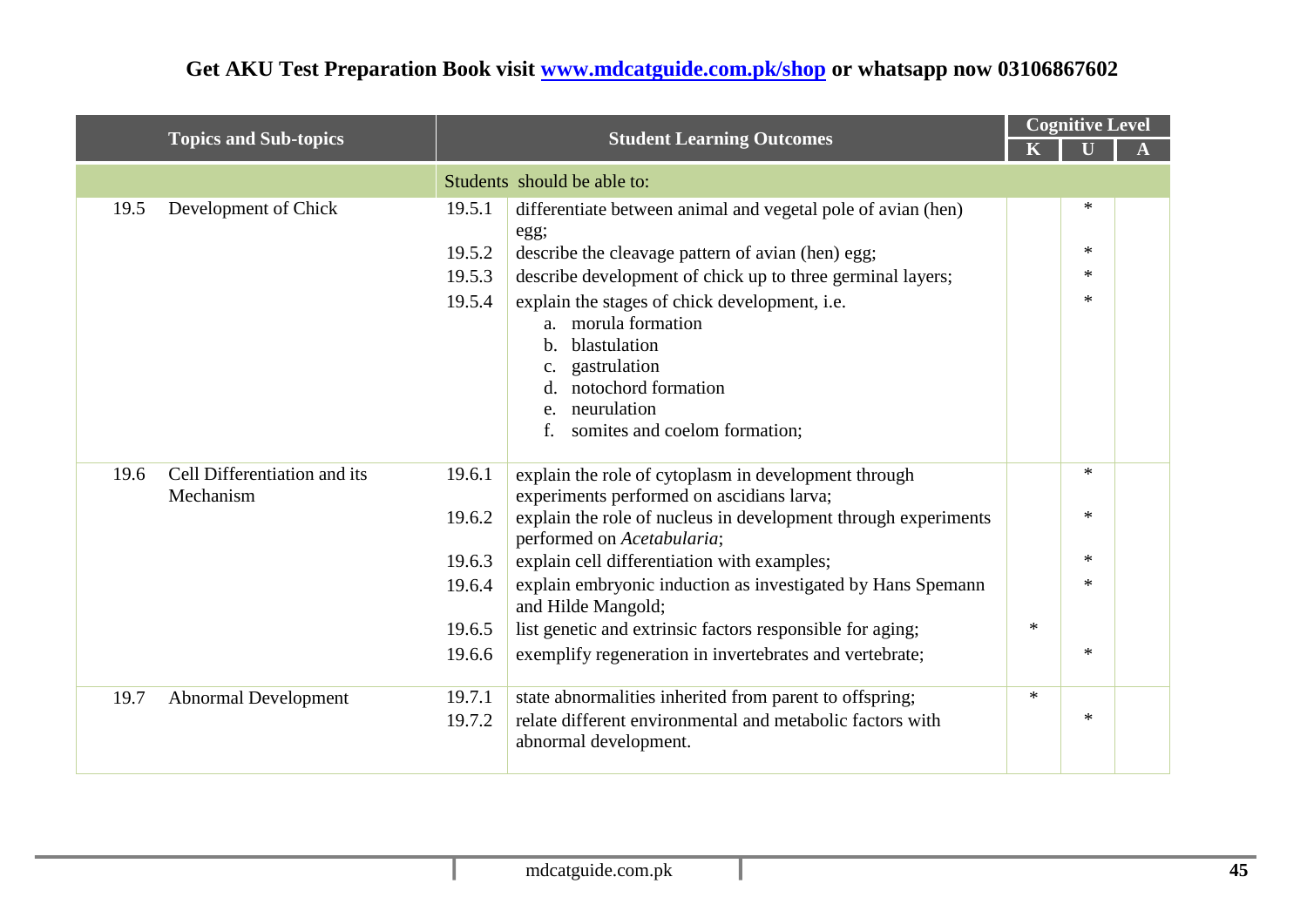|      |                                       |        |                                                                                                                                                                                                                                                      |   | <b>Cognitive Level</b> |        |  |
|------|---------------------------------------|--------|------------------------------------------------------------------------------------------------------------------------------------------------------------------------------------------------------------------------------------------------------|---|------------------------|--------|--|
|      | <b>Topics and Sub-topics</b>          |        | <b>Student Learning Outcomes</b>                                                                                                                                                                                                                     |   |                        |        |  |
|      | 20. Chromosomes and DNA               |        | Students should be able to:                                                                                                                                                                                                                          |   |                        |        |  |
| 20.1 | Structure and Types of<br>Chromosomes | 20.1.1 | define chromosomes with examples of some organisms with<br>different number of chromosomes (penicillium, corn, sugarcane,<br>mosquito, honey bee, mouse and human being);                                                                            | ∗ |                        |        |  |
|      |                                       | 20.1.2 | differentiate among types of chromosomes, i.e.<br>autosomes and sex chromosomes<br>a.<br>homologous and non-homologous chromosomes,<br>$\mathbf b$ .<br>telocentric, acrocentric, metacentric and sub-<br>$\mathbf{c}$ .<br>metacentric chromosomes; |   | $\ast$                 |        |  |
|      |                                       | 20.1.3 | describe levels of eukaryotic chromosomal organisation;                                                                                                                                                                                              |   | $*$                    |        |  |
|      |                                       | 20.1.4 | describe chromosome karyotype;                                                                                                                                                                                                                       |   | $\ast$                 |        |  |
|      |                                       | 20.1.5 | differentiate between heterochromatin and euchromatin;                                                                                                                                                                                               |   | $\ast$                 |        |  |
| 20.2 | Chromosomal Theory of<br>Inheritance  | 20.2.1 | trace chromosomal theory of inheritance from Karl Correns<br>1900 to Thomas Hunt Morgan 1910;                                                                                                                                                        |   | $*$                    |        |  |
|      |                                       | 20.2.2 | infer chromosomal theory of inheritance by Hunt Morgan 1910;                                                                                                                                                                                         |   |                        | $\ast$ |  |
| 20.3 | DNA as the Hereditary Material        | 20.3.1 | explain deoxyribonucleic acid (DNA) as a heredity material<br>with reference to the experiments conducted by Frederick<br>Griffith, Colin Macleod and Maclyn McCarty and Alfred<br>Hershey and Martha Chase;                                         |   | $*$                    |        |  |
|      |                                       | 20.3.2 | describe the model of DNA as proposed by Watson and Crick;                                                                                                                                                                                           |   | $\ast$                 |        |  |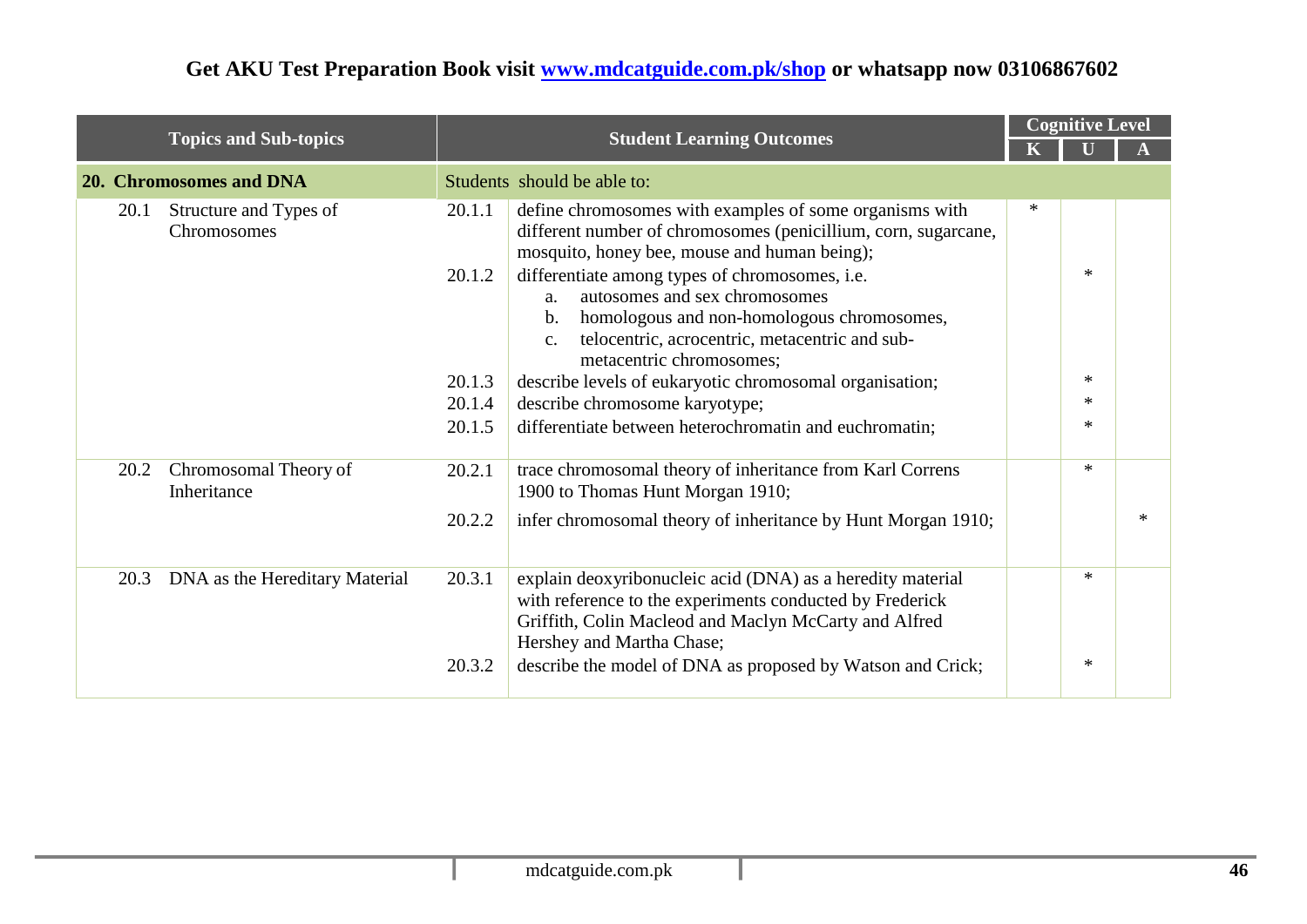|      |                              |        |                                                                                                                                                 | <b>Cognitive Level</b> |  |
|------|------------------------------|--------|-------------------------------------------------------------------------------------------------------------------------------------------------|------------------------|--|
|      | <b>Topics and Sub-topics</b> |        | <b>Student Learning Outcomes</b>                                                                                                                |                        |  |
|      |                              |        | Students should be able to:                                                                                                                     |                        |  |
| 20.4 | <b>DNA</b> Replication       | 20.4.1 | illustrate semi-conservative replication of DNA;                                                                                                |                        |  |
| 20.5 | Gene Expression              | 20.5.1 | describe gene and genetic code;                                                                                                                 | ∗                      |  |
|      |                              | 20.5.2 | describe one gene-one enzyme hypothesis;                                                                                                        | $\ast$                 |  |
|      |                              | 20.5.3 | explain mechanism of protein synthesis by means of DNA and<br>RNA;                                                                              | ∗                      |  |
| 20.6 | <b>Mutations</b>             | 20.6.1 | describe types of mutation;                                                                                                                     | ∗                      |  |
|      |                              | 20.6.2 | differentiate between chromosomal aberration and gene<br>mutation;                                                                              | ∗                      |  |
|      |                              | 20.6.3 | describe chromosomal aberration and its effects;                                                                                                | ∗                      |  |
|      |                              | 20.6.4 | discuss gene mutation and its causes, i.e.<br>ionisation radiation<br>a.<br>ultraviolet radiation<br>$\mathbf{b}$ .<br>chemical mutagens;<br>c. | ∗                      |  |
|      |                              | 20.6.5 | describe sickle cell anaemia and phenylketonuria.                                                                                               | ∗                      |  |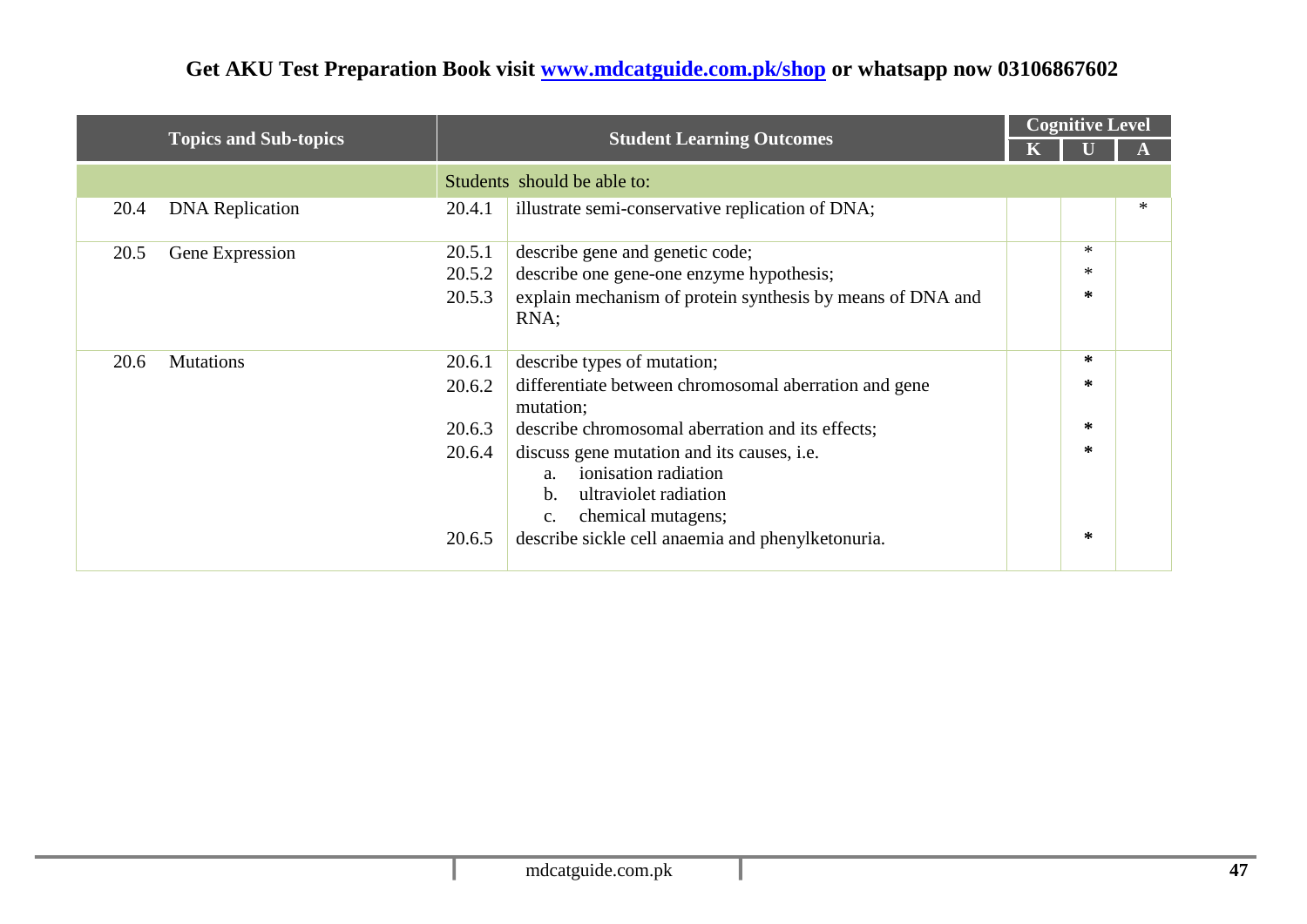|                |                                  |        |                                                                                         |        | <b>Cognitive Level</b> |  |
|----------------|----------------------------------|--------|-----------------------------------------------------------------------------------------|--------|------------------------|--|
|                | <b>Topics and Sub-topics</b>     |        | <b>Student Learning Outcomes</b>                                                        |        |                        |  |
| 21. Cell Cycle |                                  |        | Students should be able to:                                                             |        |                        |  |
| 21.1           | Phases of Cell Cycle             | 21.1.1 | define cell cycle;                                                                      | $\ast$ |                        |  |
|                |                                  | 21.1.2 | differentiate between interphase and M-phase;                                           |        | $\ast$                 |  |
|                |                                  | 21.1.3 | explain changes occurring during $G_1$ phase, $G_0$ phase, S-phase<br>and $G_2$ -phase; |        | $\ast$                 |  |
|                |                                  | 21.1.4 | exemplify amitotic cell division, cell death, necrosis and<br>apoptosis;                |        | $\ast$                 |  |
|                |                                  | 21.1.5 | differentiate between karyokinesis and cytokinesis;                                     |        | $\ast$                 |  |
| 21.2           | <b>Mitosis</b>                   | 21.2.1 | define mitosis;                                                                         | $*$    |                        |  |
|                |                                  | 21.2.2 | describe different stages of mitosis;                                                   |        | $\ast$                 |  |
|                |                                  | 21.2.3 | describe the significance of mitosis;                                                   |        | $\ast$                 |  |
|                |                                  | 21.2.4 | describe cancer as uncontrolled cell division;                                          |        | $\ast$                 |  |
| 21.3           | Meiosis                          | 21.3.1 | define meiosis;                                                                         | $\ast$ |                        |  |
|                |                                  | 21.3.2 | describe different stages of meiosis;                                                   |        | $\ast$                 |  |
|                |                                  | 21.3.3 | describe the significance of meiosis;                                                   |        | $\ast$                 |  |
| 21.4           | Meiotic Errors (Non-disjunction) | 21.4.1 | describe meiotic errors (non-disjunction) and its types;                                |        | $\ast$                 |  |
|                |                                  | 21.4.2 | describe Down's syndrome, Klinefelter's syndrome and                                    |        | $\ast$                 |  |
|                |                                  |        | Turner's syndrome.                                                                      |        |                        |  |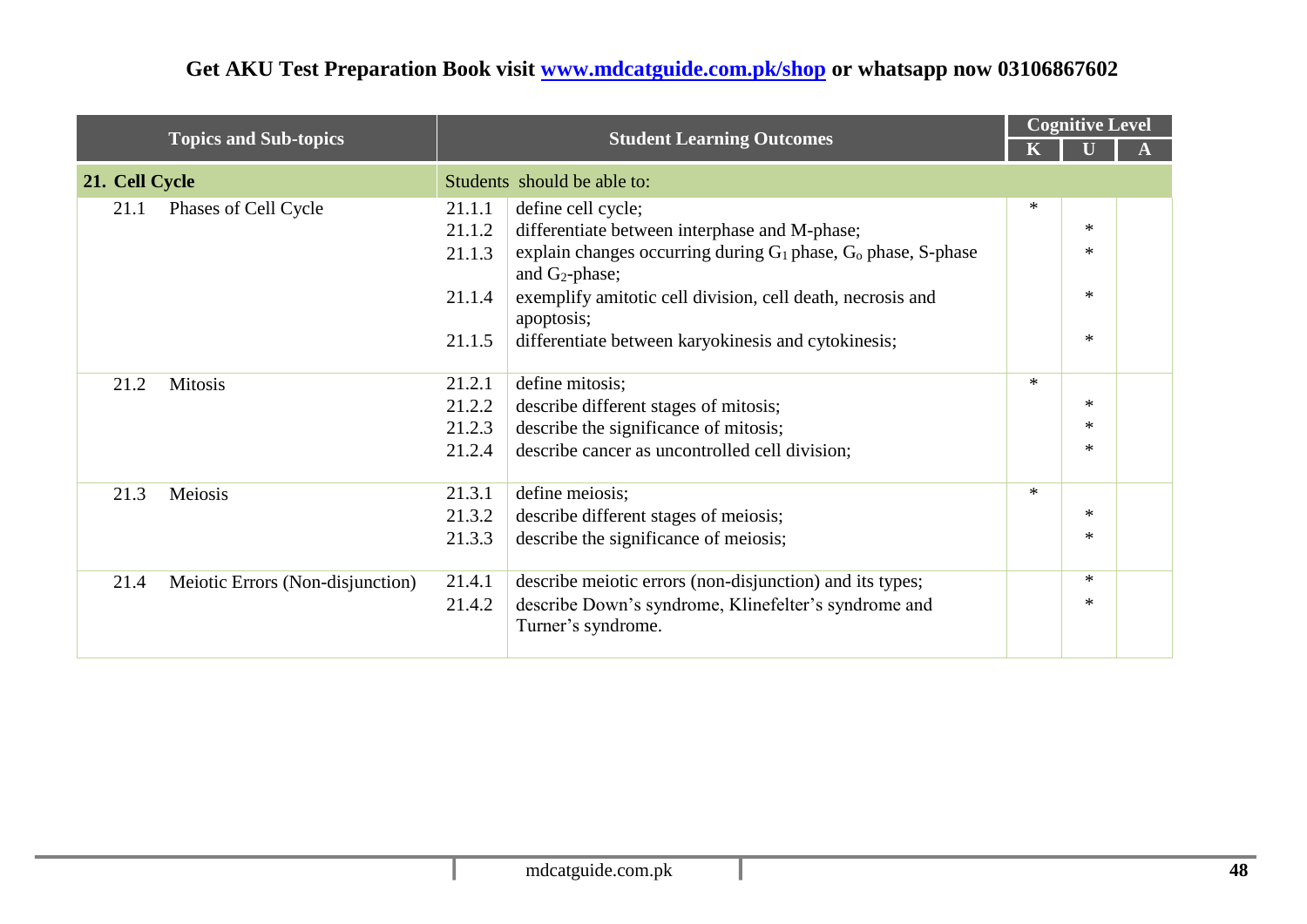|      |                                           |        |                                                                                                                             | <b>Cognitive Level</b> |        |        |  |  |
|------|-------------------------------------------|--------|-----------------------------------------------------------------------------------------------------------------------------|------------------------|--------|--------|--|--|
|      | <b>Topics and Sub-topics</b>              |        | <b>Student Learning Outcomes</b>                                                                                            |                        |        |        |  |  |
|      | <b>22. Variation and Genetics</b>         |        | Students should be able to:                                                                                                 |                        |        |        |  |  |
| 22.1 | Gene and Allele                           | 22.1.1 | define gene, loci, alleles, gene pool, phenotype, genotype,<br>homozygous, heterozygous, dominant and recessive;            | $\ast$                 |        |        |  |  |
| 22.2 | Mendel's Law of Inheritance               | 22.2.1 | state characteristics of pea plant used by Gregor Mendel in his<br>experiment;                                              | $\ast$                 |        |        |  |  |
|      |                                           | 22.2.2 | explain Mendel's law of dominance, i.e.<br>law of segregation and<br>a.<br>law of independent assortment;<br>$\mathbf{b}$ . |                        | $\ast$ |        |  |  |
|      |                                           | 22.2.3 | explain the purpose and methods of a test cross;                                                                            |                        | $*$    |        |  |  |
|      |                                           | 22.2.3 | illustrate Mendel's laws through genetic crosses;                                                                           |                        |        | $\ast$ |  |  |
| 22.3 | Incomplete Dominance and Co-<br>dominance | 22.3.1 | illustrate through crosses, incomplete dominance and<br>co-dominance with suitable examples;                                |                        |        | $\ast$ |  |  |
| 22.4 | Multiple Allele                           | 22.4.1 | describe multiple alleles with reference to ABO blood group<br>system;                                                      |                        | $*$    |        |  |  |
|      |                                           | 22.4.2 | describe Rh factor in blood group;                                                                                          |                        | $*$    |        |  |  |
|      |                                           | 22.4.3 | discuss the role of Rh factor in erythroblastosis foetalis and its<br>prevention in newborns;                               |                        | $\ast$ |        |  |  |
|      |                                           | 22.4.4 | describe epistasis, dominant and recessive epistasis;                                                                       |                        | $*$    |        |  |  |
|      |                                           | 22.4.5 | exemplify pleiotropy;                                                                                                       |                        | $\ast$ |        |  |  |
|      |                                           | 22.4.6 | exemplify polygenic inheritance;                                                                                            |                        | $\ast$ |        |  |  |
| 22.5 | Linkage and Crossing over                 | 22.5.1 | describe linkage and crossing using the examples of drosophila;                                                             |                        | $*$    |        |  |  |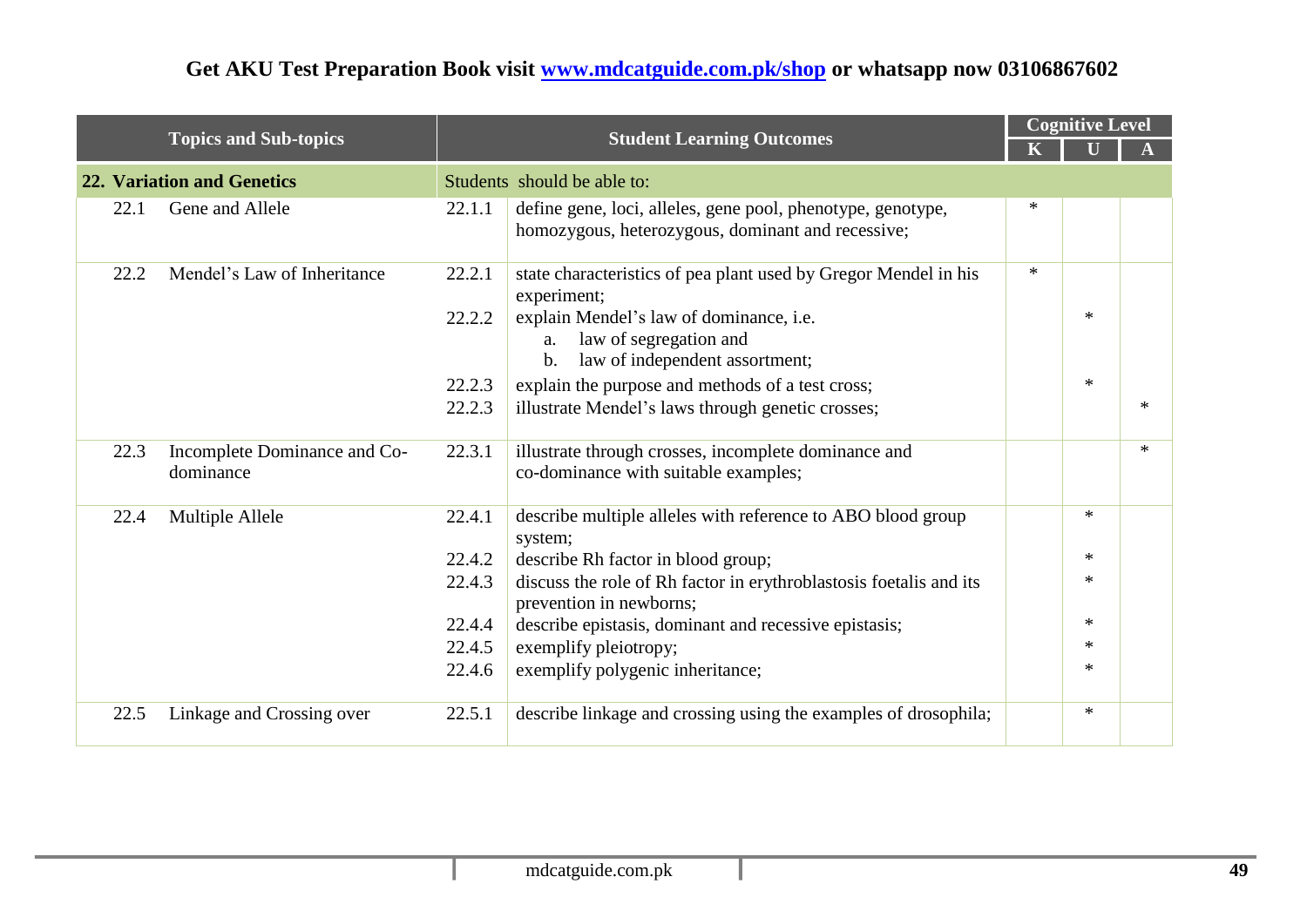|      |                                      |                                      |                                                                                                                                                                                                                                                                                                                                                                                              |  | <b>Cognitive Level</b> |        |  |
|------|--------------------------------------|--------------------------------------|----------------------------------------------------------------------------------------------------------------------------------------------------------------------------------------------------------------------------------------------------------------------------------------------------------------------------------------------------------------------------------------------|--|------------------------|--------|--|
|      | <b>Topics and Sub-topics</b>         | <b>Student Learning Outcomes</b>     |                                                                                                                                                                                                                                                                                                                                                                                              |  |                        |        |  |
|      |                                      |                                      | Students should be able to:                                                                                                                                                                                                                                                                                                                                                                  |  |                        |        |  |
| 22.6 | Sex Determination and Sex<br>Linkage | 22.6.1<br>22.6.2<br>22.6.3<br>22.6.4 | describe the patterns of sex determination with examples, i.e.<br>XO-XX type<br>a.<br>XY-XX type<br>$\mathbf{b}$ .<br>ZZ-ZW type;<br>$C_{\bullet}$<br>compare chromosomal determination of sex between drosophila<br>and human;<br>describe sex-linked inheritance in drosophila;<br>illustrate sex-linked inheritance in human, <i>i.e.</i><br>colour blindness<br>a.<br>haemophilia;<br>b. |  | ∗<br>$\ast$<br>$\ast$  | $\ast$ |  |
| 22.7 | Genetic Disorder                     | 22.7.1<br>22.7.2                     | describe diabetes mellitus as a genetic disorder;<br>differentiate between type I and type II of diabetes mellitus.                                                                                                                                                                                                                                                                          |  | ∗<br>∗                 |        |  |
|      |                                      |                                      |                                                                                                                                                                                                                                                                                                                                                                                              |  |                        |        |  |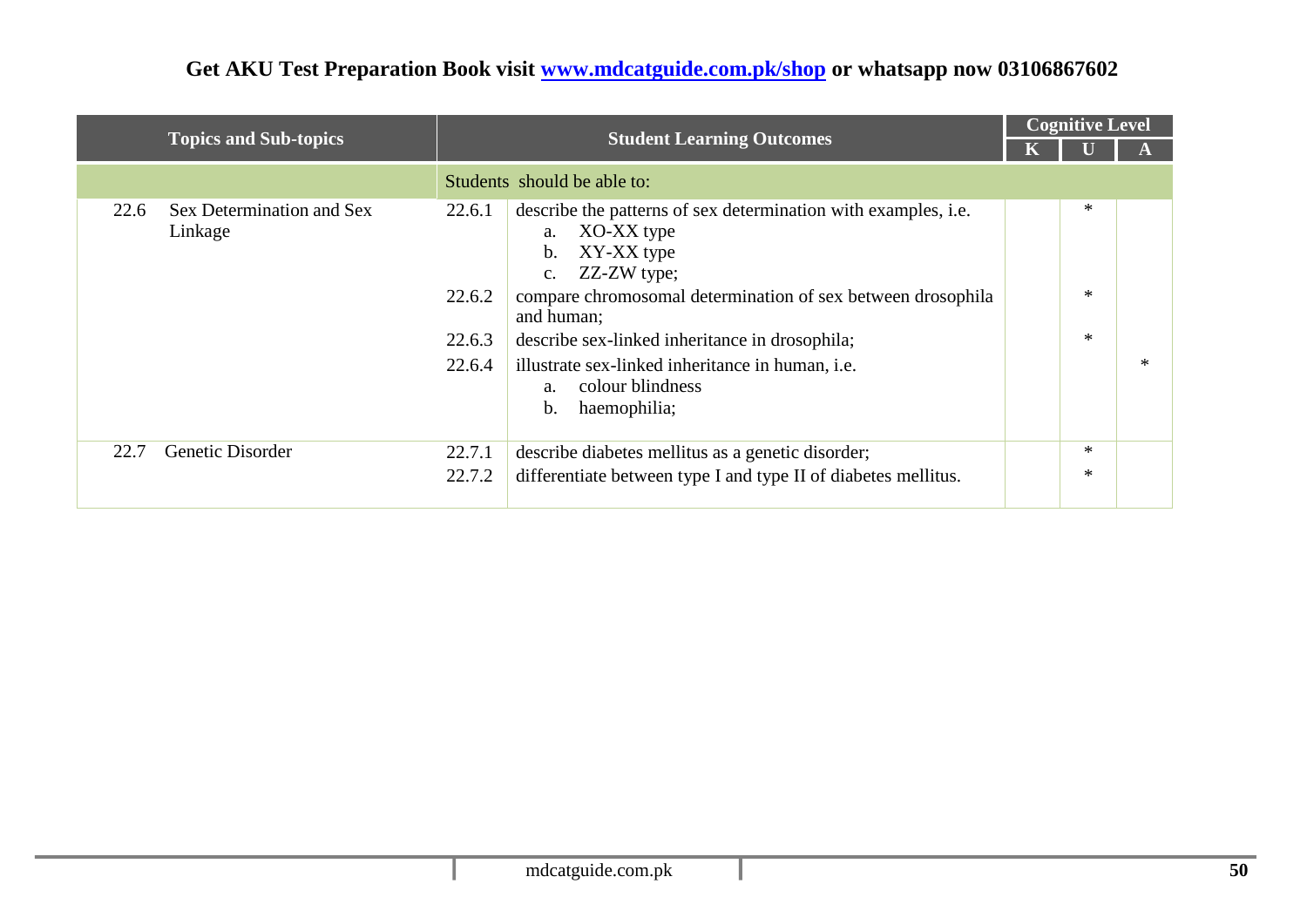|                                          | <b>Student Learning Outcomes</b> |                                                                                                                                                                                                                                                                                                                                                                                                                                                                                                                                                                                                                                                                     | <b>Cognitive Level</b> |                  |  |  |
|------------------------------------------|----------------------------------|---------------------------------------------------------------------------------------------------------------------------------------------------------------------------------------------------------------------------------------------------------------------------------------------------------------------------------------------------------------------------------------------------------------------------------------------------------------------------------------------------------------------------------------------------------------------------------------------------------------------------------------------------------------------|------------------------|------------------|--|--|
| <b>Topics and Sub-topics</b>             |                                  |                                                                                                                                                                                                                                                                                                                                                                                                                                                                                                                                                                                                                                                                     |                        |                  |  |  |
| 23. Biotechnology                        |                                  | Students should be able to:                                                                                                                                                                                                                                                                                                                                                                                                                                                                                                                                                                                                                                         |                        |                  |  |  |
| Introduction to Biotechnology<br>23.1    | 23.1.1                           | define biotechnology;                                                                                                                                                                                                                                                                                                                                                                                                                                                                                                                                                                                                                                               | $\ast$                 |                  |  |  |
|                                          | 23.1.2                           | describe the importance of biotechnology;                                                                                                                                                                                                                                                                                                                                                                                                                                                                                                                                                                                                                           |                        | $\ast$           |  |  |
| Genetic Engineering<br>23.2              | 23.2.1<br>23.2.2                 | explain steps of genetic engineering through recombinant DNA<br>technology, i.e.<br>isolation of the gene of interest<br>a.<br>amplifying the gene of interest<br>b.<br>insertion of the gene of interest in bacteria<br>c.<br>cloning of recombinant DNA;<br>d.<br>explain:<br>polymerase chain reactions (denaturation, annealing<br>a.<br>and extension) as a technique to amplify the gene of<br>interest<br>genome library as a collection of DNA fragments<br>b.<br>gel electrophoresis as a technique to analyse proteins<br>c.<br>and nucleic acids<br>dideoxy chain termination method as a technique to<br>d.<br>determine the sequence of DNA fragments; |                        | $\ast$<br>$\ast$ |  |  |
| 23.3 Applications of Genetic Engineering | 23.3.1                           | describe the applications of:<br>polymerase chain reaction<br>a.<br>DNA fingerprinting;<br>$\mathbf b$ .                                                                                                                                                                                                                                                                                                                                                                                                                                                                                                                                                            |                        | $\ast$           |  |  |
|                                          | 23.3.2                           | describe the goals and significance of the Human Genome<br>Project;                                                                                                                                                                                                                                                                                                                                                                                                                                                                                                                                                                                                 |                        | $\ast$           |  |  |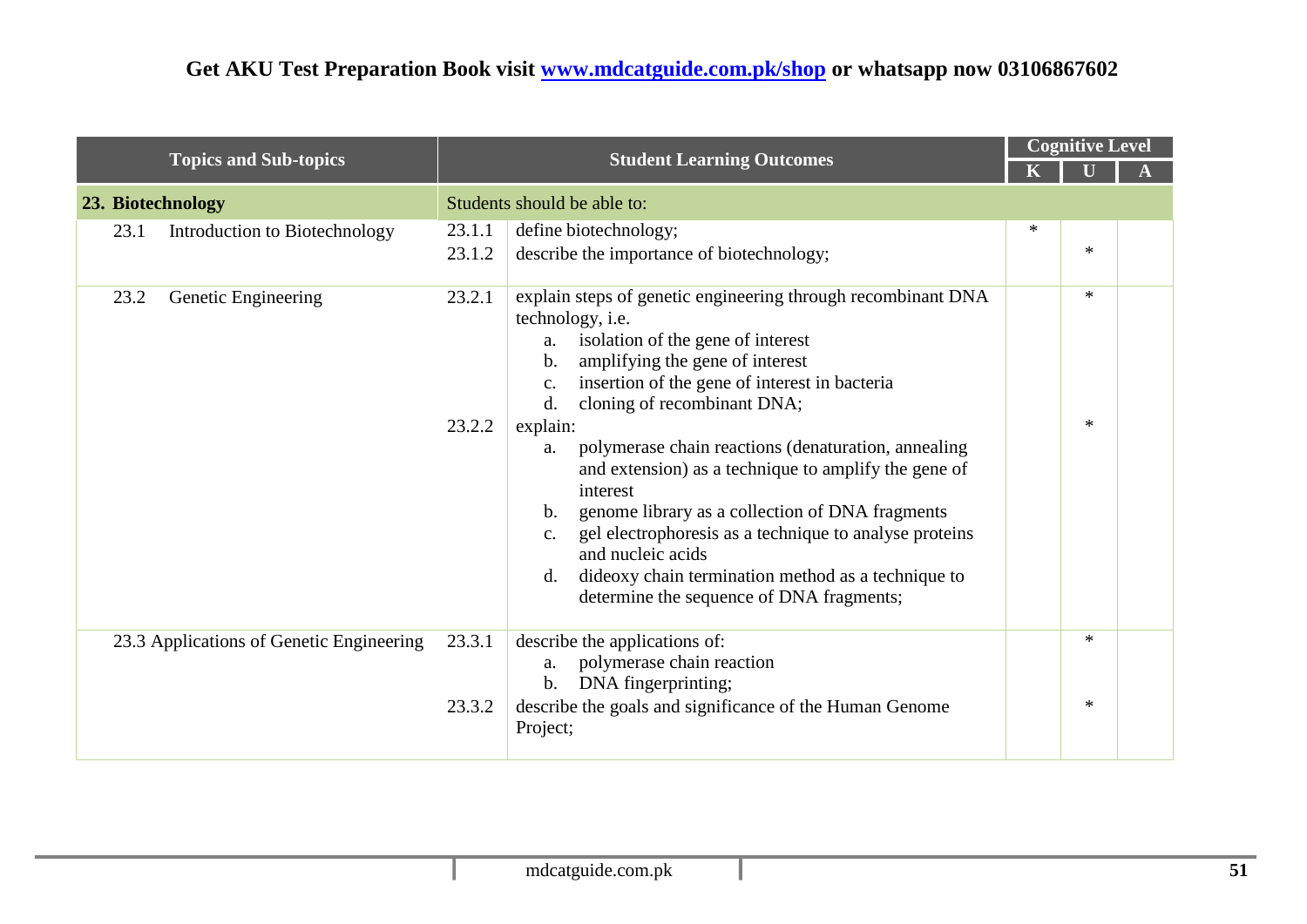|                                       |                                                                                                                                                                         |  | <b>Cognitive Level</b> |  |  |
|---------------------------------------|-------------------------------------------------------------------------------------------------------------------------------------------------------------------------|--|------------------------|--|--|
| <b>Topics and Sub-topics</b>          | <b>Student Learning Outcomes</b>                                                                                                                                        |  |                        |  |  |
|                                       | Students should be able to:                                                                                                                                             |  |                        |  |  |
| Biotechnology and Health<br>23.4      | describe the process of amniocentesis in the diagnosis of<br>23.4.1<br>diseases;                                                                                        |  | ∗                      |  |  |
|                                       | describe genetic diseases<br>23.4.2<br>Huntington's disease<br>a.<br>b. cystic fibrosis;                                                                                |  | $\ast$                 |  |  |
|                                       | describe the process of gene therapy in the treatment of genetic<br>23.4.3<br>diseases, <i>i.e.</i><br>Huntington's disease<br>a.<br>cystic fibrosis;<br>$\mathbf{b}$ . |  | $\ast$                 |  |  |
|                                       | discuss the applications of:<br>23.4.4<br>genetic counselling<br>a.<br>tissue culture<br>b.<br>cloning;<br>c.                                                           |  | $\ast$                 |  |  |
| 23.5<br>Biotechnology and Agriculture | 23.6.1<br>describe genetically modified organisms;                                                                                                                      |  | $\ast$                 |  |  |
|                                       | discuss the role of biotechnology in improving the quality and<br>23.6.2<br>yield of crops;                                                                             |  | $\ast$                 |  |  |
|                                       | discuss the social and ethical aspects of genetic engineering.<br>23.6.2                                                                                                |  | $\ast$                 |  |  |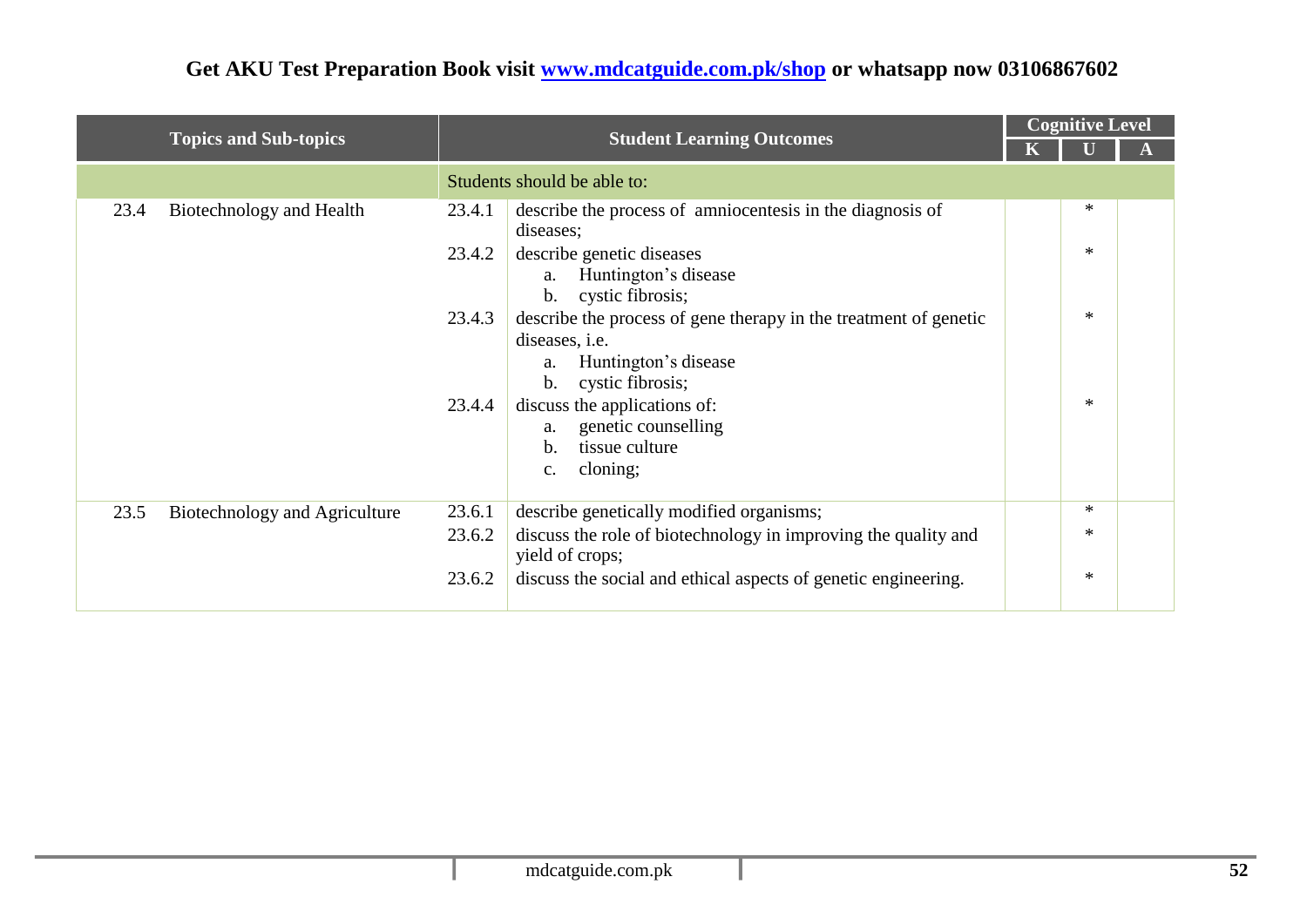|                                       |        |                                                                                                                                                                                                  |           | <b>Cognitive Level</b> |  |  |
|---------------------------------------|--------|--------------------------------------------------------------------------------------------------------------------------------------------------------------------------------------------------|-----------|------------------------|--|--|
| <b>Topics and Sub-topics</b>          |        | <b>Student Learning Outcomes</b>                                                                                                                                                                 |           |                        |  |  |
| 24. Evolution                         |        | Students should be able to:                                                                                                                                                                      |           |                        |  |  |
| Introduction<br>24.1                  | 24.1.1 | define organic evolution and give reference of Quranic verses<br>$(Al$ -Quran-6:98, 37:11, 4:1, 51:49);                                                                                          | <b>CA</b> |                        |  |  |
|                                       | 24.1.2 | differentiate between evolution and special creation;                                                                                                                                            |           | $\ast$                 |  |  |
|                                       | 24.1.3 | trace evolution from prokaryotes to eukaryotes;                                                                                                                                                  |           | $\ast$                 |  |  |
| Theories of Evolution<br>24.2         | 24.2.1 | describe inheritance of acquired characters as proposed by<br>Lamarck;                                                                                                                           |           | $\ast$                 |  |  |
|                                       | 24.2.2 | discuss the objections put forward on Lamarck's theory;                                                                                                                                          |           | $\ast$                 |  |  |
|                                       | 24.2.3 | describe Darwin's theory and the modern theory of evolution;                                                                                                                                     |           | $\ast$                 |  |  |
| 24.3<br><b>Evidences of Evolution</b> | 24.3.1 | describe evidences of organic evolution, <i>i.e.</i><br>biogeography<br>a.<br>paleontology<br>b.<br>comparative anatomy<br>$\mathbf{C}$ .<br>comparative embryology<br>d.<br>biochemistry;<br>e. |           | $\ast$                 |  |  |
|                                       | 24.3.2 | differentiate between convergent and divergent evolution on the<br>basis of inheritance of homologous and analogous structures;                                                                  |           | $\ast$                 |  |  |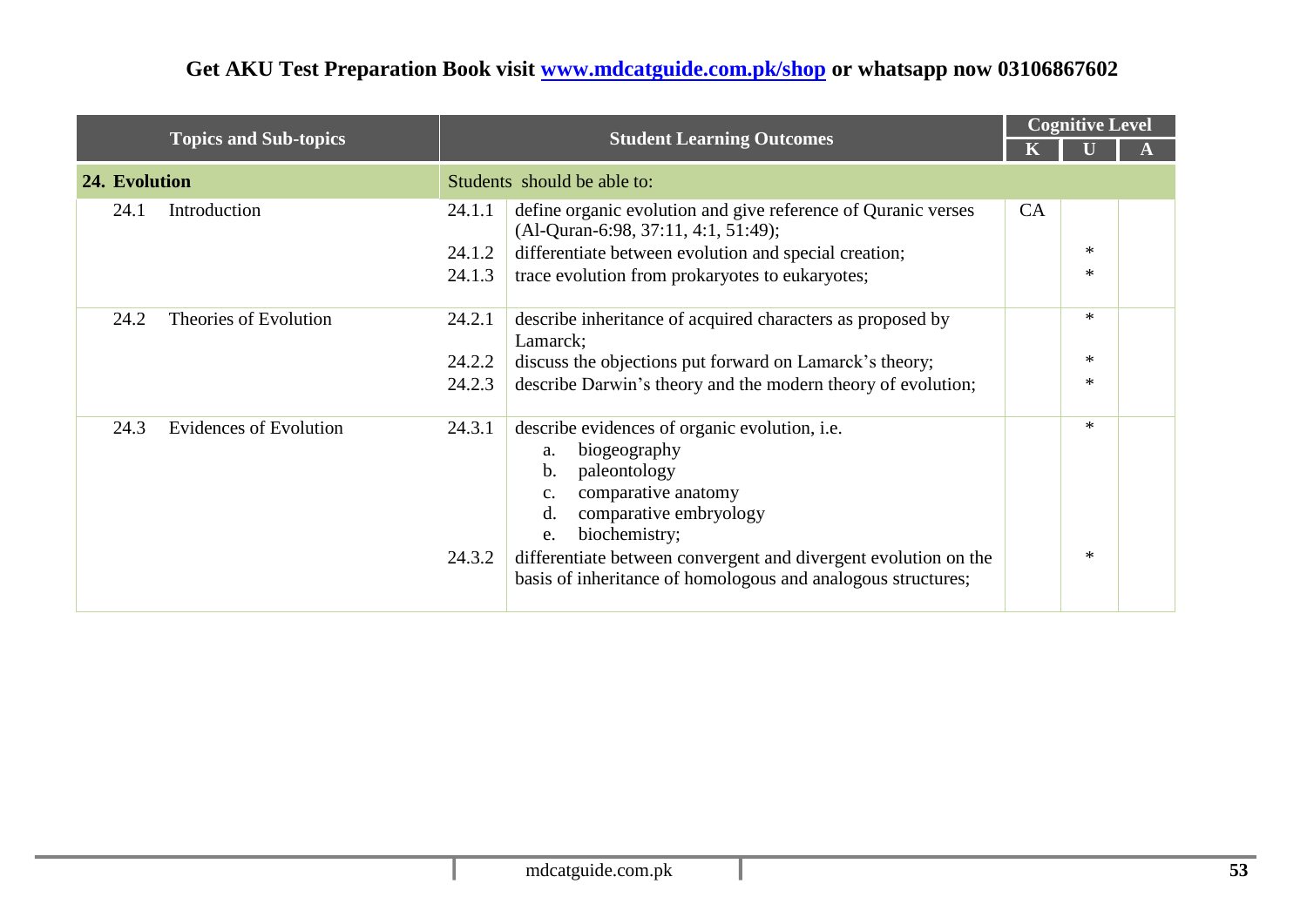|                                |                                                                            |        | <b>Cognitive Level</b> |        |  |
|--------------------------------|----------------------------------------------------------------------------|--------|------------------------|--------|--|
| <b>Topics and Sub-topics</b>   | <b>Student Learning Outcomes</b>                                           |        |                        |        |  |
|                                | Students should be able to:                                                |        |                        |        |  |
| Mechanism of Evolution<br>24.4 | compare artificial selection and natural selection;<br>24.4.1              |        | $\ast$                 |        |  |
|                                | explain natural selection as a possible mechanism for evolution;<br>24.4.2 |        | $\ast$                 |        |  |
|                                | discuss the role of artificial selection in the production of<br>24.4.3    |        | $\ast$                 |        |  |
|                                | economically important plants and animals and controlled                   |        |                        |        |  |
|                                | breeding;                                                                  |        |                        |        |  |
|                                | define gene pool, allele, genotype and gene frequency;<br>24.4.4           | $\ast$ |                        |        |  |
|                                | describe gene frequency and its role in evolution;<br>24.4.5               |        | $\ast$                 |        |  |
|                                | describe factors affecting gene frequency;<br>24.4.6                       |        | $*$                    |        |  |
|                                | explain Hardy Weinberg law and its implications;<br>24.4.7                 |        | $*$                    |        |  |
|                                | solve problems related to gene frequencies using the Hardy<br>24.4.8       |        |                        | $\ast$ |  |
|                                | Weinberg equation.                                                         |        |                        |        |  |
|                                |                                                                            |        |                        |        |  |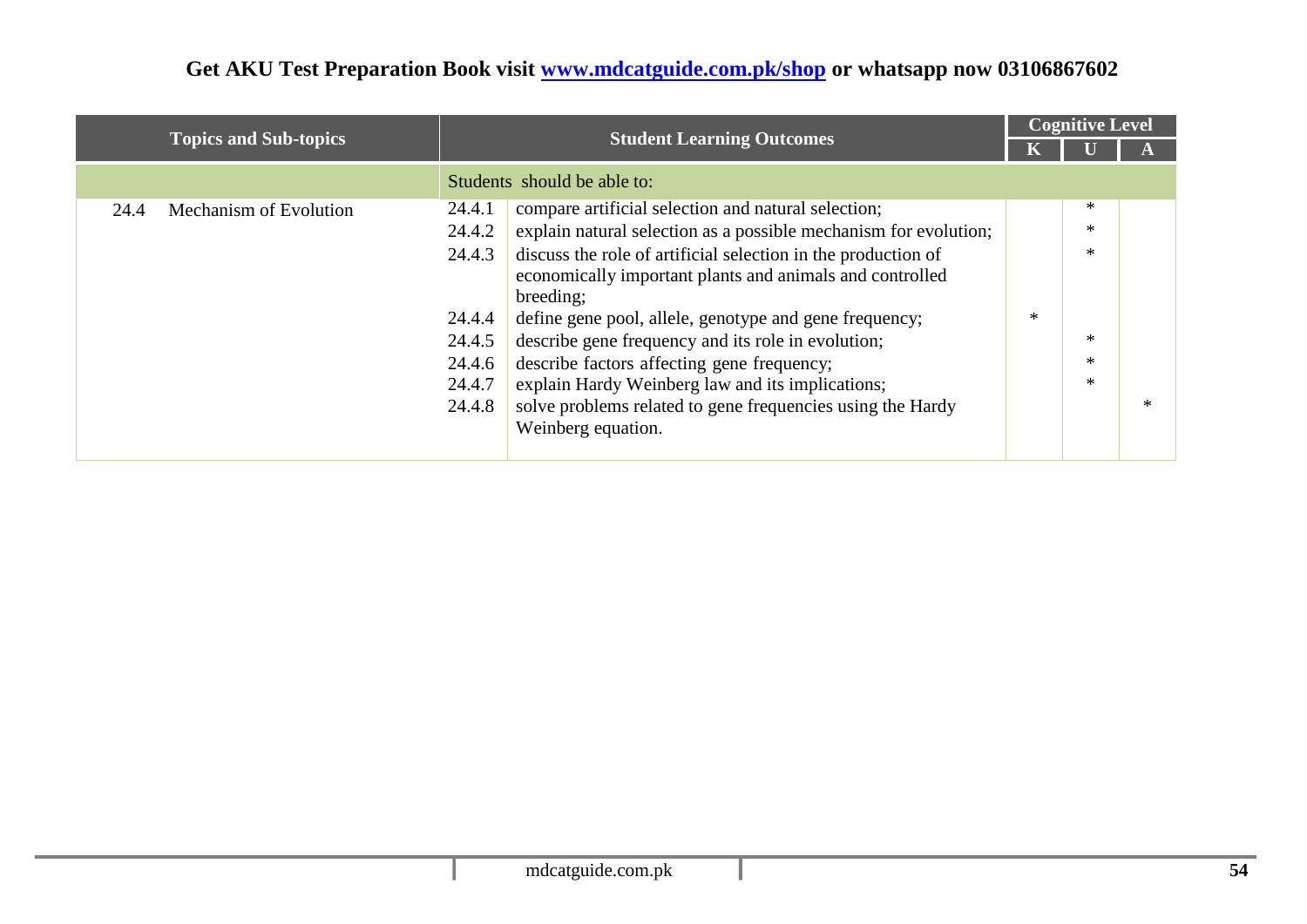|               |                              | <b>Student Learning Outcomes</b>                         |                                                                                                                                                                                                                                                                                                                                | <b>Cognitive Level</b> |                                                |        |  |
|---------------|------------------------------|----------------------------------------------------------|--------------------------------------------------------------------------------------------------------------------------------------------------------------------------------------------------------------------------------------------------------------------------------------------------------------------------------|------------------------|------------------------------------------------|--------|--|
|               | <b>Topics and Sub-topics</b> |                                                          |                                                                                                                                                                                                                                                                                                                                |                        |                                                |        |  |
| 25. Ecosystem |                              |                                                          | Students should be able to:                                                                                                                                                                                                                                                                                                    |                        |                                                |        |  |
| 25.1          | Introduction                 | 25.1.1                                                   | define ecosystem, population, community, environment, habitat,<br>niche, biome and biosphere;                                                                                                                                                                                                                                  | $\ast$                 |                                                |        |  |
|               |                              | 25.1.2                                                   | differentiate between autecology and synecology;                                                                                                                                                                                                                                                                               |                        | $\ast$                                         |        |  |
| 25.2          | Components of Ecosystem      | 25.2.1                                                   | differentiate between abiotic and biotic components;                                                                                                                                                                                                                                                                           |                        | $\ast$                                         |        |  |
|               |                              | 25.2.2                                                   | identify climatic, topographic and edaphic factors;                                                                                                                                                                                                                                                                            |                        | $\ast$                                         |        |  |
|               |                              | 25.2.3                                                   | differentiate among producers, consumers and decomposers in<br>an ecosystem;                                                                                                                                                                                                                                                   |                        | $\ast$                                         |        |  |
|               |                              | 25.2.4                                                   | differentiate between positive and negative ecological<br>interactions;                                                                                                                                                                                                                                                        |                        | $\ast$                                         |        |  |
|               |                              | 25.2.5                                                   | exemplify the types of ecological interactions, i.e.<br>positive ecological interactions<br>a.<br>mutualism<br>1.<br>ii.<br>commensalism<br>negative ecological interactions<br>$\mathbf b$ .<br>parasitism<br>İ.<br>competition<br>$\overline{11}$ .<br>iii. predation;                                                       |                        | $\ast$                                         |        |  |
| 25.3          | <b>Biogeochemical Cycles</b> | 25.3.1<br>25.3.2<br>25.3.3<br>25.3.4<br>25.3.5<br>25.3.6 | describe nitrogen cycle;<br>discuss factors causing nitrogen depletion and its remedies;<br>describe energy flow in an ecosystem;<br>construct pyramids of energy, biomass and number;<br>differentiate among primary productivity, gross primary and net<br>primary productivity;<br>describe advantages of short food chain; |                        | $\ast$<br>$\ast$<br>$\ast$<br>$\ast$<br>$\ast$ | $\ast$ |  |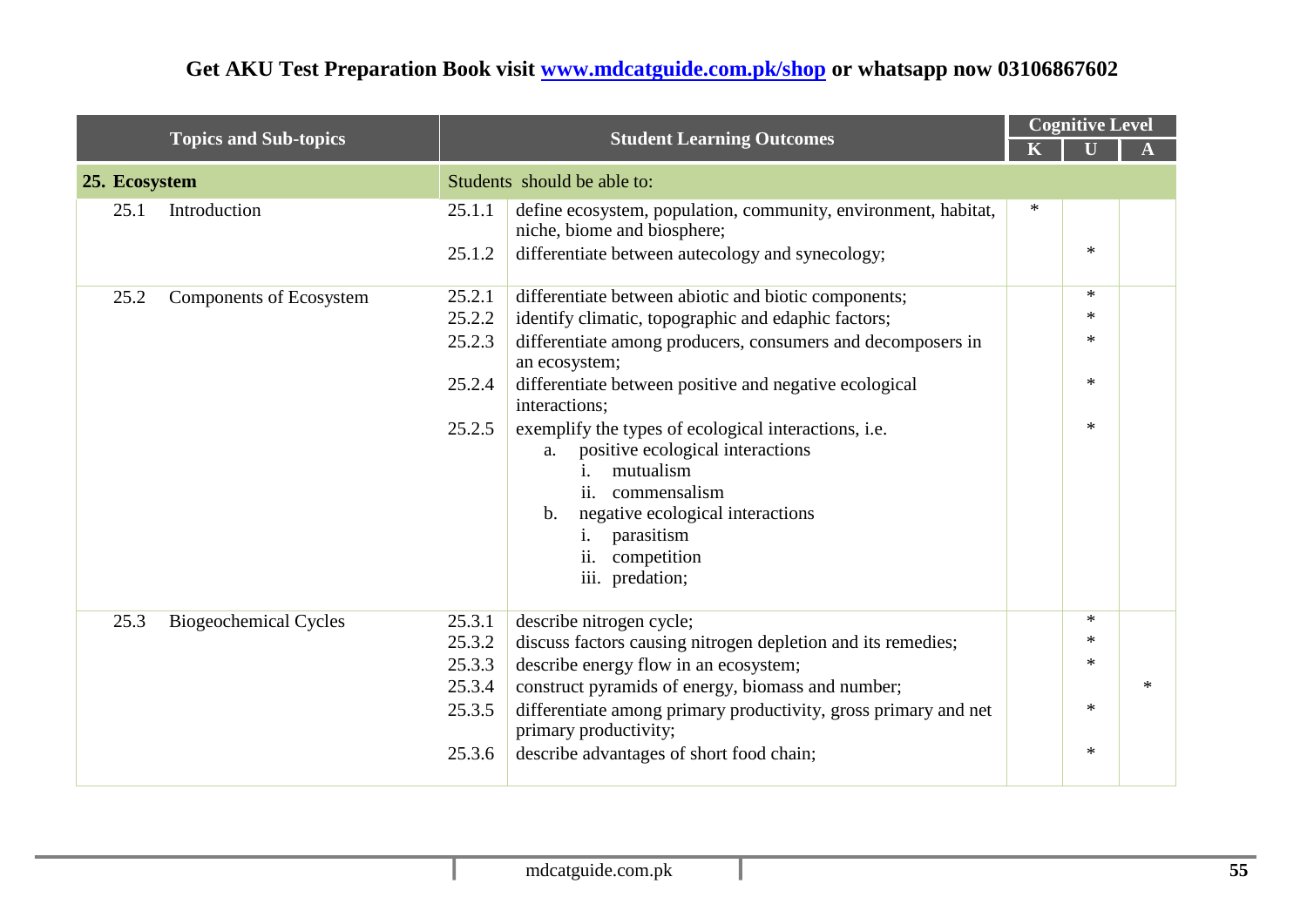|                                      |                                                                                                                                                                                                                                    |        | <b>Cognitive Level</b> |  |  |  |  |
|--------------------------------------|------------------------------------------------------------------------------------------------------------------------------------------------------------------------------------------------------------------------------------|--------|------------------------|--|--|--|--|
| <b>Topics and Sub-topics</b>         | <b>Student Learning Outcomes</b>                                                                                                                                                                                                   |        |                        |  |  |  |  |
|                                      | Students should be able to:                                                                                                                                                                                                        |        |                        |  |  |  |  |
| <b>Ecological Succession</b><br>25.4 | define succession;<br>25.4.1<br>differentiate between primary and secondary succession;<br>25.4.2<br>describe main stages involved in hydrarch and xerarch;<br>25.4.3<br>describe the concept of climax in an ecosystem.<br>25.4.4 | $\ast$ | ∗<br>∗<br>∗            |  |  |  |  |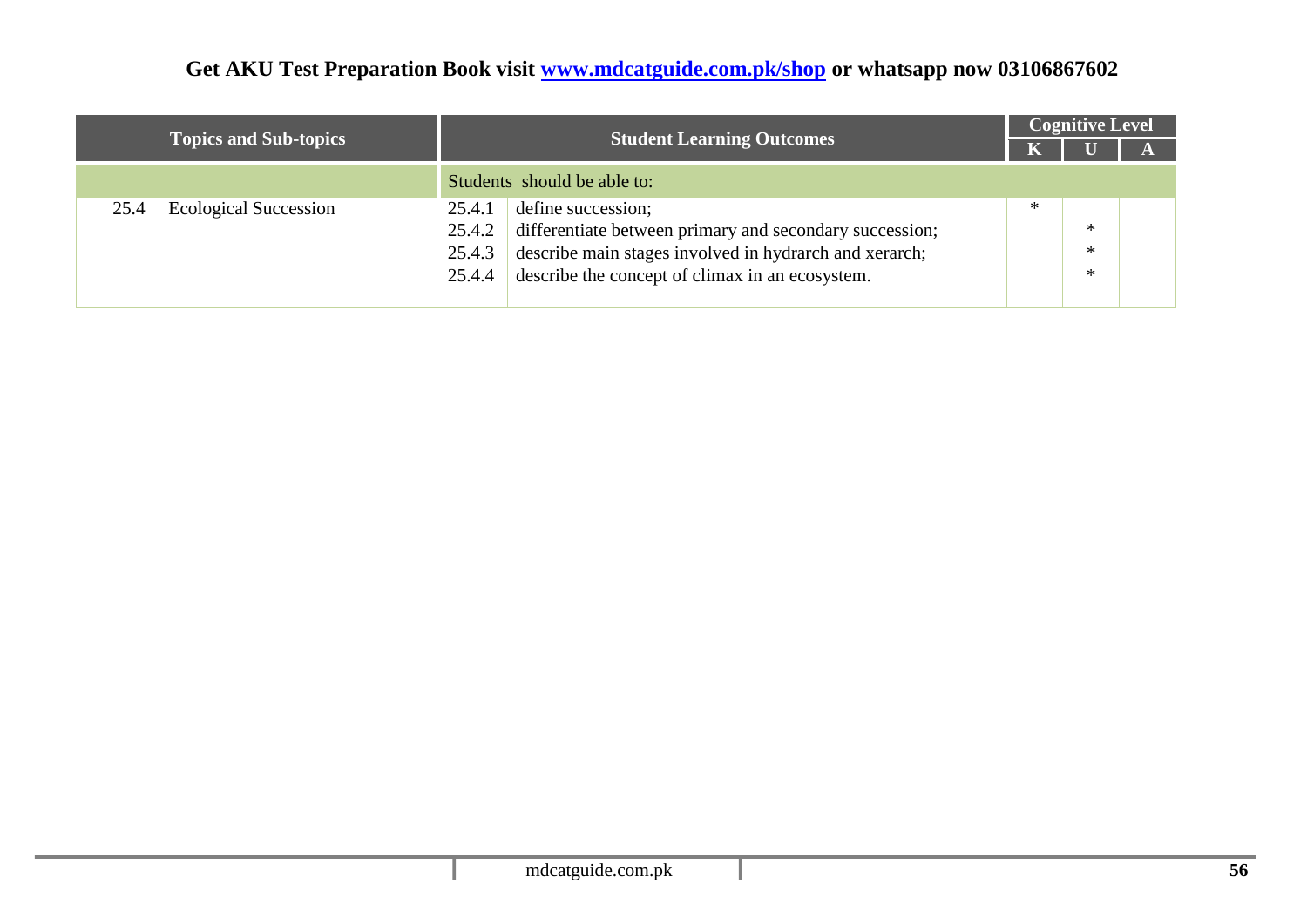|      |                                  |                                                |                                                                                                                                                                                                                                                                                                                                                    |  | <b>Cognitive Level</b>                    |  |  |  |
|------|----------------------------------|------------------------------------------------|----------------------------------------------------------------------------------------------------------------------------------------------------------------------------------------------------------------------------------------------------------------------------------------------------------------------------------------------------|--|-------------------------------------------|--|--|--|
|      | <b>Topics and Sub-topics</b>     |                                                | <b>Student Learning Outcomes</b>                                                                                                                                                                                                                                                                                                                   |  |                                           |  |  |  |
|      | <b>26. Some Major Ecosystems</b> |                                                | Students should be able to:                                                                                                                                                                                                                                                                                                                        |  |                                           |  |  |  |
| 26.1 | Fresh Water Ecosystem            | 26.1.1                                         | explain abiotic and biotic components of fresh water ecosystem;                                                                                                                                                                                                                                                                                    |  | *                                         |  |  |  |
| 26.2 | Lake Ecosystem                   | 26.2.1                                         | explain zonation in fresh water and their abiotic and biotic<br>components;                                                                                                                                                                                                                                                                        |  | $\ast$                                    |  |  |  |
| 26.3 | <b>Terrestrial Ecosystem</b>     | 26.3.1<br>26.3.2<br>26.3.3<br>26.3.4<br>26.3.5 | describe abiotic and biotic components of forest ecosystems, <i>i.e.</i><br>tropical rain forest<br>a.<br>coniferous forest<br>b.<br>temperate deciduous forest;<br>$C_{\bullet}$<br>explain grass land ecosystem;<br>describe biotic and abiotic components of savannah;<br>explain desert ecosystem (desert biome);<br>explain tundra ecosystem. |  | $\ast$<br>$\ast$<br>*<br>$\ast$<br>$\ast$ |  |  |  |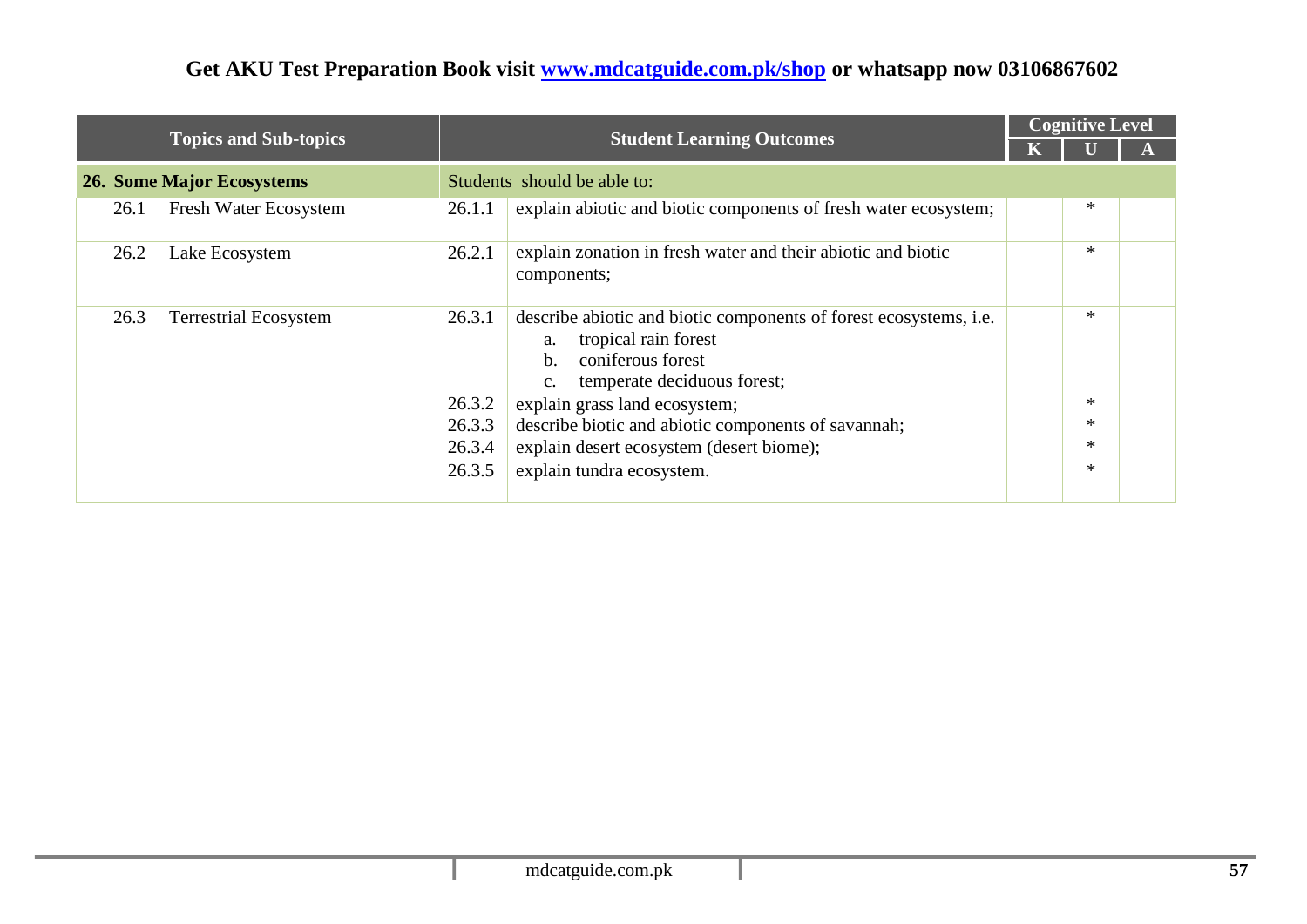|      |                              |                                      |                                                                                                                                                                                                                                                                                                                   |        | <b>Cognitive Level</b>       |  |  |
|------|------------------------------|--------------------------------------|-------------------------------------------------------------------------------------------------------------------------------------------------------------------------------------------------------------------------------------------------------------------------------------------------------------------|--------|------------------------------|--|--|
|      | <b>Topics and Sub-topics</b> |                                      | <b>Student Learning Outcomes</b>                                                                                                                                                                                                                                                                                  |        |                              |  |  |
|      | 27. Man and his Environment  |                                      | Students should be able to:                                                                                                                                                                                                                                                                                       |        |                              |  |  |
| 27.1 | Resources                    | 27.1.1<br>27.1.2                     | define renewable and non-renewable resources;<br>exemplify types of renewable and non-renewable resources;                                                                                                                                                                                                        | $\ast$ | $\ast$                       |  |  |
| 27.2 | Man's Impact on Environment  | 27.2.1<br>27.2.2<br>27.2.3<br>27.2.4 | discuss degradation and depletion of resources;<br>describe the characteristics of population, <i>i.e.</i><br>growth<br>a.<br>density<br>$\mathbf b$ .<br>distribution<br>c.<br>d.<br>carrying capacity;<br>relate the effects of rising population on food resources;<br>discuss the need of population control; |        | $*$<br>$\ast$<br>*<br>$\ast$ |  |  |
| 27.3 | Pollution                    | 27.3.1<br>27.3.2                     | define pollution;<br>explain different types of pollution, i.e.<br>air pollution<br>a.<br>land pollution<br>b.<br>water pollution;<br>c.                                                                                                                                                                          | $\ast$ | $\ast$                       |  |  |